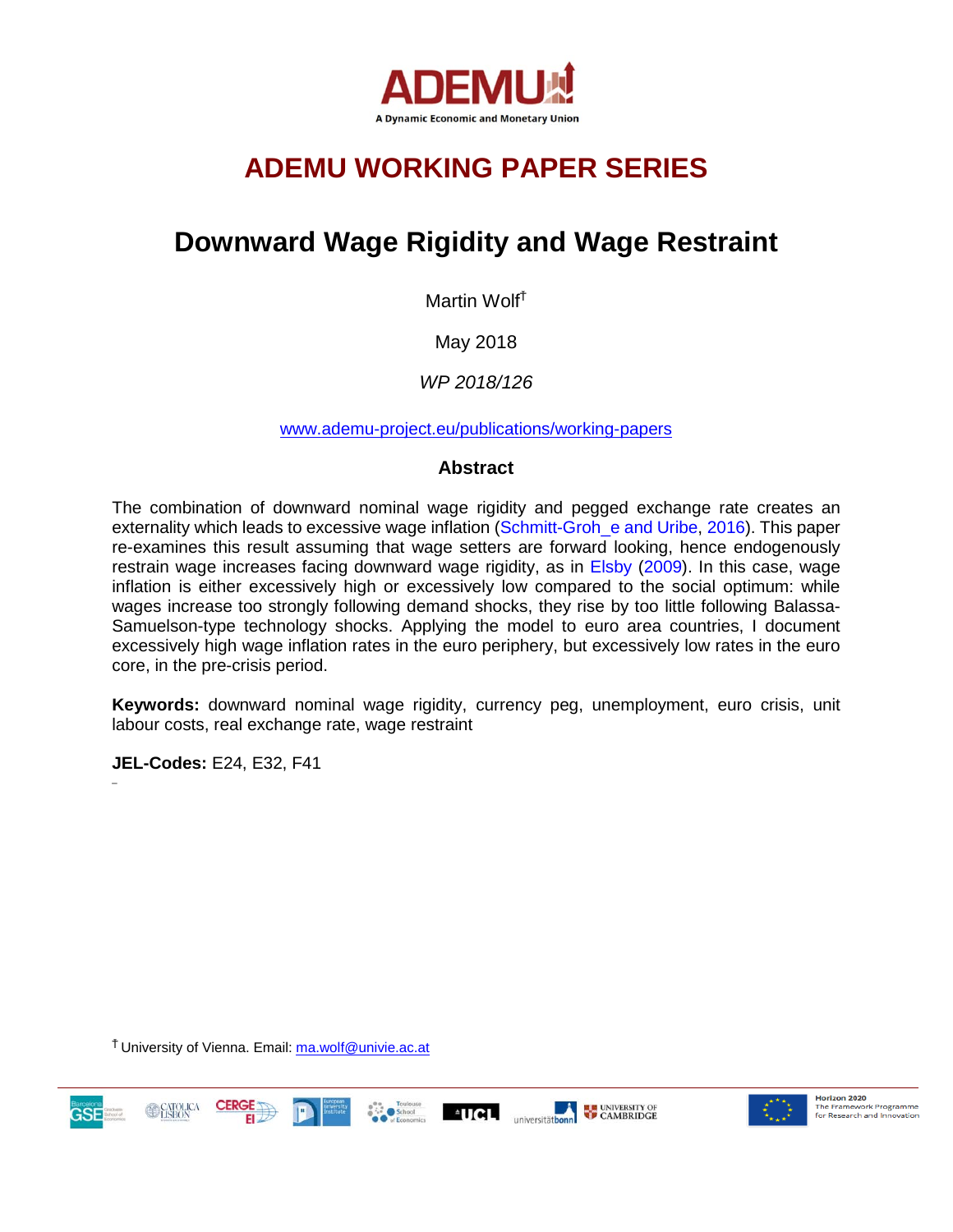

## **Acknowledgments**

This paper has been awarded the Fundacion Ramon Areces award of the Spanish Economic Association (SAEe). It is based on the first chapter of my dissertation at the University of Bonn. I am extremely grateful to my advisors Gernot Muller, Gianluca Benigno and Keith Kuester for their constant feedback and support. I thank my discussants Harris Dellas and Gabriel Fagan and participants at the CESifo Summer Insitute 2017 in Venice and at the IM-TCD 2017 conference at Trinity College Dublin for useful comments. I thank Javier Bianchi, Giancarlo Corsetti, Philip Lane, Matthias Meier, Paul Pichler, Alexander Scheer, Gerhard Sorger and Michael Wicherley for useful comments. I thank Martin Berka, Michael Devereux and Charles Engel for giving me early access to their data, and in particular Martin Berka for answering all my data-related questions. This research has received financial support by the German Science Foundation (DFG) under the Priority Program 1578, as well as by the Graf Hardegg research foundation, which I gratefully acknowledge. All errors are my own.

This project is related to the research agenda of the ADEMU project, "A Dynamic Economic and Monetary Union". ADEMU is funded by the European Union's Horizon 2020 Program under grant agreement N° 649396 (ADEMU).

 $^{\circ}$ UCL

universitäthonn



**ASE** 

\_\_\_\_\_\_\_\_\_\_\_\_\_\_\_\_\_\_\_\_\_\_\_\_\_



**ELE** UNIVERSITY OF

The ADEMU Working Paper Series is being supported by the European Commission Horizon 2020 European Union funding for Research & Innovation, grant agreement No 649396.

This is an Open Access article distributed under the terms of the Creative Commons Attribution License Creative Commons Attribution 4.0 International, which permits unrestricted use, distribution and reproduction in any medium provided that the original work is properly attributed.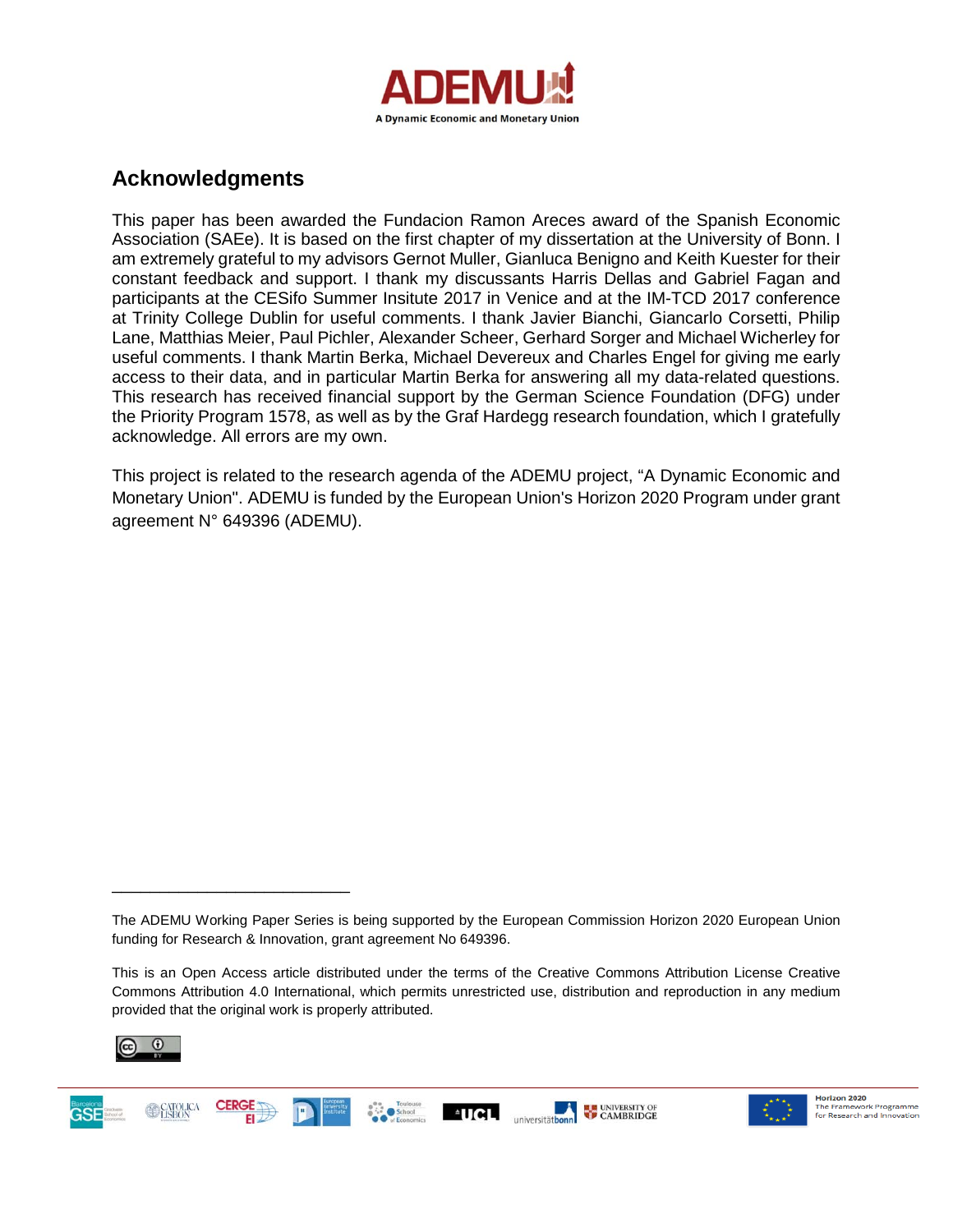## 1 Introduction

The sharp rise in wages in the euro periphery before the Great Recession, followed by the prolonged slump and slowly declining wages in the aftermath of the Great Recession, have reinvigorated concerns about the harmfulness of downward nominal wage rigidity for macroeconomic adjustment [\(Baldwin and Giavazzi,](#page-32-0) [2015\)](#page-32-0). These concerns have received theoretical support by a new class of currency-peg open economy models in which downward nominal wage rigidity is put at center stage. Most influentially, Schmitt-Grohé and Uribe [\(2016\)](#page-35-0) show that aggregate demand booms entail excessive wage inflation as economic agents fail to internalize the social cost of their own contribution to wage growth, exacerbating unemployment in subsequent recessions.<sup>[1](#page-2-0)</sup>

However, the stark rise in wages in the euro periphery stands in contrast to low rates of wage inflation (i.e., wage moderation) in the euro core in the pre-crisis period, notably in Germany. Moreover, intra-euro imbalances are frequently blamed on the interaction of these two effects: as labor costs in the two groups of countries have diverged, so have their real exchange rates and hence their "competitiveness".<sup>[2](#page-2-1)</sup> On the theory side, Schmitt-Grohé and [Uribe](#page-35-0) [\(2016\)](#page-35-0) cannot explain wage moderation as they assume perfect labor market competition. Clearly, once wage setting is static, the unemployment effects of downward nominal wage rigidity remain uninternalized by assumption. In contrast, as stressed by [Elsby](#page-34-0) [\(2009\)](#page-34-0), once wage setters are forward-looking they internalize downward nominal wage rigidity in future periods. As they act to restrain current wage inflation, the unemployment effects of the rigidity in future periods may then remain small.

This paper studies wage inflation across euro area countries through the lens of a [Schmitt-](#page-35-0)Grohé and Uribe [\(2016\)](#page-35-0)-type model in which wage setters are assumed to be forward looking. The main theoretical finding is that the model can generate excessive wage inflation, but equally excessive wage moderation. Precisely, compared to social optimum, forward-looking wage setters may restrain current wage inflation by too little, but equally *too strongly*, facing wage-inflationary pressure. On the applied side, I use this insight to assess wage developments across euro area countries before the euro zone crisis. Using country-level data on real exchange rates and tradable-sector TFP assembled in [Berka et al.](#page-33-0) [\(2017\)](#page-33-0), I find some evidence for the above-cited wisdom: wages increased too strongly in the euro periphery, but by too little in the euro core during the pre-crisis period.

<span id="page-2-0"></span>Other recent papers building on the Schmitt-Grohé and Uribe [\(2016\)](#page-35-0) framework include [Na et al.](#page-35-1) [\(2018\)](#page-35-1), [Kuvshinov et al.](#page-34-1) [\(2016\)](#page-34-1), Schmitt-Grohé and Uribe [\(2017\)](#page-35-2) and [Bianchi et al.](#page-33-1) [\(2018\)](#page-33-1).

<span id="page-2-1"></span><sup>&</sup>lt;sup>2</sup> See, for example, the recent discussion about Germany in The Economist [\(Economist,](#page-33-2) [2017\)](#page-33-2). A recent article highlighting the asymmetry in wage developments across euro area countries is [Gilchrist et al.](#page-34-2) [\(2016\)](#page-34-2). The VoxEU book by [Baldwin and Giavazzi](#page-32-0) [\(2015\)](#page-32-0) discusses causes and consequences of the euro area crisis.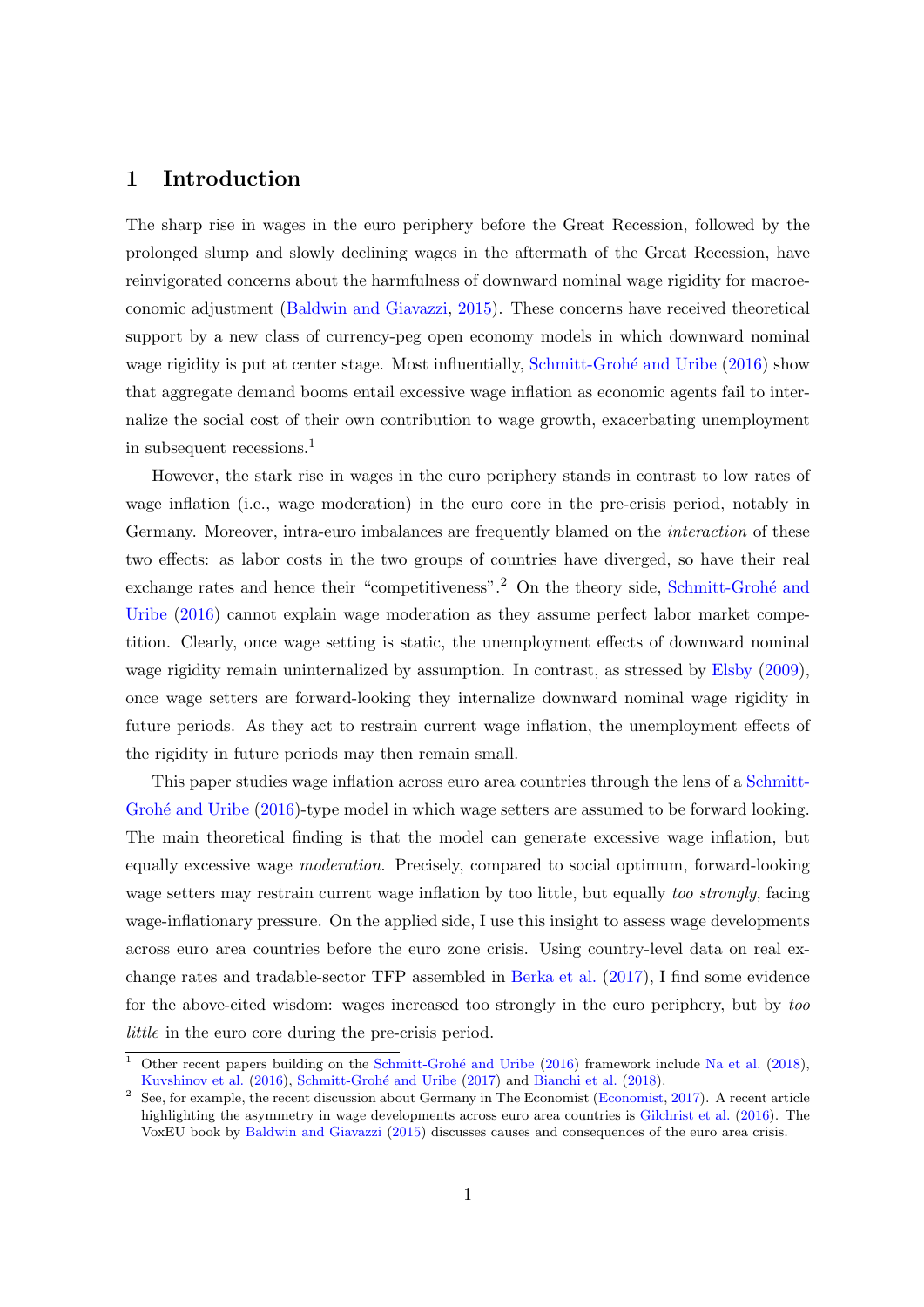To build intuition about the economic mechanism, in a first part of the paper I study a textbook neoclassical labor market with downward nominal wage rigidity. Precisely, I assume that wages can not be lower than a fraction of their level from the last period, following [Schmitt-Groh´e and Uribe](#page-35-0) [\(2016\)](#page-35-0). In this framework I derive the following condition for efficiency:<sup>[3](#page-3-0)</sup> in periods when the wage rigidity is slack, the real wage must lie below the household's marginal rate of substitution between consumption and leisure. In a labor market diagram, this corresponds to a right-ward shift of labor supply, which keeps wage inflation in check hence reduces the potential for unemployment in the following periods. I interpret this as "wage restraint". Wage restraint smooths working hours over the cycle, which raises the average amount of output available for consumption.

Wage restraint arises because risk and nominal rigidities interact, as in [Basu and Bundick](#page-32-1) [\(2017\)](#page-32-1). It depends on characteristics of the economy such as shock volatility, but also on the economy's current state. First, wage restraint is negatively related to (expected) price inflation: as price inflation erodes the *real* wage, any rigidity on the *nominal* wage is effectively dampened—a "greasing the wheels" effect [\(Tobin,](#page-35-3) [1972\)](#page-35-3). Second, it varies with the *elasticity* of labor demand. Intuitively, if whilst in a boom, the unemployment effect of the rigidity in the next recession is expected to be large (a counter-cyclical elasticity of labor demand), the extent of wage restraint in the boom must also become larger.

These insights carry over to a second part of the paper, in which I construct a model of a two-sector (tradable and non-tradable) small open economy characterized by downward nominal wage rigidity and a pegged nominal exchange rate. As the exchange rate peg rules out the "greasing the wheels" effect, wage rigidity is particularly potent in this environment.[4](#page-3-1) Production occurs in both sectors, and the relative price between tradables and non-tradables pins down the real exchange rate. Any nominal wage rise (the same across sectors as perfect mobility of labor is assumed) entails a real appreciation by virtue of the Balassa-Samuelson effect. Wage formation is forward looking, as households organize into labor unions.<sup>[5](#page-3-2)</sup> Upward pressure on wages arises from two sources. First, I assume that technology shocks in the tradable sector may drive wage inflation from the "supply" side. Second, preference shocks may drive wage inflation from the "demand" side.

<span id="page-3-0"></span><sup>&</sup>lt;sup>3</sup> The efficient allocation is the one which maximizes household welfare, subject to downward nominal wage rigidity being in place. Therefore, the efficient allocation is not first best, as this would be the allocation without wage rigidity. Strictly speaking, I therefore characterize a "constrained-efficient" outcome, as in [Lorenzoni](#page-34-3) [\(2008\)](#page-34-3) or [Bianchi](#page-33-3) [\(2011,](#page-33-3) [2016\)](#page-33-4).

<span id="page-3-1"></span><sup>4</sup> Reducing price inflation (possibly to eliminate an "inflation bias") is a classical argument for joining into a nominal anchor, that is, for fixing the nominal exchange rate [\(Alesina and Barro,](#page-32-2) [2002\)](#page-32-2).

<span id="page-3-2"></span><sup>5</sup> The formalism follows the literature on centralized wage setting (e.g., [Alesina and Perotti](#page-32-3) [1997](#page-32-3) and [Guzzo](#page-34-4) [and Velasco](#page-34-4) [1999\)](#page-34-4), and in the limit as union size shrinks to zero, nests the case of monopolistic competition in the labor market considered in [Benigno and Ricci](#page-32-4) [\(2011\)](#page-32-4).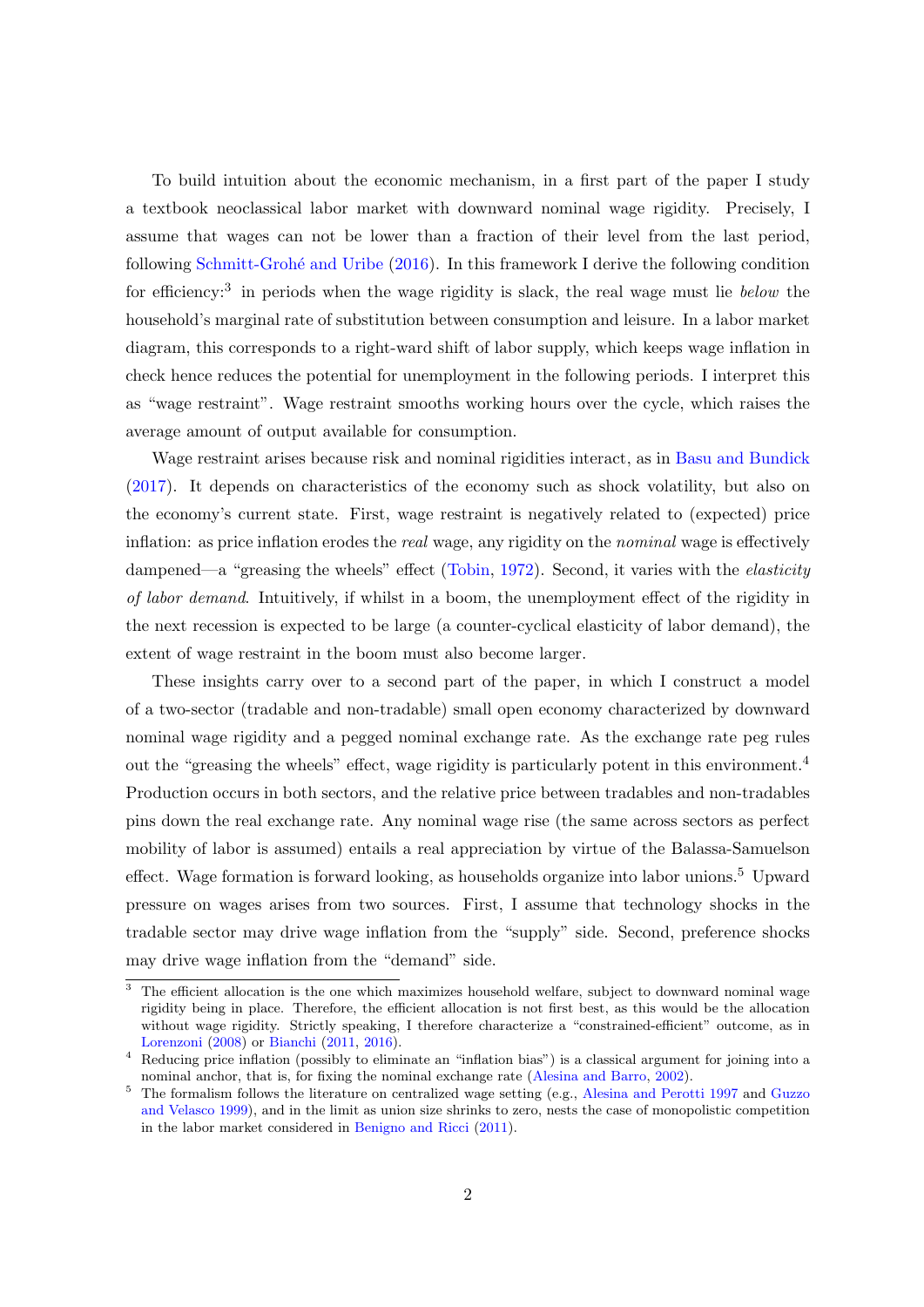The model's key insights are as follows. First, in line with [Elsby](#page-34-0) [\(2009\)](#page-34-0), the unions restrain wage inflation in expansions in order to reduce unemployment in recessions. Second, in spite of the aforesaid, the *extent* of wage restraint is not socially efficient.<sup>[6](#page-4-0)</sup>

To see the intuition, consider a technology shock in the tradable sector. This shock drives up wages, as well as shifts labor from the non-tradable into the tradable sector where the technology innovation occurs. Because the labor demand elasticity is larger in this sector than in the non-tradable sector, this shock temporarily raises the aggregate labor demand elasticity hence makes this elasticity  $pro-cyclical$ <sup>[7](#page-4-1)</sup> By the logic above, the extent of wage restraint in the efficient allocation therefore *declines*. In contrast, because what matters for the demand faced by the unions is their own (rather than the aggregate) labor demand elasticity, they restrain wage inflation heavily following the shock, hence giving rise to a wage increase that is excessively small. The opposite holds following demand shocks, as these draw labor into the non-tradable sector thereby making the aggregate labor demand elasticity counter-cyclical. Therefore following these shocks, in line with the results in Schmitt-Grohé and Uribe [\(2016\)](#page-35-0), wage inflation rates are excessively *large*.

In brief, the model predicts excessive wage inflation following demand shocks, but excessive wage moderation following supply shocks. I use this insight to assess the differential in wage developments across euro area countries before the euro zone crisis. To do so, I feed the model with country-level data on tradable-sector TFP as well as intra-euro real exchange rates from 1995-2007. The data is taken from [Berka et al.](#page-33-0) [\(2017\)](#page-33-0) and, as explained there, can be interpreted not only in the time series, but also in the cross section. I am using the model to back out the unobserved series for demand shocks during the sample period, which allows me to construct a real exchange rate counter factual.

Results are the following. Wage restraint was too strong in the euro core in general. For example, the Dutch real exchange rate was too weak throughout the entire sample period, whereas the German and the Austrian real exchange rates depreciated too quickly until the start of the crisis, albeit both starting from a too appreciated level. In contrast, the Spanish real exchange appreciated too quickly in the years preceeding the euro zone crisis, even though in the early years after 1995 the Spanish real exchange rate has been too weak. Overall, I view my findings as a rough confirmation of the perceived-wisdom hypothesis (stated earlier

<span id="page-4-0"></span> $6$  Two other sources of inefficiency are the following. First, the unions charge monopolistic wage mark-ups. Second, the planner exploits (an equivalent of) the terms-of-trade externality, by which domestic working hours can be reduced without a corresponding drop in consumption [\(Corsetti and Pesenti,](#page-33-5) [2001\)](#page-33-5).

<span id="page-4-1"></span><sup>7</sup> This follows directly from the Balassa-Samuelson effect. As nominal wages rise, the price of non-tradables rises relative to the price of tradables. As a result, firms in the tradable sector face a larger increase in their real wage (nominal wage divided by the sales price of their output) than firms in the non-tradable sector. But this means that hours are reduced by more in the tradable sector, hence that labor demand in this sector is relatively steeper.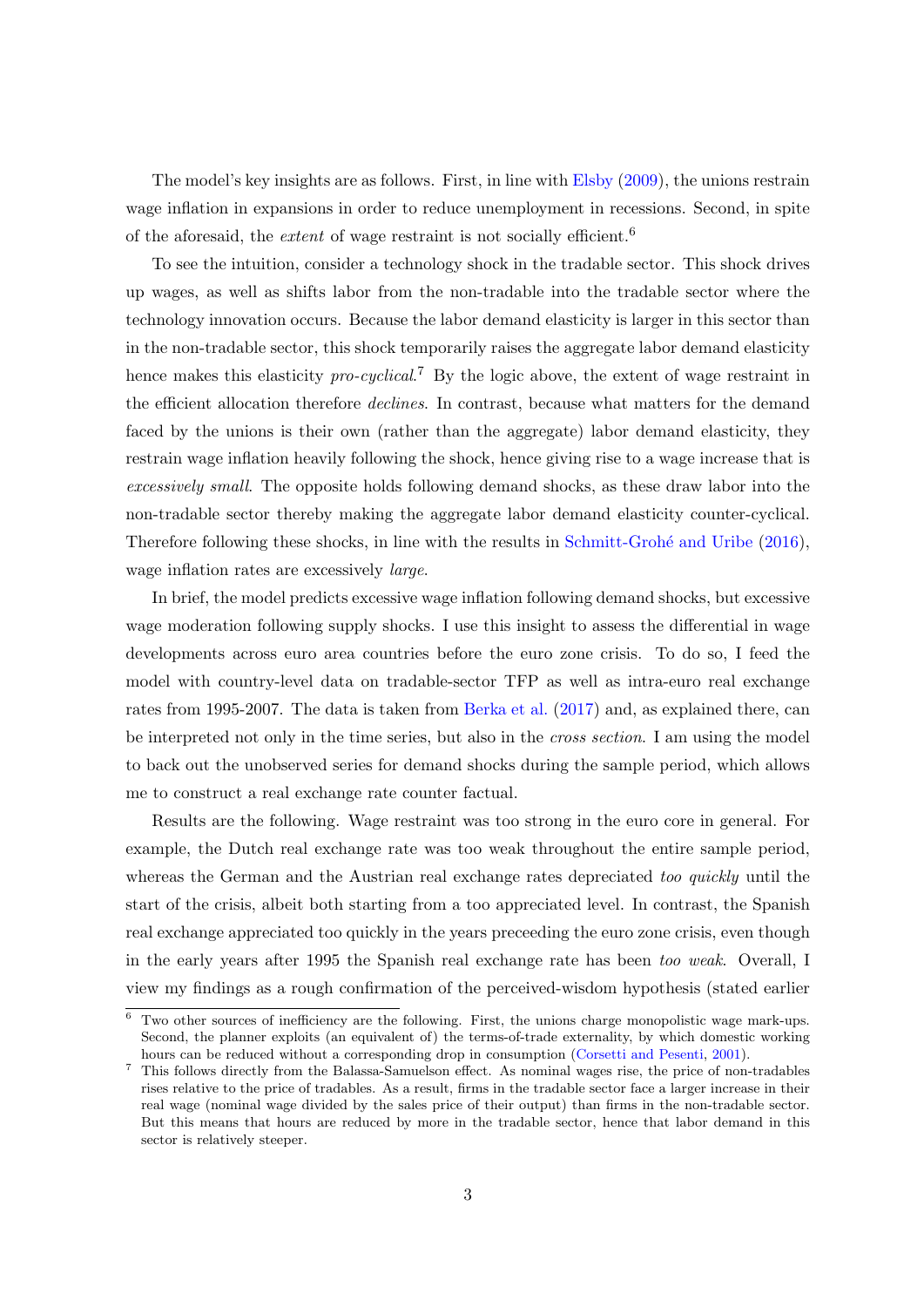above), even though the picture in its details is more nuanced.

I also compute permanent consumption losses relative to the allocation where wage restraint is efficient. I find that consumption losses are disproportionate in Spain and Ireland, amounting to more than 3% in about one tenth of the periods. The model makes this prediction, even though the crisis has not materialized in sample (recall that the data ends in 2007). Finally, I also compute consumption losses relative to first best—the allocation without downward wage rigidity to begin with. I show that the *additional* welfare loss is negligible. Hence, I confirm the central prediction of [Elsby](#page-34-0) [\(2009\)](#page-34-0) in a dynamic stochastic general equilibrium environment: welfare costs of downward wage rigidity per se, once internalized in the appropriate way, cannot be expected to be substantial.

Related literature.—The paper contributes to the literature on the macroeconomic implications of downward wage rigidity. In currency pegs, downward nominal wage rigidity is particularly powerful, because the long-run price level is pinned down by the nominal anchor country [\(Corsetti et al.,](#page-33-6) [2013;](#page-33-6) [Farhi and Werning,](#page-34-5) [2012\)](#page-34-5).<sup>[8](#page-5-0)</sup> While the wage rigidity is hardwired in my analysis, other articles study ways to overcome it directly. For example, "fiscal devaluations" consider internal devaluation via time-varying taxes [\(Farhi et al.,](#page-34-6) [2014\)](#page-34-6).

The paper adds to our understanding of the determinants of the euro area crisis. [Gilchrist](#page-34-2) [et al.](#page-34-2) [\(2016\)](#page-34-2) point to financial frictions as explaining the differential wage developments across the euro core and periphery. [Kuvshinov et al.](#page-34-1) [\(2016\)](#page-34-1) explore how wage rigidity and the zero lower bound may have paralyzed real exchange rate adjustment following a period of deleveraging in the euro periphery. In my model, real exchange rate "misalignment" results from inefficient wage restraint by wage setting agents.

On the theory side, my paper adds to the growing literature studying the interaction between risk and nominal rigidities. As in [Basu and Bundick](#page-32-1) [\(2017\)](#page-32-1), wage restraint in my analysis arises due to this interaction, and would be absent in a linearized version of my model. Another contribution in this spirit is Fernández-Villaverde et al. [\(2015\)](#page-34-7).

A final strand of related literature links wage bargaining centralization and macroeconomic efficiency. One part of the [Calmfors and Driffill](#page-33-7) [\(1988\)](#page-33-7) hypothesis is that larger labor unions internalize the feedback of their action into the economy which may be welfare improving. Evidence for a positive link between union-size and employment is contained in [Blanchard](#page-33-8) [and Wolfers](#page-33-8) [\(2000\)](#page-33-8); [Daveri and Tabellini](#page-33-9) [\(2000\)](#page-33-9). In my model I find that larger-sized unions make wage restraint more efficient, yet that welfare may be reduced due to larger unions' charging larger monopolistic mark-ups.

<span id="page-5-0"></span><sup>8</sup> A resolution is temporary inflation in the nominal anchor country: [Schmitt-Groh´e and Uribe](#page-35-4) [\(2013\)](#page-35-4) and [Fahr and Smets](#page-34-8) [\(2010\)](#page-34-8) make this case for the euro zone, arguing that price inflation in the euro core may help overcome downward nominal wage rigidity in the euro periphery.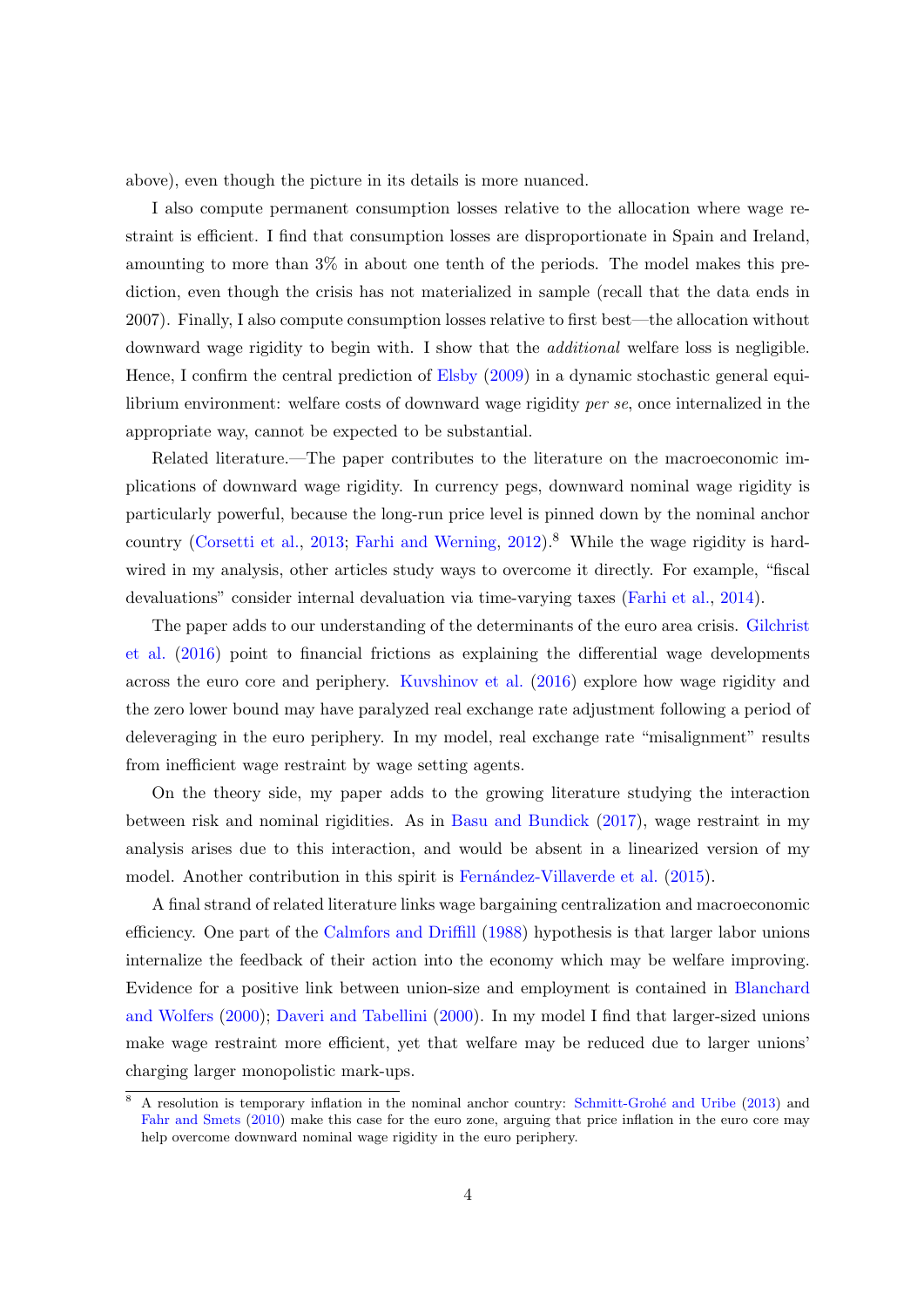## <span id="page-6-5"></span>2 Intuition

This section describes a textbook neoclassical labor market that is characterized by downward nominal wage rigidity (henceforth DNWR). Specifically, as in [Benigno and Ricci](#page-32-4) [\(2011\)](#page-32-4), Schmitt-Grohé and Uribe [\(2016\)](#page-35-0) and others, I assume that wages can not be lower than a fraction of their level from the previous period. The goal of this analysis is to demonstrate that, with this friction in place, efficient wage dynamics are characterized by what may be called "wage restraint"—the fact that in boom periods, wages should increase by strictly less than if they were completely downward-flexible.

An economy is populated by a representative household who derives utility from consumption and dis-utility from work

<span id="page-6-4"></span>
$$
\mathcal{U}_0 = E_0 \sum_{t=0}^{\infty} \beta^t \{c_t - V(h_t)\}\tag{2.1}
$$

where V is positive, increasing and convex and where  $\beta < 1$ . A representative firm produces consumption goods from labor  $y_t = a_t F(h_t)$ , where F is positive, increasing and concave, and where  $a_t$  is the firm's level for productivity (exogenous and stochastic). The firm hires labor according to a labor demand function:[9](#page-6-0)

<span id="page-6-2"></span>
$$
a_t F'(h_t) = \frac{w_t}{p_t} \tag{2.2}
$$

that is, by equating its marginal product to the real wage which it takes as given. The price level  $p_t$  is exogenous and stochastic. In contrast, the nominal wage  $w_t$  is endogenous, can adjust freely upwards, but is restricted in its ability to fall. Formally, I assume that

<span id="page-6-1"></span>
$$
w_t \ge \gamma w_{t-1}; \quad \gamma < 1,\tag{2.3}
$$

such that the nominal wage may fall by at most  $(1 - \gamma)$  percent per period. The model is closed by assuming that the household consumes the output produced in each period (market clearing condition)

<span id="page-6-3"></span>
$$
c_t = a_t F(h_t), \tag{2.4}
$$

such that there is no savings technology. This assumption is without loss of generality, because the household's consumption utility is linear.

To understand the structure of this economy, consider any nominal wage path  $\{w_t\}$  that satisfies DNWR, equation [\(2.3\)](#page-6-1), at all times. Such a path, given that  $\{p_t\}$  is exogenous,

<span id="page-6-0"></span><sup>&</sup>lt;sup>9</sup> "Labor demand" is the function  $h(w_t/p_t)$  implicitly defined in equation [\(2.2\)](#page-6-2). Given the assumptions imposed on F, labor demand is positive, but strictly falling in  $w_t/p_t$ . The *elasticity* of labor demand is the elasticity of  $h(w_t/p_t)$  with respect to the the real wage  $w_t/p_t$ .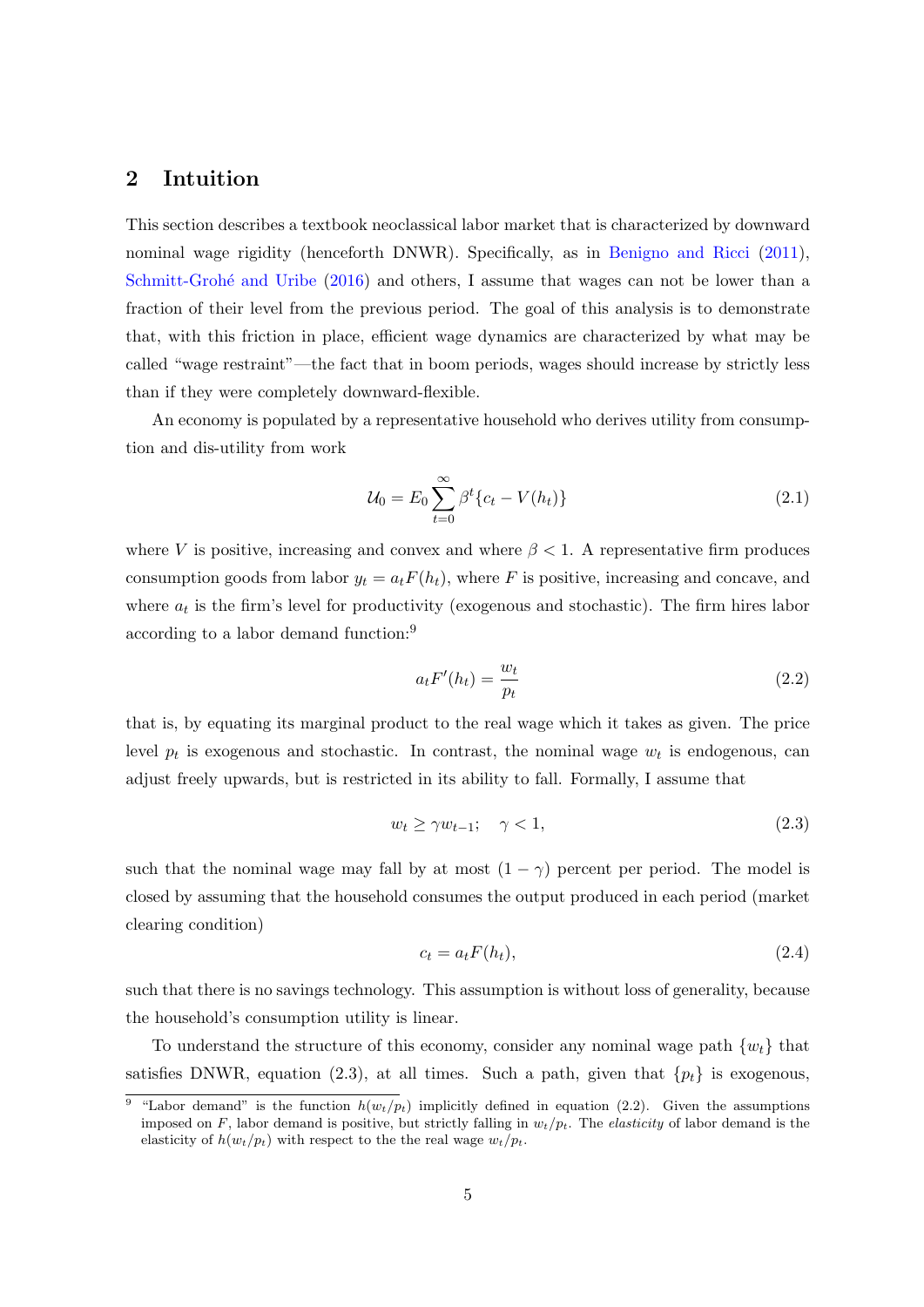implies a path for hours  $\{h_t\}$  from the firm's labor demand [\(2.2\)](#page-6-2). This in turn implies a path for consumption  ${c_t}$  from market clearing [\(2.4\)](#page-6-3), and thereby a certain (expected) life-time utility for the household,  $\mathcal{U}_0$ , from  $(2.1)$ .

It follows that an equation is missing, an equation that pins down a unique such path  $\{w_t\}$ . Clearly, the missing equation is a labor supply curve. The labor supply curve that maximizes household utility can be obtained as follows<sup>[10](#page-7-0)</sup>

<span id="page-7-2"></span>**Definition 1.** [EFFICIENT ALLOCATION] The allocation that maximizes household utility  $U_0$  is the solution to the following problem

$$
W(w_{t-1}) = \max \left\{ a_t F(h_t) - V(h_t) + \beta E_t W(w_t) \right\}
$$

subject to  $(2.2)$  and  $(2.3)$ , for given exogenous  $\{a_t, p_t\}.$ 

Technically, this is a constrained dynamic optimization problem as in [Lorenzoni](#page-34-3) [\(2008\)](#page-34-3) and [Bianchi](#page-33-3) [\(2011,](#page-33-3) [2016\)](#page-33-4).

I solve this problem in the Appendix [A,](#page-36-0) which contains all proofs and derivations. By attaching a multiplier to equation [\(2.3\)](#page-6-1), the solution is as follows

<span id="page-7-3"></span>**Proposition 1.** [LABOR SUPPLY EFFICIENT ALLOCATION] The labor supply curve in the efficient allocation is given by the following expression

<span id="page-7-1"></span>
$$
w_t^r + \gamma E_t \beta \left(\frac{\varepsilon_{t+1}}{\varepsilon_t} \frac{h_{t+1}}{h_t} \frac{w_t^r}{w_{t+1}^r} \frac{p_t}{p_{t+1}}\right) \psi_{t+1} = V'(h_t) + \psi_t,
$$
\n(2.5)

where  $\psi_t \geq 0$ , and where  $\varepsilon_t > 0$  denotes the (negative of the) elasticity of labor demand with respect to the real wage  $w_t^r \equiv w_t/p_t$  at time t.

The labor supply curve  $(2.5)$ , along with the labor demand curve  $(2.2)$ , the complementary slackness condition,  $\psi_t(w_t - \gamma w_{t-1}) = 0$ , and the constraints  $\psi_t \geq 0$  and  $w_t \geq \gamma w_{t-1}$ , pin down the efficient equilibrium in this labor market.

Wage restraint.—As is well known, if the wage rigidity binds  $(\psi_t > 0)$ , households are being "pushed off" their labor supply curve as hours worked fall below the level which they would like to supply. Yet, labor supply curve [\(2.5\)](#page-7-1) shows that, in the efficient allocation, the converse holds as well: in periods when the wage rigidity is slack  $(\psi_t = 0)$ , but binding in the next period with a positive probability  $(\psi_{t+1} > 0$  in some states of the world), households should work more in the current period, as this keeps wages low. In other words, the real

<span id="page-7-0"></span><sup>&</sup>lt;sup>10</sup> As mentioned earlier, throughout the paper, "efficient" refers to efficiency conditional on DNWR being in place, and therefore reflects "second best". This terminology is in line with New Keynesian analysis of optimal policy. For instance, any New Keynesian account of optimal monetary policy is, in fact, optimality conditional on the assumed price or wage (typically, Calvo-style) rigidity.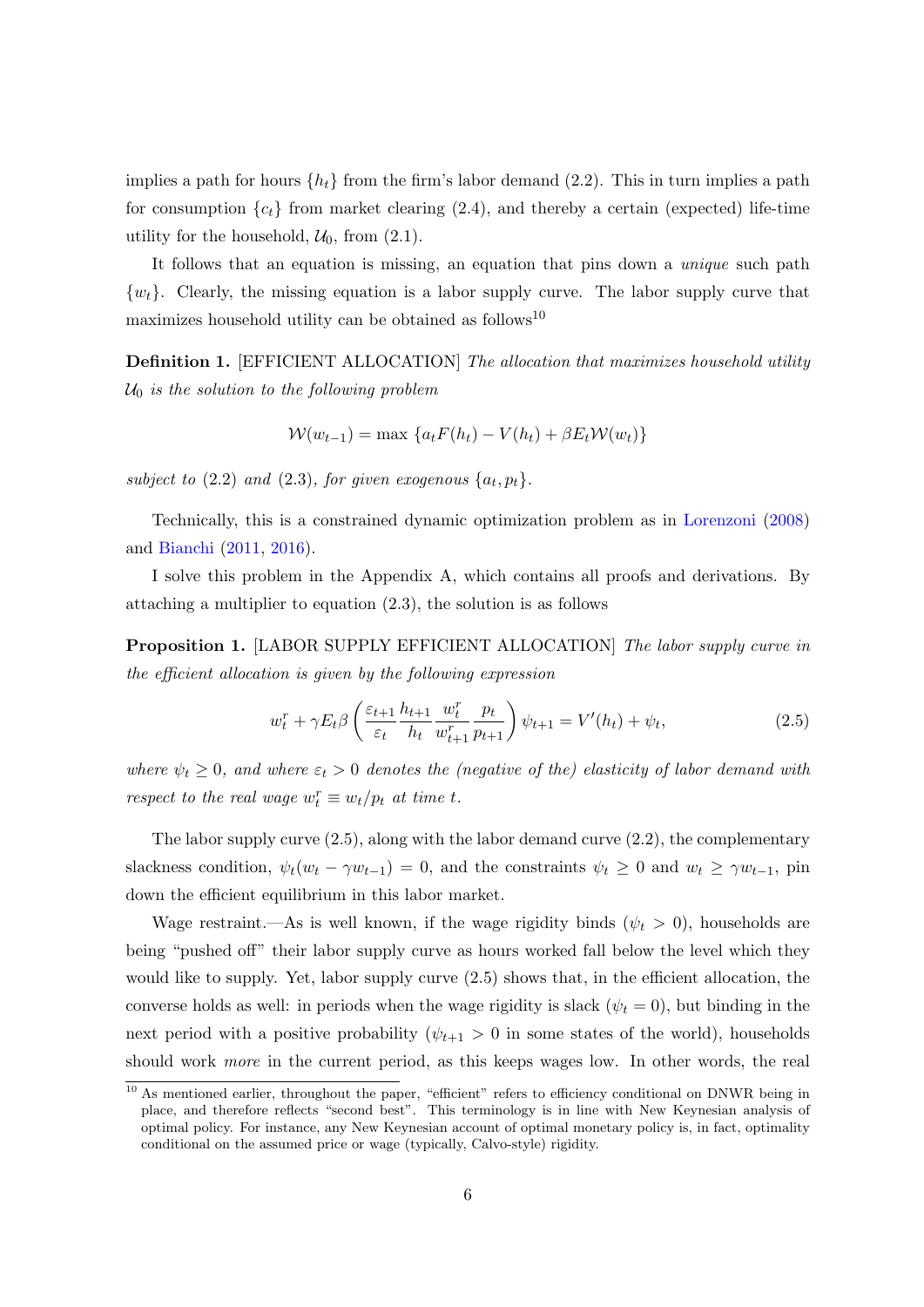wage must fall short of the household's marginal rate of substitution between consumption and leisure.<sup>[11](#page-8-0)</sup> This may be interpreted as "wage restraint". In a labor market diagram, it corresponds to a shift of labor supply to the right.

The purpose of wage restraint is to reduce *variability* in hours, as well as to the raise the average level of hours—the first excessively high, the second excessively low in the presence of DNWR. Both increases welfare from equation [\(2.1\)](#page-6-4): a higher average level of hours translates into a higher average level of output available for consumption. In turn, a lower variability of hours raises consumption even further, as well as reduces the dis-utility of labor supply. This is because hours enter household utility via the two concave functions  $F$  and  $-V$ . It should be stressed that these arguments are completely independent of the traditional motive for consumption smoothing.[12](#page-8-1)

There is no wage restraint if wages are not rigid  $(\gamma = 0)$ , or if shocks are sufficiently small for DNWR to be never binding in equilibrium ( $\psi_t = 0$  at all times)—the conventional condition for efficiency whereby the real wage equates the marginal rate of substitution. Conversely, wage restraint is more pronounced as the labor market is more rigid and as shock volatility is larger. The interaction between risk and nominal rigidity is key, as in [Basu and](#page-32-1) [Bundick](#page-32-1)  $(2017)$  in the context of price rigidities.<sup>[13](#page-8-2)</sup> Moreover, wage restraint depends on the cycle. First, it is stronger as the utility loss associated with a drop in hours, as measured by multiplier  $\psi_{t+1}$ , is expected to be larger. A second effect arises through a stochastic discount factor:  $\beta(\varepsilon_{t+1}/\varepsilon_t)(h_{t+1}/h_t)(w_t^r/w_{t+1}^r)(p_t/p_{t+1}) > 0.$ 

The discount factor declines in (expected) price inflation. This is a classical "greasing the wheels" effect: price inflation erodes the real wage, such that any rigidity on the nominal wage is effectively dampened [\(Tobin,](#page-35-3) [1972\)](#page-35-3). Furthermore, the stochastic discount factor depends on the slope of labor demand in the current versus the next period. To see this, note that  $\varepsilon_t h_t/w_t^r$  is just the slope of labor demand at time t. Hence, the discount factor (and therefore the extent of wage restraint) increases in the slope of labor demand in the next period, but falls in the slope of labor demand in the current period.

This channel is important, as it will be the main driver of my results in the open economy model below. The intuition is as follows: if labor demand is steep in the next period  $(h_{t+1})$ 

<span id="page-8-0"></span><sup>&</sup>lt;sup>11</sup> The marginal dis-utility of labor supply  $V'(h_t)$  corresponds to the households' marginal rate of substitution between consumption and leisure in this model, because utility is linear in consumption. Otherwise, the corresponding condition would be  $w_t/p_t \leq V'(h_t)/U'(c_t)$ , where  $U'(c_t)$  is the marginal utility of consumption (see the open economy model in Section [3](#page-9-0) below, which has a curved consumption utility).

<span id="page-8-1"></span><sup>&</sup>lt;sup>12</sup> This can be seen by recognizing that consumption utility is linear, such that the elasticity of substitution between consuming today and in the future is plus infinity.

<span id="page-8-2"></span><sup>&</sup>lt;sup>13</sup> The model from this section can be easily solved numerically, by using value function iteration on the expression in Definition [1.](#page-7-2) Therefore, in the Appendix [B,](#page-44-0) I present a numerical example. The numerical example confirms that wage restraint depends on *shock volatility*: a rise in volatility per se implies more pronounced wage restraint.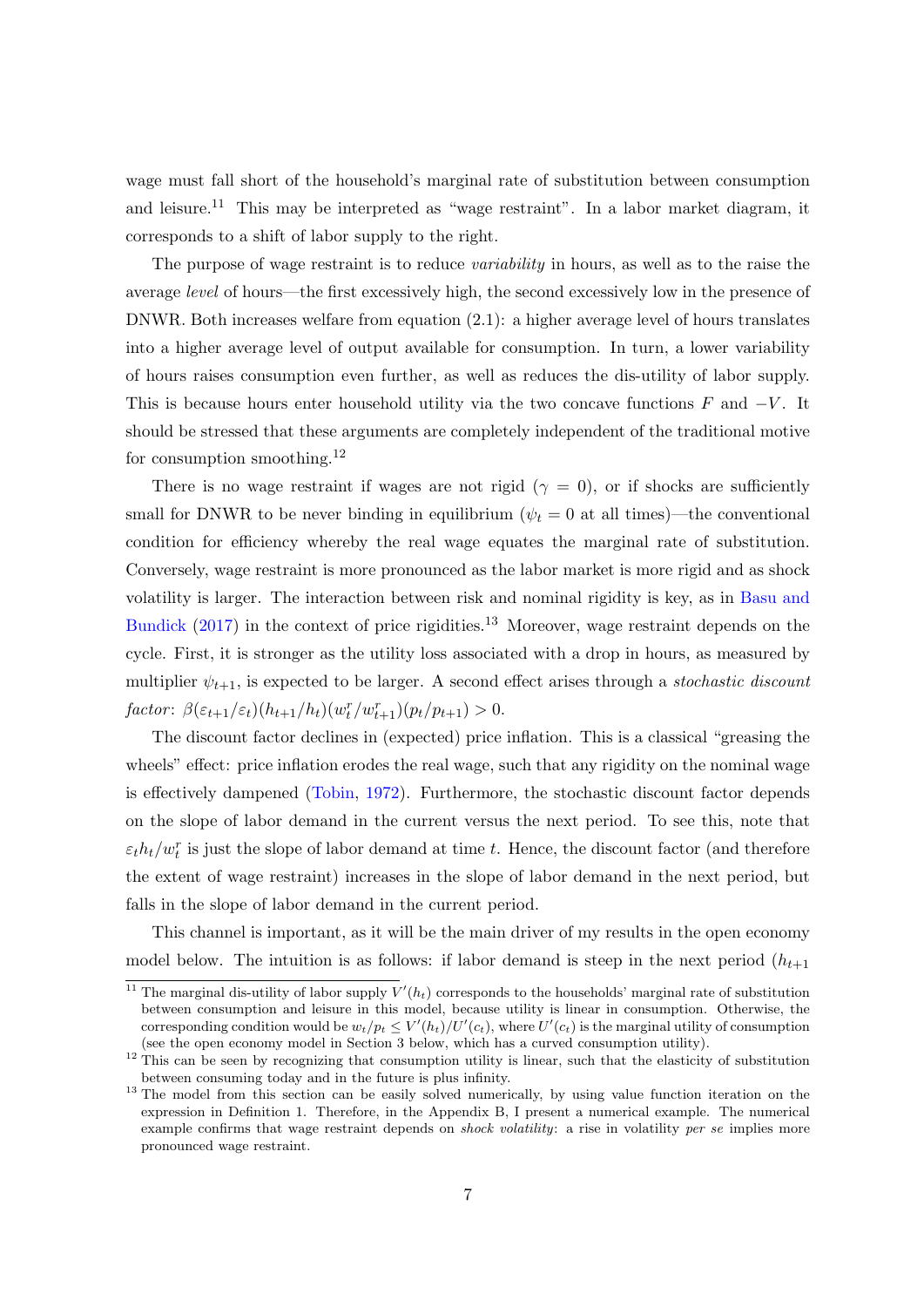moves strongly with changes in  $w_{t+1}^r$ , a large drop in hours ensues if the wage rigidity binds in the next period. As a result, wage restraint today should become stronger. On the other hand, if labor demand is steep in the *current* period, wage restraint *itself* is highly distortive. This is because, by keeping wages low, working hours are far above their frictionless level in the current period. Intuitively, a trade-off between "under-employment" in the next versus "over-employment" in the current period arises, which the stochastic discount factor resolves in the most efficient way.

The previous arguments imply that wage restraint moves with the elasticity of labor demand over the cycle. For example, if the elasticity is large precisely when the rigidity binds (which occurs in downturns, that is, if the elasticity is counter-cyclical), wage restraint must become stronger. The opposite holds if the elasticity is pro-cyclical. In the one-sector model studied here, a cyclicality of the labor demand elasticity does not naturally arise. For example, if we specialize to the production function  $F(h) = h^{\alpha}$ , the elasticity is  $\varepsilon_t = 1/(1 - \alpha)$ —a constant. In contrast, in a multi-sector economy where labor flows between sectors, the share of labor employed in each sector determines the (aggregate) labor demand elasticity. This will be the case in my open economy model, to which I turn next.

## <span id="page-9-0"></span>3 The model

This section lays down the open economy model which will be studied in the rest of the paper. I consider an open economy that is small enough to not affect variables in the rest of the world, that has a fixed nominal exchange rate vis- $\lambda$ -vis the rest of the world (a currency peg), and that faces DNWR, following Schmitt-Grohé and Uribe [\(2016\)](#page-35-0). Three key features distinguish my analysis. First, the country produces both tradables and non-tradables, and labor may flow freely across both sectors. Second, the labor market is imperfectly competitive, implying that wage setting is forward-looking [\(Elsby,](#page-34-0) [2009\)](#page-34-0). Third, wage inflation may be driven from the supply side, following technology shocks in the tradable sector, but also from the demand side, following preference shocks.<sup>[14](#page-9-1)</sup> In what follows I describe the economic environment under "laissez-faire". Echoing my analysis of Section [2,](#page-6-5) below in Section [4](#page-14-0) I will contrast this allocation to the allocation where wage dynamics are efficient.

<span id="page-9-1"></span><sup>&</sup>lt;sup>14</sup> Both channels have been emphasized to have played a role in determining real exchange rates before the euro crisis. The analysis in [Berka et al.](#page-33-0) [\(2017\)](#page-33-0) is based on the technology shocks, supply narrative. In contrast, [Martin and Philippon](#page-35-5) [\(2017\)](#page-35-5) provide an example of the demand narrative.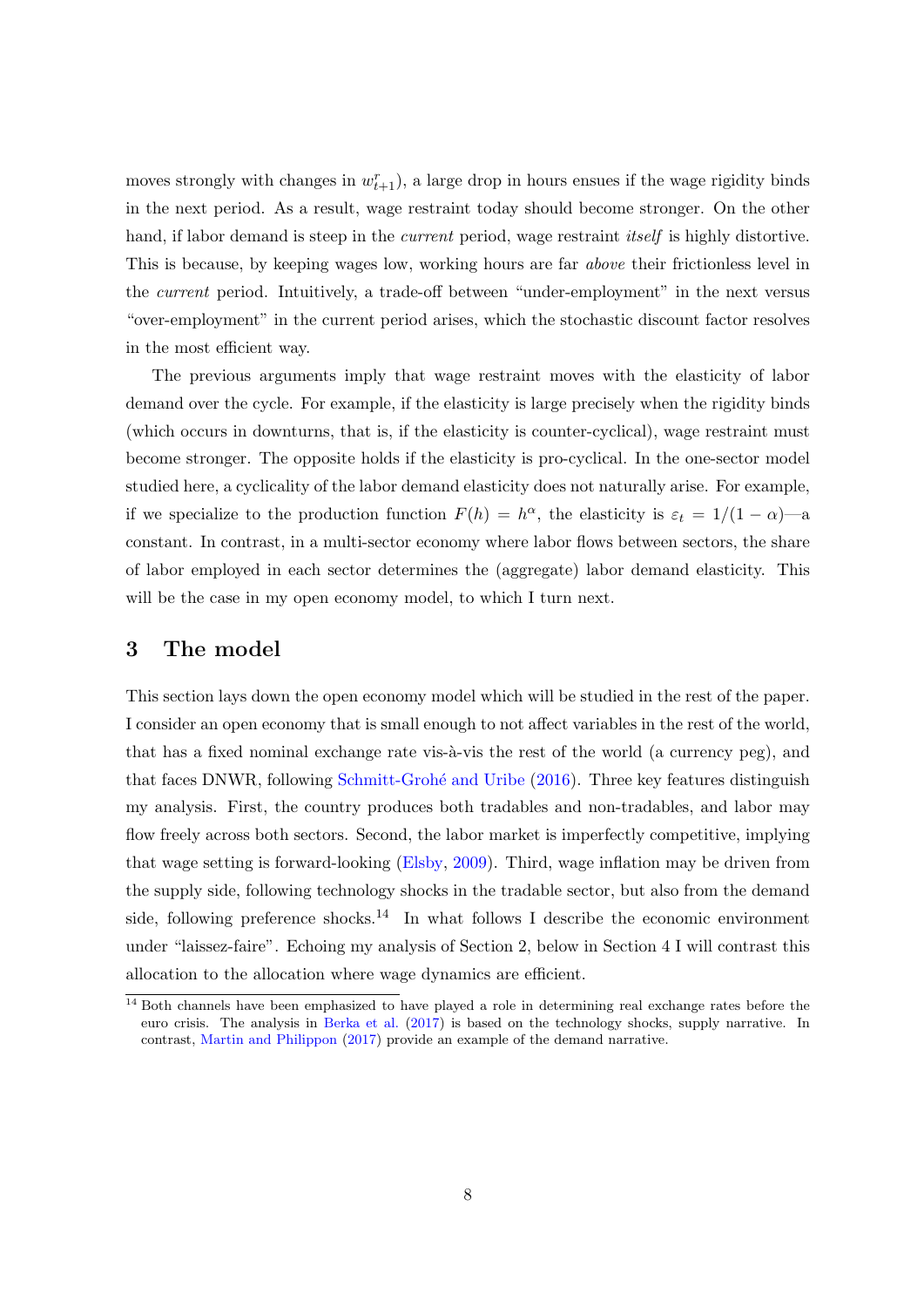#### 3.1 Households

There is a continuum of identical households, indexed  $i \in [0,1]$ . Each household maximizes its objective

$$
U_0 = E_0 \sum_{t=0}^{\infty} \beta^t \{ Z_t U(A(c_t^T(i), c_t^N(i))) - V(h_t(i)) \}
$$

subject to the period budget constraint

$$
p_t^T c_t^T(i) + p_t^N c_t^N(i) + E_t s_{t,t+1} d_{t+1}(i) = w_t(i) h_t(i) + \Phi_t^T + \Phi_t^N + d_t(i),
$$

and subject to a no-Ponzi constraint.

Here,  $Z_t$  is the demand shock and  $U = (c^{1-\kappa})/(1-\kappa)$  is consumption felicity with risk aversion coefficient  $\kappa > 1$ . Consumption is an aggregate  $c = A(c^T, c^N) = [\omega(c^T)^{1-1/\zeta} + (1-\zeta(c^T) + c^T)]$  $\omega$ ) $(c^N)^{1-1/\zeta}$ <sup>1/(1-1/ $\zeta$ ) where "T" and "N" distinguish tradable and non-tradable consumption.</sup> In turn,  $\omega \in (0,1)$  is a consumption share parameter, and  $\zeta > 0$  is the elasticity of substitution between the two consumption types. Cross-border state contingent claims are denoted  $d_{t+1}(i)$ and have a discount factor  $s_{t,t+1}$ . Households receive a wage income  $w_t(i)h_t(i)$  and firm profits from both sectors,  $\Phi_t^T$  and  $\Phi_t^N$ .

I assume that the law of one price holds for tradable goods, such that  $p_t^T = \bar{e}p_t^{T,*}$  $t^{I,*}$ , where  $\bar{e}$  is the fixed nominal exchange rate and  $p_t^{T,*}$  $t^{I,*}$  is the price of tradable goods in the rest of the world. For ease of exposition, I normalize the level of the fixed exchange rate to unity, and I also assume that the price of tradables in the rest of the world is constant and equal to unity. As a result, also  $p_t^T = 1.15$  $p_t^T = 1.15$ 

First order conditions with respect to state contingent claims link the marginal utility of tradable consumption to its rest-of-the-world counterpart:  $Z_t U_{c_t^T}(i) = U_{c_t}^*$  $\mathcal{C}^{\ast}_{t}$ <sup>T</sup>,\* —the "Backus" Smith condition" [\(Backus and Smith,](#page-32-5) [1993\)](#page-32-5).<sup>[16](#page-10-1)</sup> I assume the rest of the world is in steady state throughout, hence I let  $U^*_{\mathcal{L}}$  $\epsilon_{c_t^{T,*}}^* = U_{c_{t}^{T,*}}^*$  be a constant. Moreover, throughout the paper, I am using the following parametric assumption

<span id="page-10-2"></span>**Assumption 1.** The intertemporal consumption elasticity  $1/\kappa$  and the intratemporal consumption elasticity  $\zeta$ , coincide:  $1/\kappa = \zeta$ .

This assumption, which is known as "Cole-Obstfeld condition" [\(Cole and Obstfeld,](#page-33-10) [1991\)](#page-33-10), is useful as it simplifies substantially my algebraic expressions. Most importantly, it allows me

<span id="page-10-0"></span> $\frac{15}{15}$  Frictions in the tradable-goods sector such as consumption home bias, would allow for short-run departures of the price of tradable consumption from unity (that is, changes in the terms of trade). However this would not affect that, under a fixed nominal exchange rate, tradable goods' prices in the *long run* are pinned down by the nominal anchor country [\(Corsetti et al.,](#page-33-6) [2013\)](#page-33-6). Therefore, the mechanisms described in this paper would continue to hold in this extended environment.

<span id="page-10-1"></span><sup>&</sup>lt;sup>16</sup> In the general case, also the (tradable-goods) real exchange rate would appear in this equation. However, because of my normalizations above,  $p_t^{T,*} \bar{e}/p_t^T = 1$ .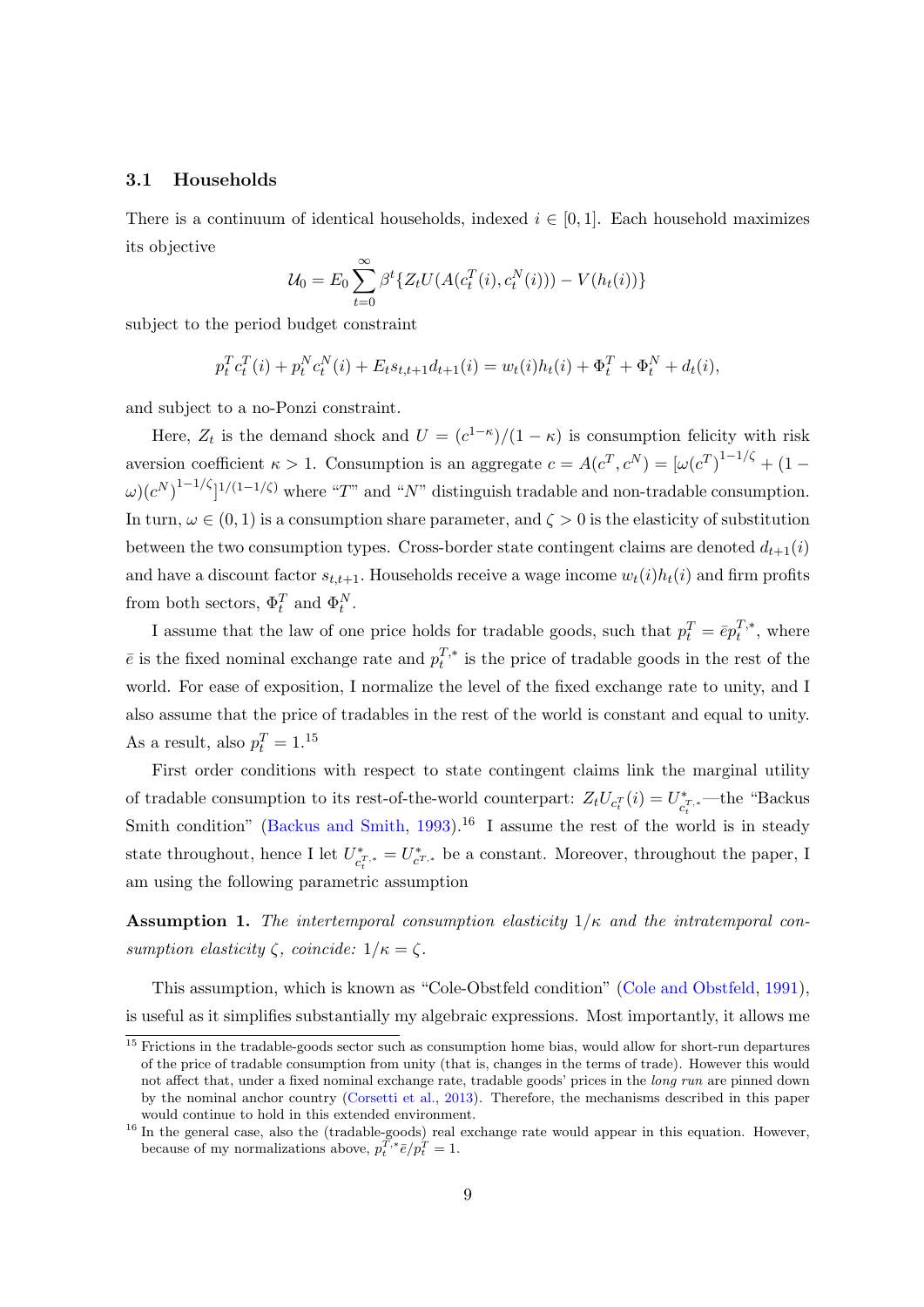to derive this economy's labor demand elasticity in closed form, which is useful for interpreting wage restraint (see Section [4.2,](#page-15-0) equation  $(4.3)$ ).<sup>[17](#page-11-0)</sup>

As a result of Assumption [1](#page-10-2) the Backus-Smith equation can be written as

<span id="page-11-1"></span>
$$
Z_t \omega (c_t^T)^{-1/\zeta} = U_{c^{T,*}}^*.
$$
\n(3.1)

such that  $c_t^T$  moves one-by-one with the demand shifter  $Z_t$ . Note that, in equation [\(3.1\)](#page-11-1), I have already omitted household index i by anticipating that, in equilibrium, all households will behave identically.

First order conditions with respect to tradable and non-tradable consumption link their marginal utilities to their relative price:  $U_{c_t^N}/U_{c_t^T} = p_t^N$ , where I have used that  $p_t^T = 1$ . This can be written as

<span id="page-11-2"></span>
$$
\frac{1-\omega}{\omega} \left(\frac{c_t^N}{c_t^T}\right)^{-1/\zeta} = p_t^N.
$$
\n(3.2)

Finally, labor supply is discussed below, as households are organized into labor unions which take the labor supply decision on their behalf.

#### 3.2 Firms

Firms hire labor, produce either tradable or non-tradable consumption goods, and maximize profits. They are price takers in the goods market, but face imperfectly substitutable worker types in the labor market. The worker types are bundled by using a CES-type technology, with elasticity of substitution  $\theta > 1$ . Hence aggregate labor is  $h_t = (\int_0^1 h_t(i)^{(\theta-1)/\theta} di)^{\theta/(\theta-1)}$ , implying labor demand curves  $h_t(i) = (w_t(i)/w_t)^{-\theta} h_t$  with corresponding wage index  $w_t =$  $(\int_0^1 w_t(i)^{1-\theta} di)^{1/(1-\theta)}$ . Aggregate labor splits into labor employed by firms operating in the tradable and non-tradable sector

$$
h_t = h_t^T + h_t^N. \tag{3.3}
$$

Profit maximization by firms in the tradable sector,  $\Phi_t^T = \max\{a_t F(h_t^T) - w_t h_t^T\}$ , where  $a_t$ is the technology shock, implies a labor demand curve

<span id="page-11-4"></span>
$$
a_t F'(h_t^T) = w_t. \tag{3.4}
$$

Profits in the non-tradable sector are  $\Phi_t^N = \max\{p_t^N F(h_t^N) - w_t h_t^N\}$ , implying that

<span id="page-11-3"></span>
$$
p_t^N F'(h_t^N) = w_t. \tag{3.5}
$$

Both labor demand curves must always hold with equality, because an excess labor demand can always be healed if wages are unrestricted in their ability to rise. Below I will specialize

<span id="page-11-0"></span> $17$  I experimented numerically with relaxing Assumption [1,](#page-10-2) and found that the quantitative difference, under plausible model parameters, is small. In the Appendix [A,](#page-36-0) I present all model equilibrium conditions in the case where Assumption [1](#page-10-2) is relaxed.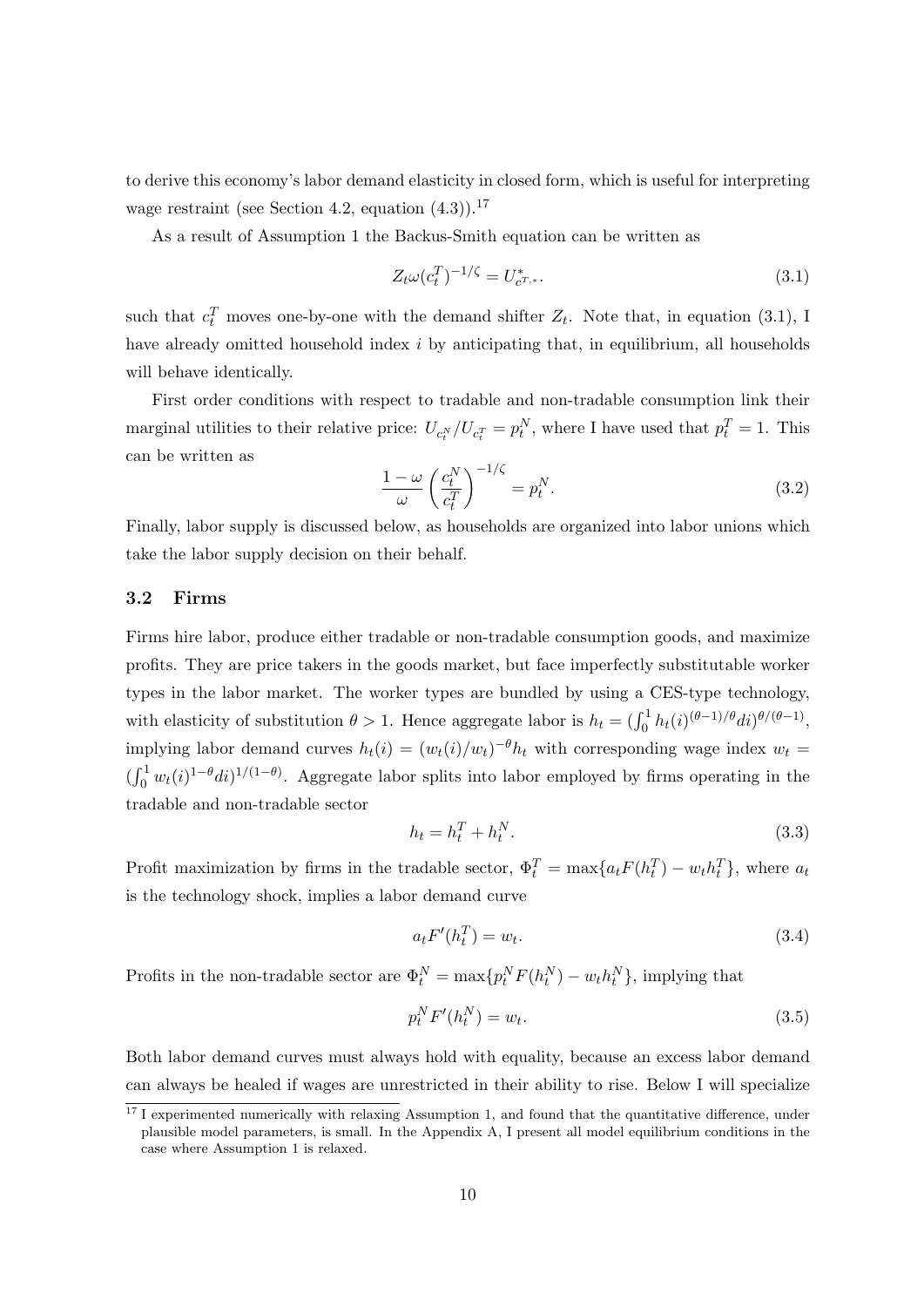to the functional form  $F(h) = h^{\alpha_j}, \alpha_j \in (0,1)$ , where I allow parameter  $\alpha_j$  to depend on the sector in which labor is employed:  $j \in \{T, N\}.$ 

#### <span id="page-12-1"></span>3.3 Unions

To allow wage formation to be forward looking, I assume that the labor market is imperfectly competitive. Moreover, I consider a rich specification of labor supply, as I allow households to be organized into (an arbitrary number of) labor unions. In terms of formalism, I follow a well-established literature, focusing on the effects of varying degrees of wage bargaining centralization [\(Calmfors and Driffill](#page-33-7) [\(1988\)](#page-33-7); see also [Alesina and Perotti](#page-32-3) [\(1997\)](#page-32-3), [Guzzo and](#page-34-4) [Velasco](#page-34-4) [\(1999\)](#page-34-4), [Cukierman and Lippi](#page-33-11) [\(1999\)](#page-33-11), and [Gnocchi](#page-34-9) [\(2009\)](#page-34-9)).

There is a total number of  $J \geq 1$  unions in the economy. All households are assumed to be organized into one of those unions, and unions are of equal size. Hence union  $j \in \{1, ..., J\}$ has its members in the interval  $\mathcal{I}(j) \equiv J^{-1}[j-1,j]$ . Because households are symmetric, each union j will choose the same wage  $w_t(i)$  for all of its members  $i \in \mathcal{I}(j)$ . We therefore write  $w_t(j)$  for the members of union j. Note that, as union size shrinks to zero  $(J \to \infty)$ , this formulation nests the case of monopolistic competition [\(Benigno and Ricci,](#page-32-4) [2011\)](#page-32-4). Following the above-cited literature, the number  $1/J$  can be interpreted as the economy's degree of wage bargaining centralization.

The problem of the individual union  $j$  is summarized in the following Definition.

<span id="page-12-0"></span>**Definition 2.** [UNION PROBLEM] The problem of individual union  $j \in \{1, ..., J\}$  is to solve the following problem

$$
W(w_{t-1}(j)) = \max \{Z_t U_{c_t}^{-1}(j) w_t(j) h_t(j) - V(h_t(j)) + \beta E_t W(w_t(j))\}
$$

subject to the set of constraints

*i*) 
$$
w_t(j) \ge \gamma w_{t-1}(j) \quad \text{(downward wage rigidity)}
$$

$$
i(j) \qquad h_t(j) = (w_t(j)/w_t)^{-\theta} (h_t^T + h_t^N) \quad \text{(union-type labor demand)}
$$

$$
w_t = \left(\sum 1/J \ w_t(j)^{1-\theta}\right)^{1/(1-\theta)} \quad \text{(aggregate wage)}
$$

$$
iv)
$$
  $a_t F'(h_t^T) = w_t$ , (labor demand tradable sector)

v) 
$$
((1 - \omega)/\omega)(F(h_t^N)/c_t^T)^{-1/\zeta}F'(h_t^N) = w_t
$$
 (labor demand non-tradable sector)

by respecting Backus-Smith condition  $Z_t U_{c_t}^{-r}(j) = U_{c^{T,*}}$ , for given wages  $\{w_t(-j)\}$  and for the given exogenous  $\{Z_t, a_t\}.$ 

The objective of each union is to maximize the (utility-weighted) wage bill of its members, net of the dis-utility of working, and subject to wages being restricted in their ability to fall.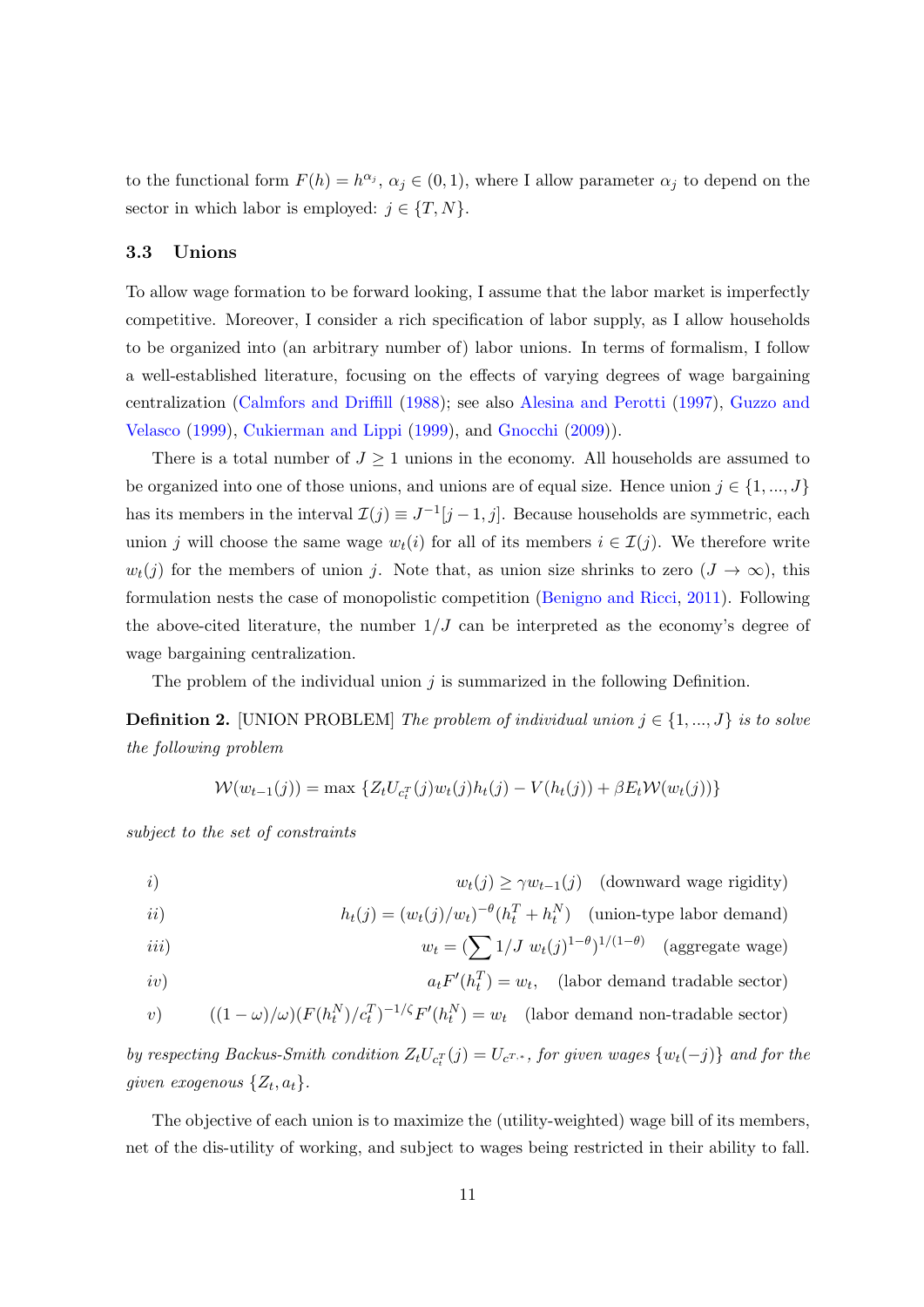This is hence where DNWR enters the model: it is assumed to arise at the household level, then, in equilibrium, passes through to the aggregate level. Notice also that each union takes the wages of the other unions as given (denoted  $w_t(-j)$ ), such that the equilibrium aggregate wage can be understood as the outcome of a Bertrand game. This includes the wages set by the other unions in future periods, which otherwise the individual union could manipulate by changing the aggregate wage through its own wage setting decision.<sup>[18](#page-13-0)</sup>

To understand the constraints in Definition [\(2\)](#page-12-0), note that the unions have market power over the wage of their members if the labor types are imperfectly substitutable  $(\theta < \infty)$ . As a result, the unions' problem is dynamic, subject to downward wage rigidity (condition i), and subject to union-type labor demand curves (condition ii). If unions are small  $(J \to \infty)$ , this completes the unions' problem, because their effect on the aggregate wage and hence on the economy more generally is negligible. However, if unions have positive mass  $(J < \infty)$ , they understand their contribution to the aggregate wage (condition iii).<sup>[19](#page-13-1)</sup> The aggregate wage  $w_t$  matters for the unions, because an increase in  $w_t$  reduces the demand for aggregate labor  $h_t = h_t^T + h_t^N$  via conditions iv)-v) and thereby, indirectly, the demand for union-type labor  $h_t(j)$ , via  $h_t$  appearing in condition ii).

Specifically, as the aggregate wage  $w_t$  rises, the firms in the tradable sector hire less hours as their marginal product of labor  $a_t F'(h_t^T)$  must rise (condition iv). The same occurs in the non-tradable sector (condition v), yet, hours fall by strictly less due to a rise in the relative price between tradable and non-tradable consumption  $p_t^N$ , equation [\(3.2\)](#page-11-2).<sup>[20](#page-13-2)</sup> This follows from the Balassa-Samuelson effect. As wages rise, the relative price  $p_t^N$  must increase. As a result, the sales price of non-tradables rises faster than the sales price of tradables (in fact, the sales price of tradables does not rise at all due to our earlier assumptions). By implication, hours fall by less in the non-tradable sector than in the tradable sector following a wage rise. This channel will be taken up again in my analysis below.

In equilibrium, all unions behave identically such that index  $j$  disappears and only aggregates matter. The following characterizes aggregate labor supply.

#### <span id="page-13-3"></span>**Proposition 2.** [LABOR SUPPLY] Assume that each individual union behaves as detailed

<span id="page-13-0"></span><sup>&</sup>lt;sup>18</sup> Hence for tractability, I abstract from dynamic strategic interaction (e.g. [Maskin and Tirole,](#page-35-6) [2001\)](#page-35-6). Without this assumption, the labor supply curve [\(3.6\)](#page-14-1) can not be derived in closed form. Also, the numerical solution procedure would complicate significantly, because finding the Markov-perfect equilibrium of the Bertrand game would involve solving a fixed point problem. Note that in the case of either very large or very small unions, the solution under dynamic strategic interaction coincides with the equilibrium studied here.

<span id="page-13-1"></span><sup>&</sup>lt;sup>19</sup> The integral  $w_t = (\int_0^1 w_t(i)^{1-\theta} di)^{1/(1-\theta)}$  can be written as  $w_t = (\sum_{j \in \{1,...,J\}} 1/J \; w_t(j)^{1-\theta})^{1/(1-\theta)}$  once we recognize that  $w_t(i) = w_t(j)$  for all  $i \in \mathcal{I}(j)$ , as argued above.

<span id="page-13-2"></span><sup>&</sup>lt;sup>20</sup> Here it is used that  $c_t^N = F(h_t^N)$  in equilibrium, that is, all non-tradable output must be consumed within the same period. See Section [3.4](#page-14-2) below, the summary of equilibrium conditions.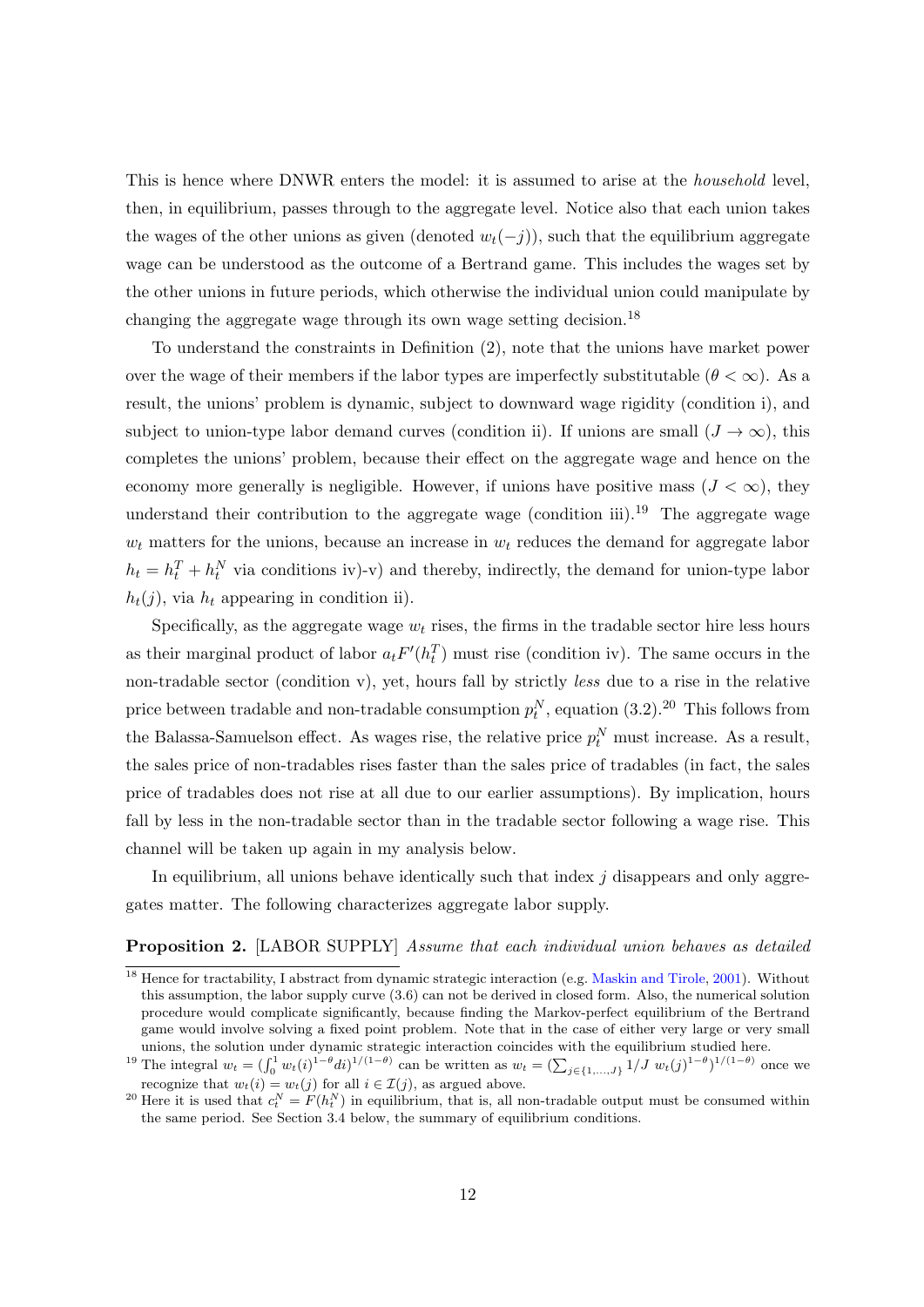in Definition [2.](#page-12-0) In this case, the aggregate labor supply curve is given by

<span id="page-14-1"></span>
$$
Z_t U_{c_t^T} w_t \left( \frac{\tilde{\varepsilon}_t - 1}{\tilde{\varepsilon}_t} \right) + \gamma E_t \beta \left( \frac{\tilde{\varepsilon}_{t+1}}{\tilde{\varepsilon}_t} \frac{h_{t+1}}{h_t} \frac{w_t}{w_{t+1}} \right) \psi_{t+1} = V'(h_t^T + h_t^N) + \psi_t \tag{3.6}
$$

where  $\psi_t \geq 0$ , and where  $\tilde{\varepsilon}_t > 0$  denotes the (negative of the) union-specific elasticity of labor demand with respect to the wage  $w_t$ , written out in equation [\(4.2\)](#page-16-1) below.<sup>[21](#page-14-3)</sup>

#### <span id="page-14-2"></span>3.4 Equilibrium definition

For given exogenous  $\{Z_t, a_t\}$  and an initial condition  $w_{-1} > 0$ , an equilibrium is a sequence for endogenous variables  $\{c_t^T, c_t^N, h_t^T, h_t^N, h_t, w_t, p_t^N, \psi_t\}$  such that equations [\(3.1\)](#page-11-1)-[\(3.6\)](#page-14-1), along with the definition for  $\tilde{\varepsilon}_t$  given in equation [\(4.2\)](#page-16-1) below, market clearing  $F(h_t^N) = c_t^N$ , the complementary slackness condition  $\psi_t(w_t - \gamma w_{t-1})$ , and the constraints  $\psi_t \geq 0$  and  $w_t \geq$  $\gamma w_{t-1}$ , are all satisfied.

#### <span id="page-14-0"></span>4 Efficiency

I now turn to the main theoretical results of my analysis. First, I show that, while wage restraint is an integral part of the equilibrium under laissez-faire, this equilibrium is generally not efficient. Second, I show that this implies that wages may rise too strongly, but also by too little, in boom periods under laissez-faire.

#### 4.1 The efficient benchmark

I define the efficient benchmark for the open economy model introduced in the last section, echoing Section [2.](#page-6-5) This benchmark allows me to assess the inefficiencies which characterize the private allocation. Specifically, the efficient benchmark distills the optimal dynamics for wages, while leaving all other behavioral and technological constraints in the private sector unchanged. For example, the efficient allocation takes as given the consumption/saving choice of the private sector, as captured by condition  $(3.1).^{22}$  $(3.1).^{22}$  $(3.1).^{22}$  $(3.1).^{22}$ 

To derive the efficient allocation, note that, first, the planner chooses the same individual wage for all the unions,  $w_t(j) = w_t \forall j \in \{1, ..., J\}$ . This is because the unions are symmetric and the bundling technology is of the CES type. This also implies that  $h_t(j) = h_t \forall j \in$ 

<span id="page-14-3"></span><sup>&</sup>lt;sup>21</sup> The attentive reader may notice that in Section [2,](#page-6-5) the elasticity  $\varepsilon_t$  was expressed with respect to the *real* wage  $w_t/p_t$ , while in the present context, it appears to be expressed with respect to the nominal wage  $w_t$ . This is, however, not correct. In the current environment the numeraire is tradable consumption, the price of which was normalized to one. Hence, the elasticity is expressed with respect to  $w_t/p_t^T$ , which by setting  $p_t^T = 1$  coincides with the nominal wage  $w_t$ .

<span id="page-14-4"></span> $^{22}$  This is in contrast to [Bianchi](#page-33-3) [\(2011\)](#page-33-3), [Benigno et al.](#page-32-6) [\(2013\)](#page-32-6) and others, who, in their analyses of optimal capital controls, study the efficiency of the consumption/saving behavior of the private sector. In contrast, in my analysis I study the efficiency of the wage setting behavior of the private sector.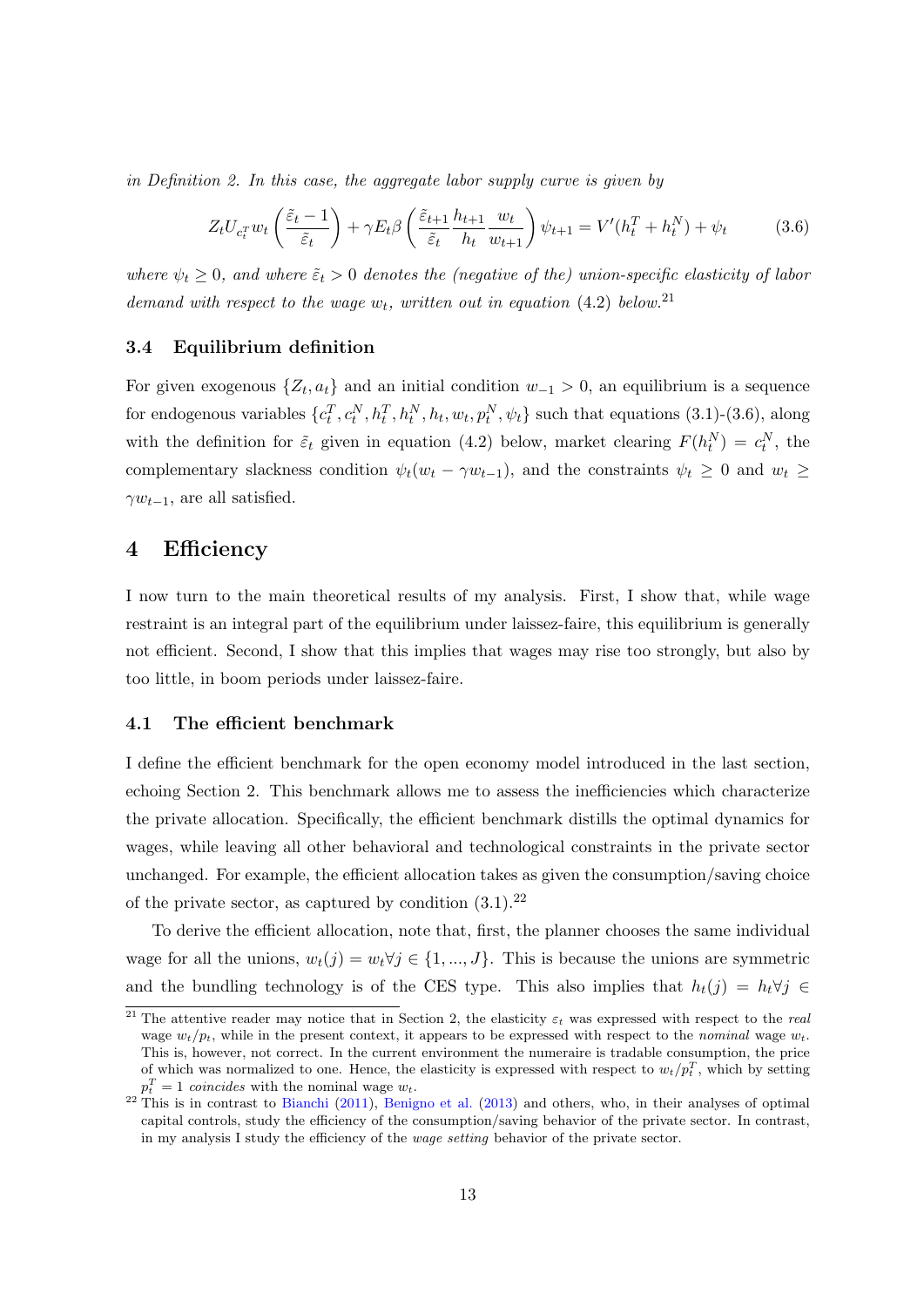$\{1, ..., J\}$ , that is, the planner also allocates the same amount of union-type labor. Next, the social planner solves the following problem

<span id="page-15-2"></span>Definition 3. [EFFICIENT ALLOCATION] The allocation that maximizes household utility  $U_0$  is the solution to the following problem

$$
W(w_{t-1}) = \max \{ Z_t U(A(c_t^T, c_t^N)) - V(h_t) + \beta E_t W(w_t) \}
$$

subject to equations [\(3.1\)](#page-11-1)-[\(3.5\)](#page-11-3), market clearing  $c_t^N = F(h_t^N)$ , and downward nominal wage rigidity  $w_t \ge \gamma w_{t-1}$ , for given exogenous  $\{Z_t, a_t\}$ .

While the unions in their maximization problem also respect private-sector equilibrium conditions (in particular, the Backus-Smith condition [\(3.1\)](#page-11-1) as well as the labor demand curves, recall Definition [2](#page-12-0) above), the key difference between the unions and the planner is that the former maximize the utility-weighted wage bill, whereas the latter directly maximizes household utility. I obtain the following condition for efficient labor supply

<span id="page-15-3"></span>**Proposition 3.** [LABOR SUPPLY EFFICIENT ALLOCATION] The labor supply curve in the efficient allocation is given by the following expression

<span id="page-15-1"></span>
$$
Z_t U_{c_t^T} w_t \left( \frac{\varepsilon_t^N}{\varepsilon_t} \frac{h_t^N}{h_t^T + h_t^N} \right) + \gamma E_t \beta \left( \frac{\varepsilon_{t+1}}{\varepsilon_t} \frac{h_{t+1}}{h_t} \frac{w_t}{w_{t+1}} \right) \psi_{t+1} = V'(h_t^T + h_t^N) + \psi_t \tag{4.1}
$$

where  $\psi_t \geq 0$ , and where  $\varepsilon_t > 0$  ( $\varepsilon_t^N > 0$ ) denotes the (negative of the) labor demand elasticity (in the non-tradable sector) with respect to the wage  $w_t$ , written out in the main text in equation [\(4.3\)](#page-16-0) below.

The equilibrium definition in the efficient allocation is identical as in Section [3.4,](#page-14-2) except that labor supply curve  $(3.6)$  has to be replaced by labor supply curve  $(4.1)$ .

#### <span id="page-15-0"></span>4.2 Wage restraint

Start with the observation that the equilibrium under laissez-faire is characterized by wage restraint: a wedge term appears in labor supply curve [\(3.6\)](#page-14-1), determined by the utility loss expected to be suffered from DNWR in the next period. Therefore, in line with [Elsby](#page-34-0) [\(2009\)](#page-34-0), the unions restrain wage increases in booms to reduce the potential for unemployment in recessions. However, by inspecting labor supply in the efficient allocation [\(4.1\)](#page-15-1), we also note that wage restraint under laissez-faire is inefficient.

The difference arises from different stochastic discount factors entering the expected utility loss. Plainly, the unions therefore assess the risk associated with the wage rigidity differently than the social planner. More precisely, different labor demand elasticities enter the stochastic discount factors:  $\tilde{\varepsilon}_t \neq \varepsilon_t$  in general.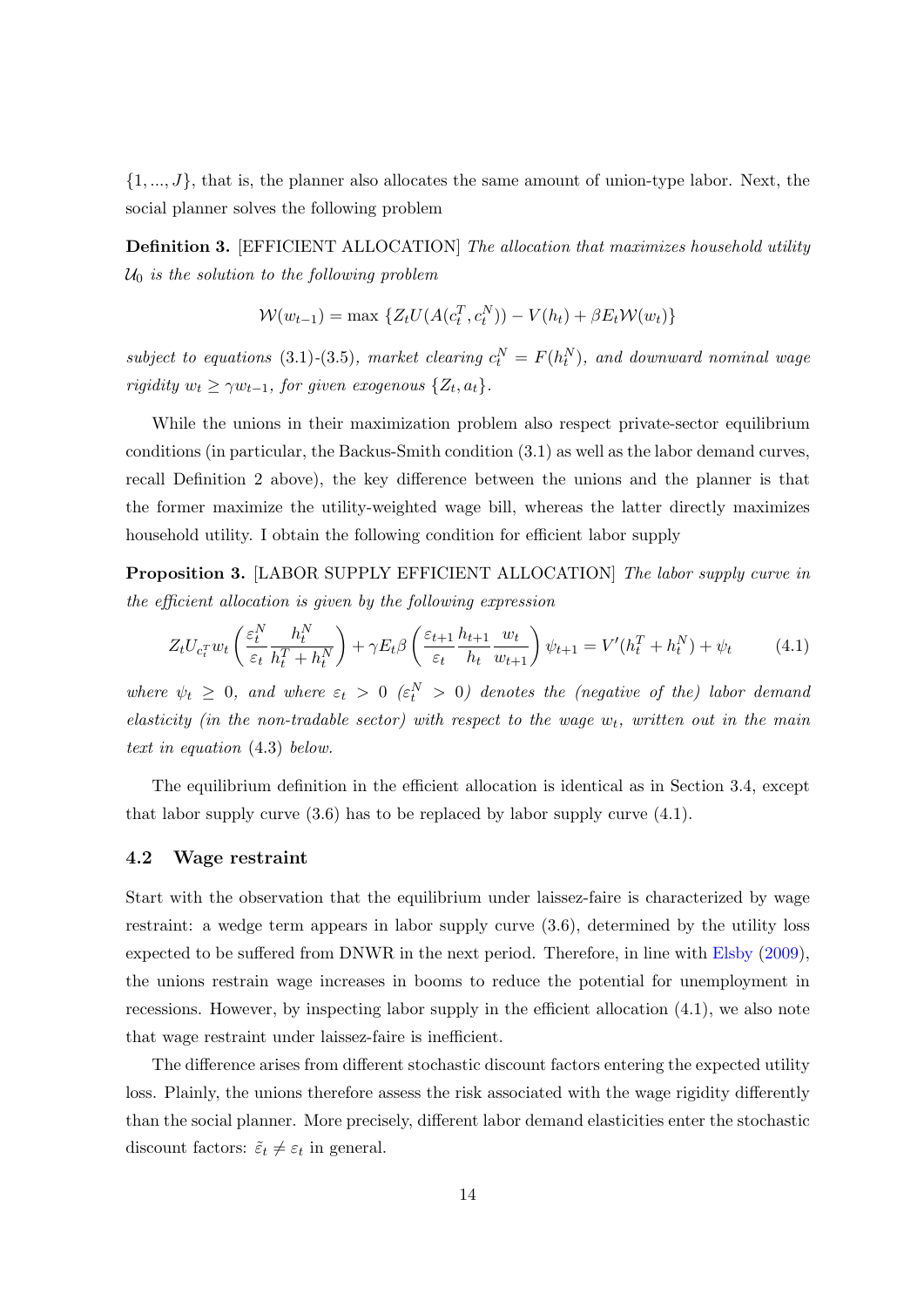Recall the role of the elasticity of (aggregate) labor demand  $\varepsilon_t$  in shaping wage restraint in the efficient allocation, the discussion in Section [2.](#page-6-5) Instead,  $\tilde{\varepsilon}_t$  corresponds to the elasticity of the labor demand curve that is faced by the individual union. To understand this difference, it helps to write out the elasticity  $\tilde{\varepsilon}_t$  as

<span id="page-16-1"></span>
$$
\tilde{\varepsilon}_t = \left(1 - \frac{1}{J}\right)\theta + \frac{1}{J}\varepsilon_t.
$$
\n(4.2)

It therefore corresponds to a weighted average between the elasticity of substitution between the different labor types  $\theta$ , and the elasticity of aggregate labor demand,  $\varepsilon_t$ , with the weight determined by the size of the unions  $1/J$ . Intuitively, as union grow small,  $1/J \rightarrow 0$ ,  $\tilde{\varepsilon}_t \rightarrow \theta$ , reflecting monopolistic competition in the labor market. In contrast, as unions grow large  $1/J \to 1$ ,  $\tilde{\varepsilon}_t \to \varepsilon_t$ , reflecting monopolistic labor supply.

The mechanism underlying this inefficiency is not new. It corresponds to an externality due to strategic complementarity (e.g., [Woodford,](#page-35-7) [2003\)](#page-35-7), here due to strategic complementarity in wages. The wages set by the unions are strategic complements, because by lowering the wage of its members thereby lowering the wage index, the individual union creates an incentive for the other unions to also lower the wage of their members—because their members have now become relatively more expensive. This effect is not internalized by the individual union. In contrast, were the unions to coordinate on this complementarity, their collective wage choice would be the same as under the efficient allocation.[23](#page-16-2)

To characterize this inefficiency further, we compute explicitly the (aggregate) labor demand elasticity  $\varepsilon_t$  as follows

<span id="page-16-0"></span>
$$
\varepsilon_t = \left(1 - \frac{h_t^N}{h_t^T + h_t^N}\right) \varepsilon_t^T + \frac{h_t^N}{h_t^T + h_t^N} \varepsilon_t^N \tag{4.3}
$$

where  $\varepsilon_t^T = 1/(1 - \alpha_T)$  is the labor demand elasticity in the tradable,  $\varepsilon_t^N = 1/(1 - \alpha_N + \alpha_N/\zeta)$ in the non-tradable sector. Hence, the aggregate labor demand elasticity is a weighted average between the elasticity of labor demand in the two sectors, where the weight is determined by the share of labor that is employed in the respective sector.<sup>[24](#page-16-3)</sup>

It follows that  $\varepsilon_t$  is time-varying, to the extent that shocks shift labor across the two sectors over the business cycle. Moreover, it follows that the individual labor demand elasticity  $\tilde{\varepsilon}_t$ reflects this cyclicality only to a limited extent, and not at all if unions are small (as in this

<span id="page-16-2"></span><sup>&</sup>lt;sup>23</sup> In less technical terms, the individual union perceives the effect on the aggregate wage of its compressing a wage increase individually, to be small. It ignores that, by compressing a wage increase individually, it creates an incentive for the other unions to also compress a wage increase. Therefore, in equilibrium, its effect on the aggregate wage may in fact be large.

<span id="page-16-3"></span><sup>&</sup>lt;sup>24</sup> Notice that the labor demand elasticities in both sectors are constants, such that  $\varepsilon_t$  is time-varying only because, following shocks, labor is being shifted across sectors. This is a consequence of Assumption [1.](#page-10-2) Without this assumption,  $\varepsilon_t^N$  would be time-varying, too—see the Appendix [A.](#page-36-0)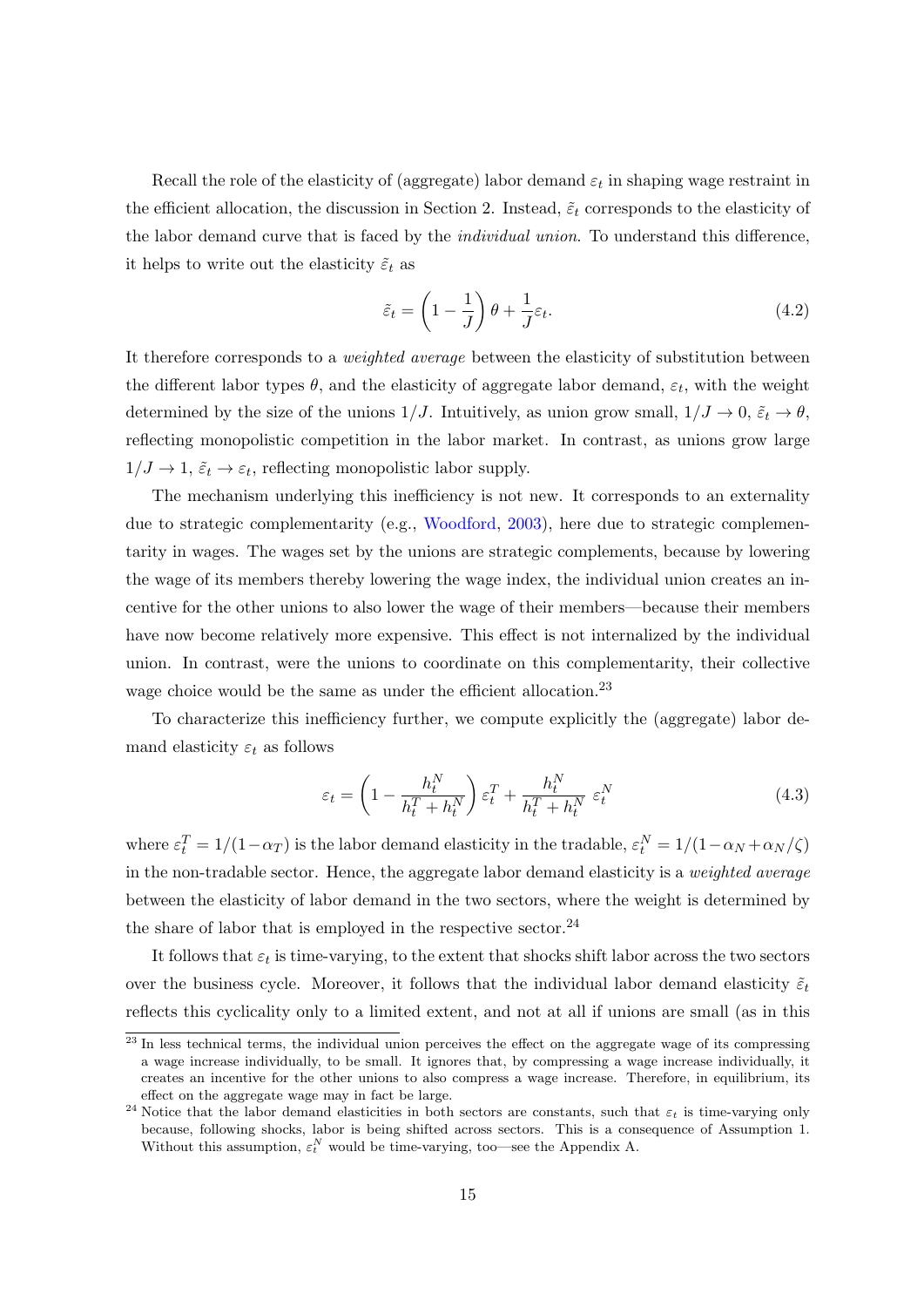case  $\tilde{\varepsilon}_t = \theta$ , see above). It remains to be determined whether this implies that wage restraint under laissez-faire is generally too weak, too strong, or whether this depends on the kind of shocks which hit the economy.

To answer this question, first note that  $\varepsilon^T > \varepsilon^N$  unless the degree of substitutability between tradables and non-tradables  $\zeta$  is unreasonably large.<sup>[25](#page-17-0)</sup> In words, labor demand is steeper in the tradable than in the non-tradable sector. The intuition was given in Section [3.3,](#page-12-1) however is repeated here for convenience. Following a wage increase, the relative price of non-tradables vis-à-vis tradables rises by virtue of the Balassa-Samuelson effect—the strength of the relative price rise measured by  $\zeta$  (the lower  $\zeta$ , the more pronounced the relative price effect). As a result, the real wage (the nominal wage  $w_t$  divided by the goods' sales price in the respective sector) rises by more for firms in the tradable sector, leading them to curb employment to a stronger extent.

Therefore, expansionary shocks that push labor into the tradable sector make  $\varepsilon_t$  procyclical. This happens for technology shocks  $a_t$  in this sector, as labor is drawn to this sector which becomes relatively more productive. From the discussion in Section [2,](#page-6-5) we recall that a pro-cyclical labor demand elasticity requires wage restraint to become weaker. Because the labor demand elasticity  $\tilde{\varepsilon}_t$  reflects this pro-cyclicality only to a limited extent, wage restraint under laissez-faire, following these shocks, is too strong.

In sum, following technology (supply) shocks, wage restraint is too strong under laissezfaire, implying that wage increases are excessively small. This qualifies results in [Schmitt-](#page-35-0)Grohé and Uribe [\(2016\)](#page-35-0), according to which DNWR in currency pegs implies that, necessarily, wage increases are excessively *large*. Nonetheless, under demand shocks  $Z_t$ , my results conform with the findings in their paper: as demand shocks draw labor to the non-tradable sector, wage increases under laissez-faire are excessively large.

#### <span id="page-17-1"></span>4.3 Other sources of inefficiency

By comparing labor supply curves [\(3.6\)](#page-14-1) and [\(4.1\)](#page-15-1), we note two other differences (sources of inefficiency) that are briefly discussed next. These inefficiencies are subordinate to my analysis of wage restraint, because they would arise even if wages were not downward rigid. Precisely, note that the (utility-adjusted) wage both under laissez-faire and in the efficient allocation is multiplied by a mark-up,  $\mathcal{M}_t \equiv (\tilde{\varepsilon}_t - 1)/\tilde{\varepsilon}_t < 1$  under laissez-faire,  $\mathcal{M}_t^e \equiv (\varepsilon_t^N/\varepsilon_t)(h_t^N/h_t) < 1$ 

<span id="page-17-0"></span><sup>&</sup>lt;sup>25</sup> Empirically, elasticity  $\zeta$  is found to be below unity, such that tradables and non-tradables are complementary (see the cross-country estimates in [Stockman and Tesar](#page-35-8) [\(1995\)](#page-35-8); see Schmitt-Grohé and Uribe [\(2016\)](#page-35-0) and [Bianchi](#page-33-3) [\(2011\)](#page-33-3) and the references therein). While the relative size of the elasticities  $\varepsilon^T$  and  $\varepsilon^N$  also depends on the labor share parameters  $\alpha_T$  and  $\alpha_N$  in the two sectors, even assuming extreme values such as  $\alpha_T = 0.5$ and  $\alpha_N = 1$  would put an upper bound  $\zeta = 2$  above which the inequality  $\varepsilon^T > \varepsilon^N$  would no longer hold clearly above the empirically plausible range for this parameter.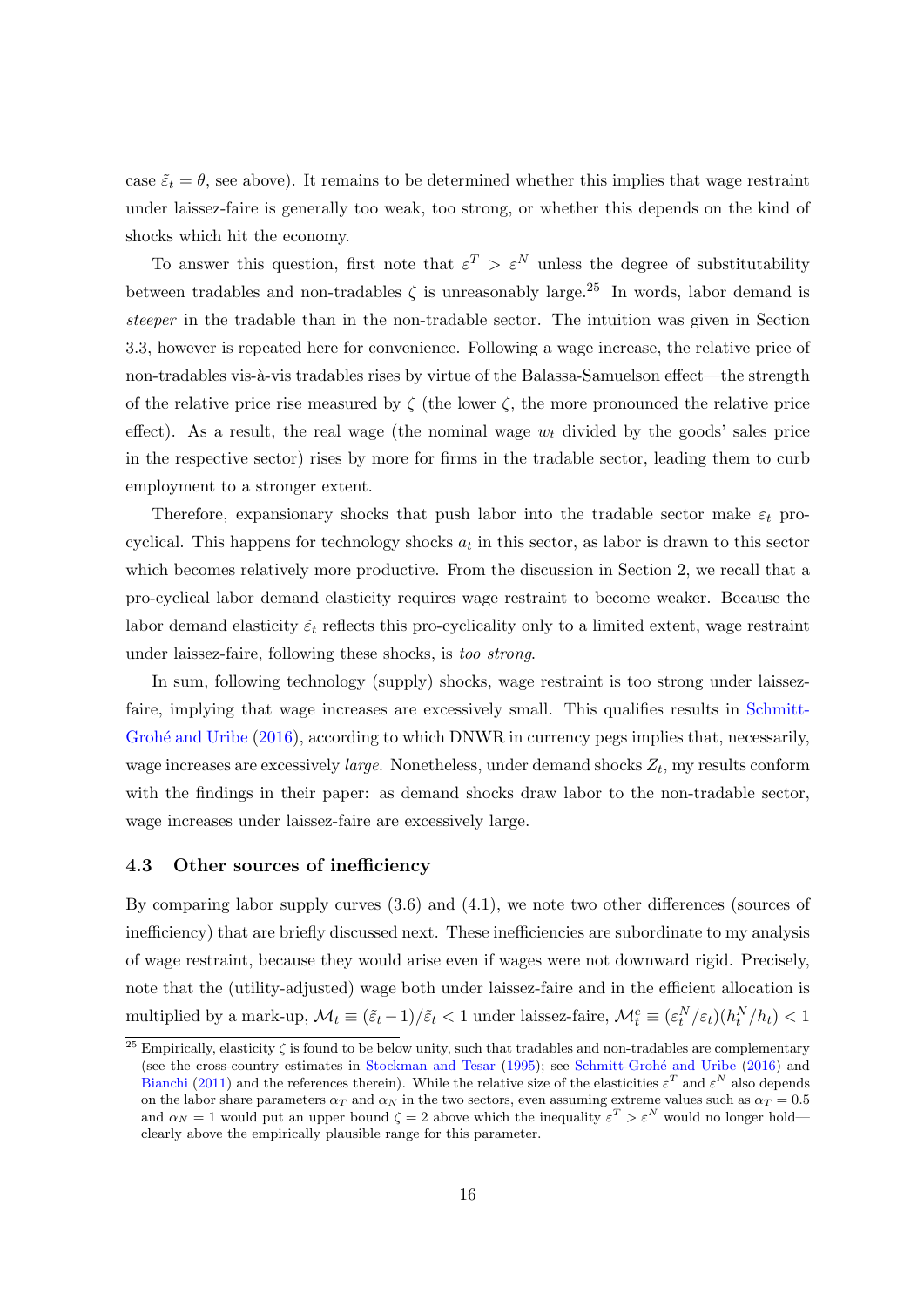in the efficient allocation.[26](#page-18-0)

The mark-up  $\mathcal{M}_t$  is well understood: it corresponds to a monopolistic wage mark-up as a result of the unions' exercising their market power. This distorts the equilibrium as wages are pushed above the households' marginal rate of substitution between consumption and leisure. Through the elasticity  $\tilde{\varepsilon}_t$ , the size of the mark-up depends on union size, which I discuss more thoroughly in Section [5](#page-18-1) below.

In contrast, by  $\mathcal{M}_t^e < 1$ , a wage mark-up also characterizes the efficient allocation. Therefore, interestingly, (some) monopolistic mark-ups may actually make the laissez-faire equilibrium more efficient. The reason for this is as follows. The planner internalizes that, by virtue of complete asset markets, labor can be reduced in the tradable sector without insofar reducing tradable consumption—the latter being pinned down in Backus-Smith condition [\(3.1\)](#page-11-1). As a result, the planner tolerates a wage somewhat above the households' marginal rate of substitution, as this reduces working hours in the tradable sector thereby reducing the dis-utility of work, while only by little reducing consumption (namely, only non-tradable consumption falls).[27](#page-18-2) The unions do not internalize this effect as they maximize the households' wage bill, rather than the households' utility from consumption.[28](#page-18-3)

## <span id="page-18-1"></span>5 Decentralization

Wage dynamics under laissez-faire are inefficient. Before applying this insight to wage developments in euro area countries, in this section I briefly discuss (policy) options for decentralizing the efficient allocation; discussing, in turn, capital controls, (time-varying) income subsidies, and the industrial organization of the labor market.

#### 5.1 Capital controls

One prominent way to address externalities in open economies is by using capital controls. In fact, they are the prime tool for macro prudential policy in the context of credit frictions (e.g. [Benigno et al.,](#page-32-6) [2013;](#page-32-6) [Bianchi,](#page-33-3) [2011;](#page-33-3) [Mendoza,](#page-35-9) [2002\)](#page-35-9). Moreover, in [Schmitt-Groh´e and](#page-35-0)

<span id="page-18-0"></span><sup>&</sup>lt;sup>26</sup> The fact that  $\mathcal{M}_t^e < 1$  follows both from  $\varepsilon_t^N < \varepsilon_t$ [, recall the discussion in the previous subsection, and from](#page-35-0) [the fact that necessarily](#page-35-0)  $h_t^N < h_t$  because of  $h_t^T > 0$ .

<span id="page-18-2"></span><sup>&</sup>lt;sup>27</sup> [The well known terms-of-trade externality \(Corsetti and Pesenti,](#page-35-0) [2001;](#page-33-5) [De Paoli,](#page-33-12) [2009\)](#page-33-12) relies on a similar [effect. By reducing hours, a small open economy can appreciate its real exchange rate, thereby maintaining](#page-35-0) [a high level of consumption via imports despite the drop in domestic production.](#page-35-0)

<span id="page-18-3"></span><sup>&</sup>lt;sup>28</sup> [Notice that, in addition to their effect on the level for wages, the two terms](#page-35-0)  $\mathcal{M}_t$  and  $\mathcal{M}_t^e$ , because they are time-varying, also impact the *cyclicality* [of wages. This is in addition to the effect on the cyclicality of wages](#page-35-0) [induced by wage restraint. As it turns out, taking this into account only re-enforces my conclusions. For](#page-35-0) example, a technology shock, by increasing  $\varepsilon_t$ , moves  $\mathcal{M}_t$  [closer to unity such that wage inflation is reduced](#page-35-0) [in the laissez-faire allocation. At the same time, this shock pushes](#page-35-0)  $\mathcal{M}_t^e$  farther below unity, such that wage [inflation is increased in the efficient allocation.](#page-35-0)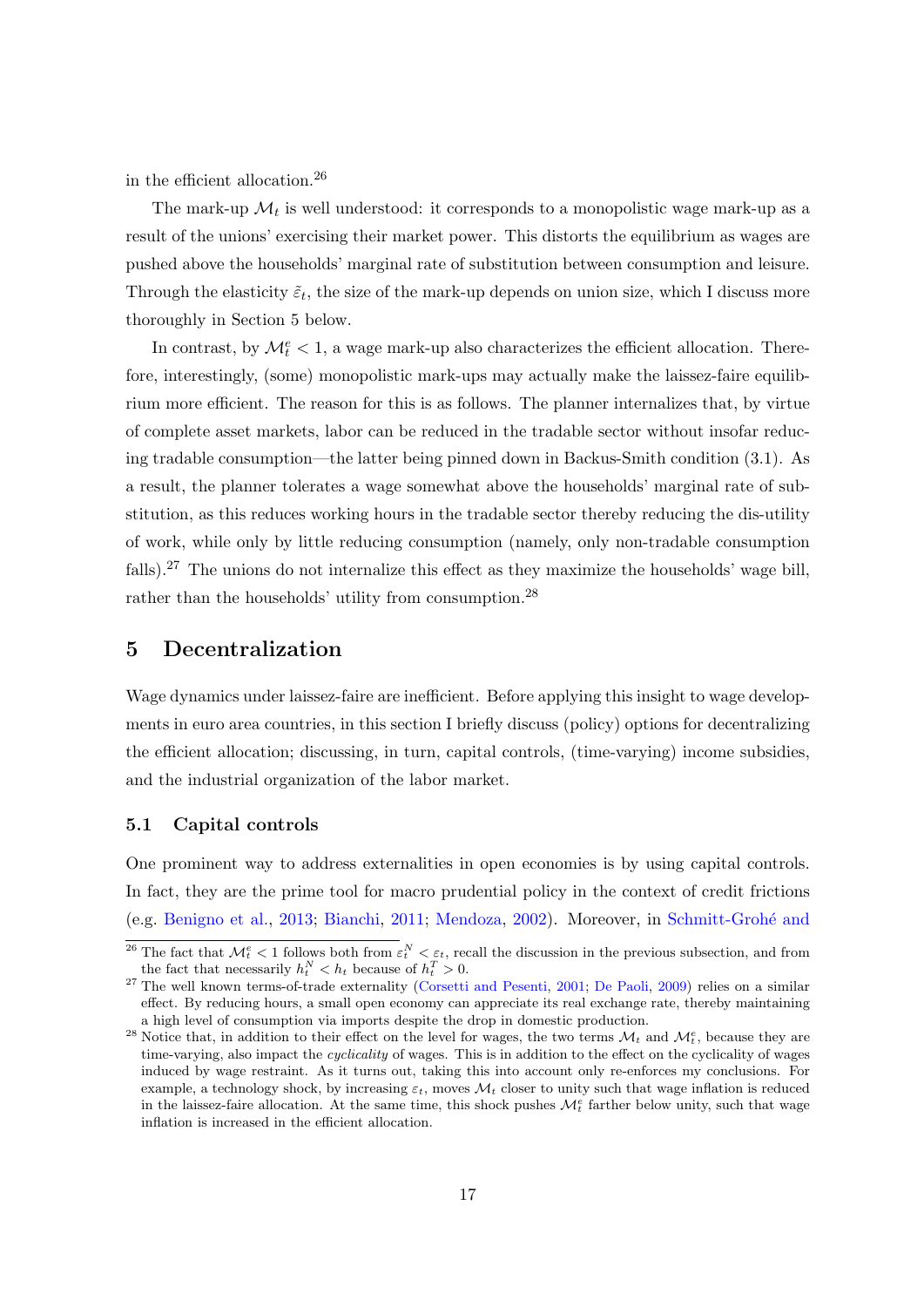[Uribe](#page-35-0) [\(2016\)](#page-35-0) capital controls are also shown to be effective in the context of DNWR, which is not a credit but a nominal friction.

One benefit of my analysis is to explicitly describe the efficient allocation conditional on DNWR. As a result, the source of inefficiency which stems from DNWR is directly revealed, compare labor supply curves [\(3.6\)](#page-14-1) and [\(4.1\)](#page-15-1). This shows that, in my context, capital controls cannot be used to decentralize the efficient allocation, even though both allocations have different implications for the current account.<sup>[29](#page-19-0)</sup>

For this reason, and because the benefits of capital controls are well understood, here I abstract from an in-depth analysis of capital controls.<sup>[30](#page-19-1)</sup> Rather, in what follows I ask about ways to address the inefficiency *directly in the labor market*.

#### 5.2 Time-varying income subsidies

One way to achieve decentralization is by using time-varying subsidies. For example, imagine that the households' wage bill is subsidized by  $\tau_t$  (paid for by lump-sum taxes). In this case, the labor supply curve [\(3.6\)](#page-14-1) needs to be replaced by

$$
Z_t U_{c_t^T} w_t (1 + \tau_t) \mathcal{M}_t + \gamma E_t \beta \left( \frac{\tilde{\varepsilon}_{t+1}}{\tilde{\varepsilon}_t} \frac{h_{t+1}}{h_t} \frac{w_t}{w_{t+1}} \right) \psi_{t+1} = V'(h_t^T + h_t^N) + \psi_t,
$$
(3.6')

while all other equations remain unaffected by the policy intervention. It follows that, in a period where the wage rigidity is slack  $(\psi_t = 0)$ , a labor income subsidy

$$
(1 + \tau_t) = \frac{1}{\mathcal{M}_t} \left( \left[ Z_t U_{c_t^T} w_t \right]^{-1} \left( \mathcal{W}_t^e - \mathcal{W}_t \right) + \mathcal{M}_t^e \right) \tag{5.4}
$$

decentralizes the efficient allocation. For better readability, here I have written short for wage restraint  $W_t \equiv \gamma E_t \beta(\tilde{\varepsilon}_{t+1}/\varepsilon_t)(h_{t+1}/h_t)(w_t/w_{t+1})\psi_{t+1} \geq 0$  in the decentralized,  $W_t^e \equiv$  $\gamma E_t \beta(\varepsilon_{t+1}/\varepsilon_t)(h_{t+1}/h_t)(w_t/w_{t+1})\psi_{t+1} \geq 0$  in the efficient allocation.

If the wage rigidity is not expected to be binding in the next period, the income subsidy corrects for the monopolistic mark-up, net of the mark-up effect in the efficient allocation (recall Section [4.3\)](#page-17-1), such that  $(1 + \tau_t) = \mathcal{M}_t^e / \mathcal{M}_t$ . Instead, if wage restraint is stronger in the efficient than in the decentralized allocation  $W_t^e - W_t > 0$  (following demand shocks, recall Section [4.2\)](#page-15-0), the subsidy needs to be raised even further, as this raises the households'

<span id="page-19-0"></span><sup>&</sup>lt;sup>29</sup> By implementing optimal capital controls, the resulting allocation could only be "third best", whereas the efficient allocation described here is "second best". Recall that "first best" is the allocation without downward wage rigidity in the first place.

<span id="page-19-1"></span><sup>&</sup>lt;sup>30</sup> There is another, more applied, reason for which I do not analyze capital controls any further. In the context of the euro area crisis, proposals to introduce capital controls in the euro zone have been consistently met with the deepest skepticism, on the grounds that restricting the mobility of international capital would undermine the single monetary system and therefore the unity of the euro zone. Even the case of temporary capital controls has been fiercely debated, and is not clear to be compatible with EU law (see for example the debate on capital controls in Cyprus, [Markets Insight,](#page-35-10) [2013\)](#page-35-10).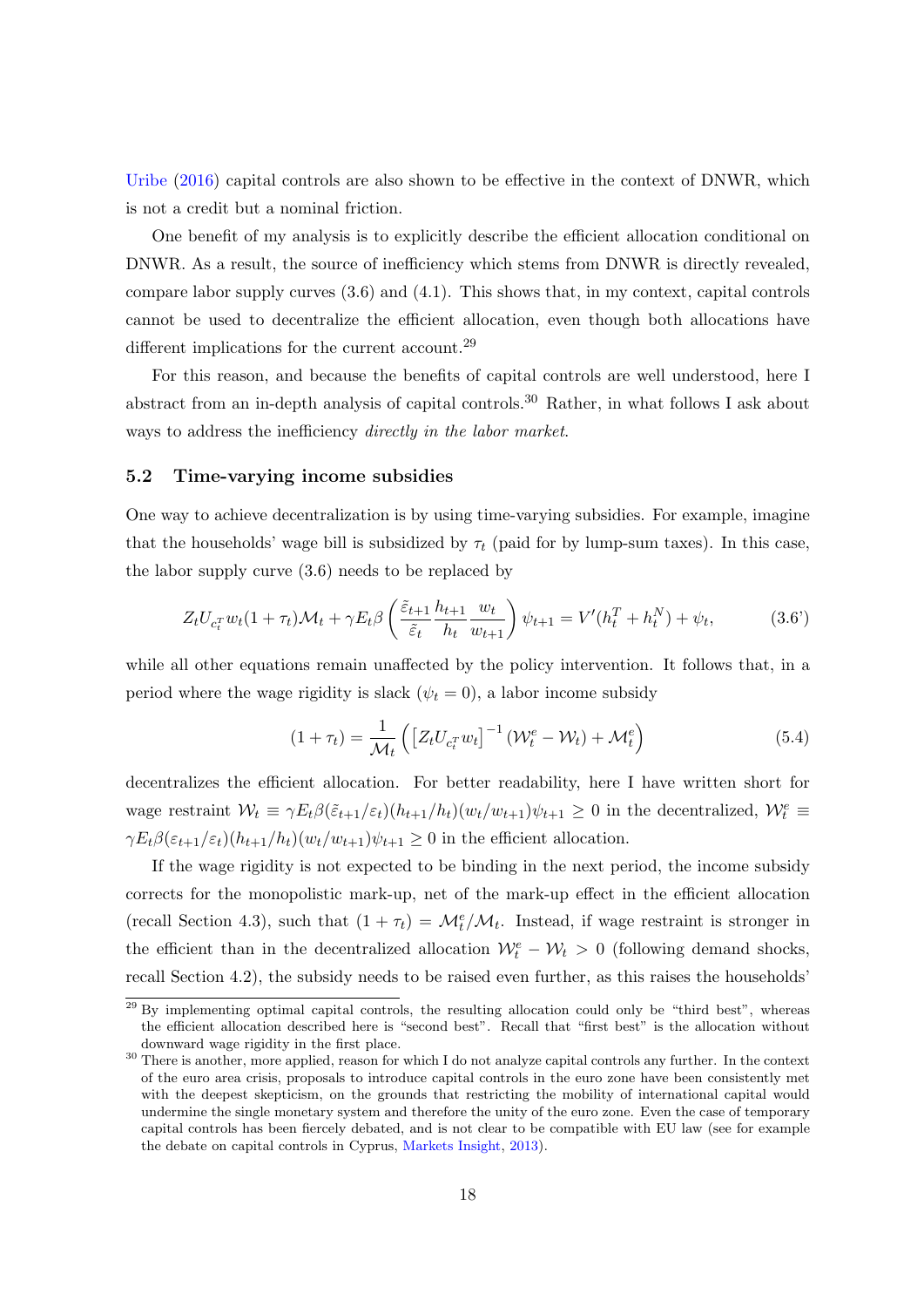after-tax income without a corresponding increase in the wage. Conversely, following supply shocks the subsidy would need to be reduced.

The downside of using this scheme is that the income subsidy would need to be time varying. In particular, while the subsidy can be easily used to make the steady state efficient, the whole idea of wage restraint is to curb variation over the cycle. It follows that implementing wage restraint via such subsidies would require them to be equally varying with the cycle. Therefore, even though such subsidies are a good policy tool in theory, in practice they may be difficult to actually implement.<sup>[31](#page-20-0)</sup>

#### 5.3 The industrial organization of the labor market

As Section [4](#page-14-0) has made clear, the inefficiency characterizing wage restraint is closely linked with union size  $1/J$ , or better, the degree of "bargaining centralization" [\(Calmfors and Driffill,](#page-33-7) [1988\)](#page-33-7). Therefore, one way to decentralize the efficient allocation (or at least, to come close to decentralization) may be to assess the industrial organization of the labor market.

In this respect, my analysis is closely linked with the literature that studies the benefits of increased bargaining centralization, which traces back to [Calmfors and Driffill](#page-33-7) [\(1988\)](#page-33-7). This literature argues that countries may benefit from having more centralized labor markets despite larger unions having more market power—because larger unions may better internalize the effects of their actions and hence moderate their wage claims in the economy. Empirical evidence for this mechanism is discussed in the related literature section.

In my analysis, these considerations gain new relevance in a dynamic stochastic general equilibrium context of DNWR and wage restraint. I have shown earlier that  $\tilde{\varepsilon}_t \to \varepsilon_t$  as  $1/J \rightarrow 1$ , such that wage restraint becomes more efficient indeed as unions grow larger-sized. Intuitively, this benefit arises because larger unions internalize the externality arising from strategic complementarity.

From this does not follow, however, that more centralization (necessarily) raises *household* welfare. Namely, against this stands a negative effect which stems from larger-sized unions charging larger monopolistic mark-ups. This channel is well understood. As highlighted in [Guzzo and Velasco](#page-34-4) [\(1999\)](#page-34-4), the effective elasticity between labor types decreases as the number of unions falls due to reduced labor market competition, prompting the unions to exercise their market power to a greater extent. In the open economy context discussed here, the mark-up channel is particularly powerful, because the aggregate labor demand elasticity  $\varepsilon_t$ 

<span id="page-20-0"></span><sup>&</sup>lt;sup>31</sup> Another issue is the following: if time-varying subsidies are available, they could be used to eliminate DNWR outright. Indeed, while this would require an even higher degree of cyclicality, by subsidizing labor heavily in recessions, the effects of downward wage rigidity can be eliminated entirely (see Schmitt-Grohé and Uribe [\(2016\)](#page-35-0), but also the fiscal devaluations literature more generally: [Farhi et al.](#page-34-6) [\(2014\)](#page-34-6)).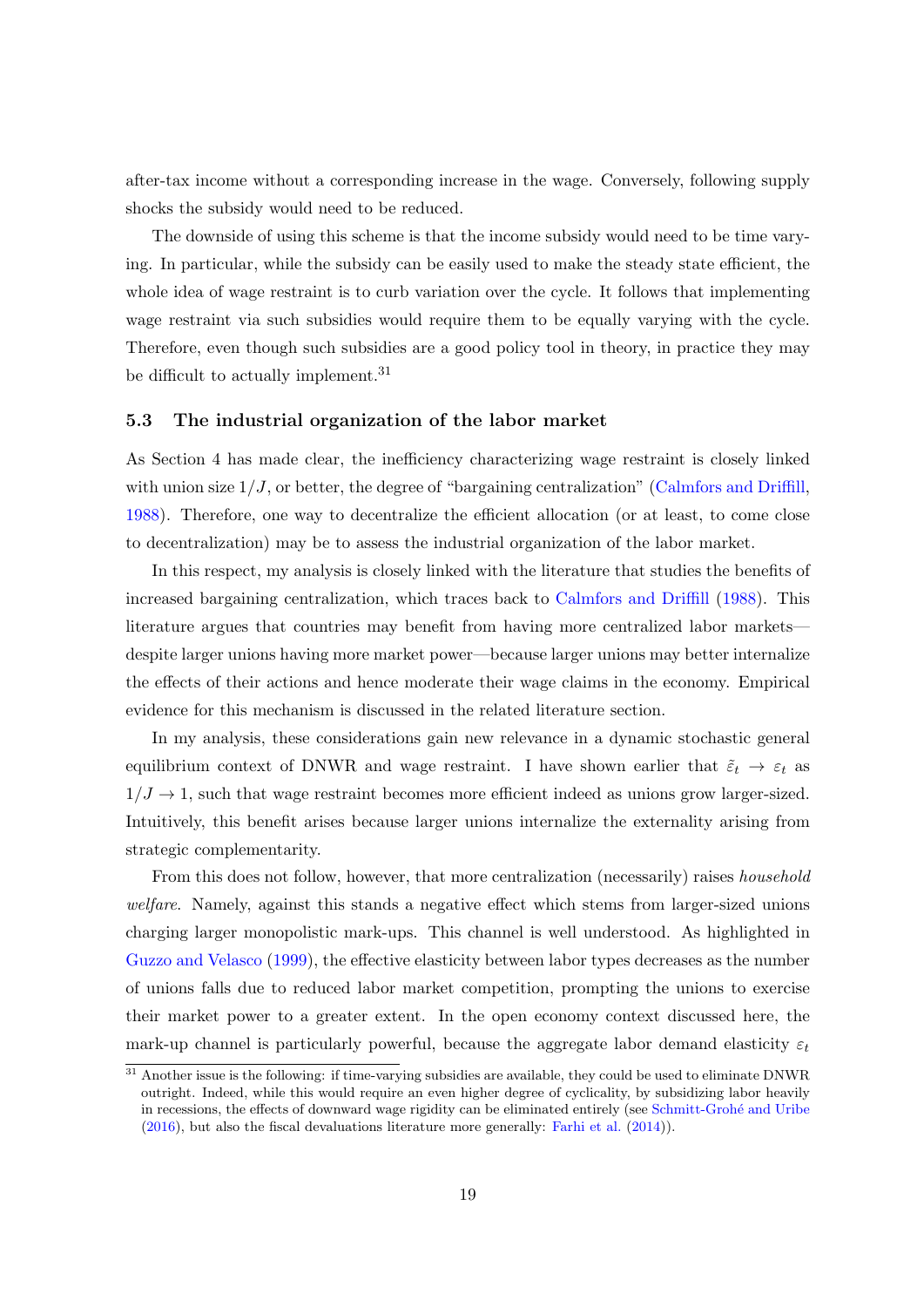is particularly small. To see this, recall that  $\varepsilon_t$  is determined in equation [\(4.3\)](#page-16-0). If the share of employment in the tradable sector is 25 percent, if the labor share  $\alpha_j$  in both sectors is two thirds, and if the elasticity between tradables and non-tradables is  $\zeta = 0.7$  (see Section [6](#page-21-0) below for a discussion of these parameters), then equation [\(4.3\)](#page-16-0) reveals that  $\varepsilon \approx 1.23$ . It follows that  $(\tilde{\varepsilon} - 1)/\tilde{\varepsilon} \approx 0.187$  as union size  $1/J$  approaches one. But this corresponds to a wage mark-up of more than 400 percent. Clearly, a monopolistic distortion of this size dominates any dynamic gains from more efficient wage restraint.

My analysis thus suggests that very high degrees of centralization are likely to be detrimental for welfare, whereas an intermediate degree (or a very low degree, if the mark-up effect always dominates the wage-restraint effect) may be best for welfare. This is in contrast to the original finding in [Calmfors and Driffill](#page-33-7) [\(1988\)](#page-33-7), who have argued that very large unions can be best for welfare. However, it is in line with later contributions in this literature, highlighting that an intermediate degree of centralization may be welfare optimal (e.g., [Guzzo and Velasco,](#page-34-4) [1999\)](#page-34-4). In the Appendix [B,](#page-44-0) I verify this result numerically. I show that this model produces a U-shaped wage centralization curve, such that an intermediate degree of centralization is best for welfare. However, recall that even with this best possible degree of centralization, this allocation remains strictly inferior to the efficient benchmark.

## <span id="page-21-0"></span>6 Quantitative results

I now use the model to assess the efficiency of wage developments of euro area countries before the euro crisis. For the empirical part, I use country-level data on tradable-sector TFP and real exchange rates from 1995-2007, assembled in [Berka et al.](#page-33-0) [\(2017\)](#page-33-0).

#### <span id="page-21-1"></span>6.1 Numerical algorithm, parameters, and policy functions

I first discuss the model's numerical solution algorithm and its accuracy, and how I fix some of the model's parameters. I also show policy functions for endogenous variables against the two shocks to provide intuition on shock identification, as well as to corroborate the theoretical discussion from Section [4.](#page-14-0)

Solution algorithm.—The model features an occasionally binding constraint, making numerical analysis challenging. Moreover, unlike in most models of occasionally binding constraints, the multiplier associated with the constraint appears explicitly in a conditional expectation—see equations  $(3.6)$  and  $(4.1)$ . As a result, conventional methods of dealing with occasionally binding constraints, such as [Guerrieri and Iacoviello](#page-34-10) [\(2015\)](#page-34-10), fail in this environment. Instead, I develop a fixed point iteration (FPI) algorithm which solves the model fully non-linearly. The algorithm relies on iteration directly over the conditional expectations.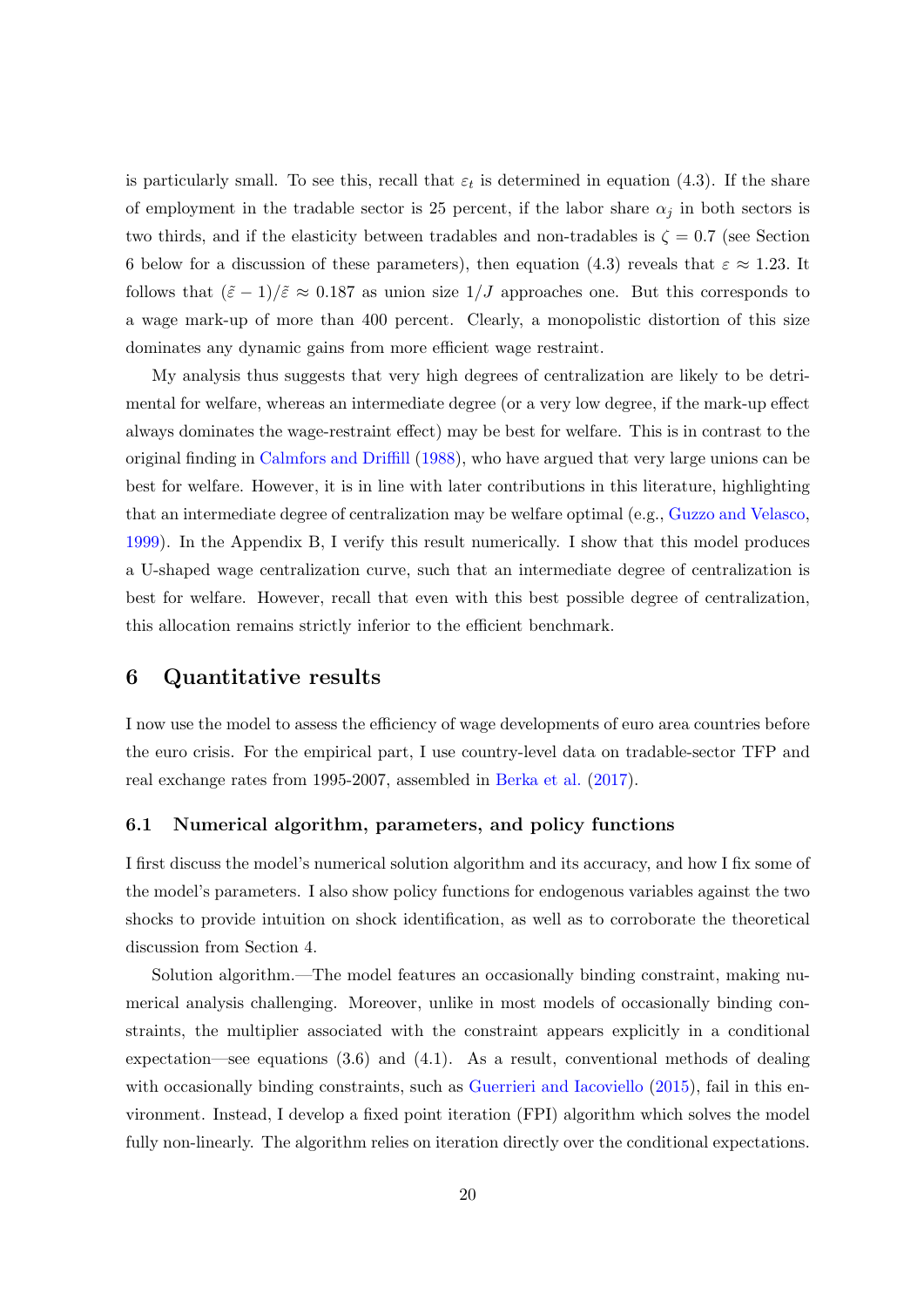More details on the algorithm are in the Appendix [C.](#page-47-0)

To assess the accuracy of the FPI algorithm, I solve the efficient allocation by using a standard value function iteration (VFI) approach, based on an extensive grid such that the outcome can be considered very precise. The value function approach is feasible, because the efficient allocation has a recursive representation (recall Definition [3\)](#page-15-2). I then compare the resulting policy functions to those obtained from using FPI. The result is shown in the Appendix [B—](#page-44-0)the policy functions are close to identical. This is reassuring regarding the accuracy of the solution of the equilibrium under laissez-faire, for which a recursive representation (and hence a VFI approach) is not available.

Parameters.—Below I will apply the model to a set of euro area countries. In this analysis, I will use the same behavioral and technology parameters for each country, while allowing these countries to face a different stochastic structure. I am making this assumption because most of the model's parameters are standard, do not differ much across countries, and can be easily deduced from other studies. The same strategy is pursued in [Berka et al.](#page-33-0) [\(2017\)](#page-33-0) in their DSGE model which they calibrate to countries in the euro zone.<sup>[32](#page-22-0)</sup>

The data I employ is annual, hence I set  $\beta = 0.96$  for the time-discount factor. I specialize to the conventional functional form  $V(h) = h^{1+\varphi}/(1+\varphi)$  for the dis-utility of labor supply, and I set the standard value  $\varphi = 2$  for the (inverse) Frisch elasticity. This value is also used in [Eggertsson et al.](#page-33-13) [\(2014\)](#page-33-13) in their open economy business cycle model which they calibrate to the euro zone. I set the marginal utility of tradable consumption abroad  $U_{c^{T,*}}^* = 0.82$ such that, in steady state, the current-account-to-GDP ratio is zero,  $1 - c_{ss}^T/y_{ss}^T = 0$ . This implies that  $\omega$  measures the share of tradable in total consumption in steady state. I thus set  $\omega = 0.25$ , as well as the intratemporal consumption elasticity  $\zeta = 0.7$  such that the consumption types are complements, both in line with the calibration for euro zone countries in [Berka et al.](#page-33-0) [\(2017\)](#page-33-0). Note that  $\zeta = 0.7$  implies a risk aversion parameter  $\kappa = 1/0.7 \approx 1.43$ from Assumption [1.](#page-10-2) It is thus within the ballpark of risk aversion parameters used in open economy business cycle models [\(Bianchi](#page-33-3)  $(2011)$  uses a value of 2). I follow Schmitt-Grohé and [Uribe](#page-35-0) [\(2016\)](#page-35-0) and set the labor share in the tradable and the non-tradable sector  $\alpha_T = 0.5$ versus  $\alpha_N = 0.75$ , such that the labor share in the latter is slightly higher. Concerning DNWR, I set  $\gamma = 0.96$  such that wages can fall by at most one percent per quarter, again following estimates in Schmitt-Grohé and Uribe [\(2016\)](#page-35-0) for euro zone countries. I set  $\theta = 5$ for the elasticity between labor types, in line with the calibration to the euro zone in Galí [\(2011\)](#page-34-11) and Galí and Monacelli [\(2016\)](#page-34-12). I also set  $J = \infty$ , such that the unions operate under monopolistic competition. This is a relevant benchmark, as this case has been explored in

<span id="page-22-0"></span><sup>&</sup>lt;sup>32</sup> At the same time, this eliminates a degree of freedom by which different parameter choices across countries could be used to explain their different wage experiences.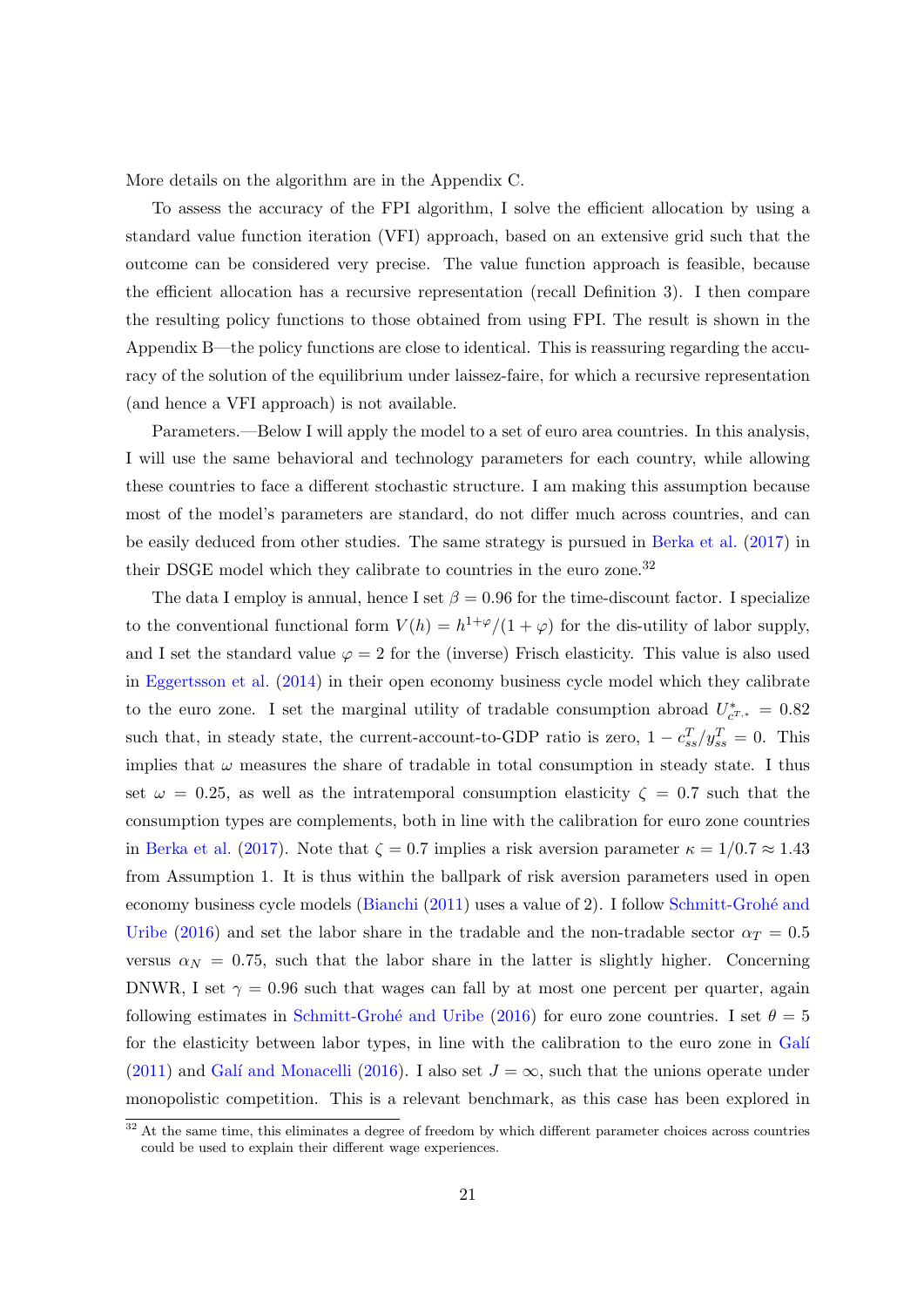|  | $\beta$ and $\gamma$ by $\zeta$ by $\omega$ by $U_{c^{T,*}}^{*}$ by $\alpha_{T}$ by $\alpha_{N}$ by $\theta$ by $J$ |  |  |  |  |
|--|---------------------------------------------------------------------------------------------------------------------|--|--|--|--|
|  | $0.96$ $0.96$ $0.7$ $1/0.7$ $0.25$ $2$ $0.82$ $0.5$ $0.75$ $5$ $\infty$                                             |  |  |  |  |

<span id="page-23-1"></span>Table 1: Parameters. Details on the shock processes are provided in the text.

earlier studies (see for example [Benigno and Ricci](#page-32-4) [\(2011\)](#page-32-4)). Furthermore, a more appropriate value for  $1/J$  is hard to determine, because the degree of bargaining centralization lacks a direct empirical counterpart.<sup>[33](#page-23-0)</sup> Larger values for bargaining centralization  $1/J$  are discussed in the Appendix [B.](#page-44-0) The parameters used are summarized in Table [1.](#page-23-1)

Policy functions.—I model the two shocks  $Z_t$  and  $a_t$  as a first-order bivariate autoregressive process in logs, as in [Bianchi](#page-33-3) [\(2011\)](#page-33-3)

$$
\log([a_t, Z_t]') = \rho \times \log([a_{t-1}, Z_{t-1}]) + u_t,
$$
\n(6.1)

where  $u_t \sim \mathcal{N}([0,0], \Sigma)$ , with  $\rho$  and  $\Sigma$  conformable matrices. Both  $\rho$  and  $\Sigma$  will be estimated on a by-country basis below. To illustrate the effects of the shocks on endogenous variables, and to corroborate the discussion from Section [4,](#page-14-0) here I assume that both shocks are independent with an autocorrelation of 0.95, and have innovations with variance 0.001.<sup>[34](#page-23-2)</sup> Figure [1](#page-24-0) shows the policy functions for the real exchange rate, a CPI-based measure in the left panels, and since I focus on wage dynamics, a unit-labor-cost-based measure in the right panels. I plot both against the technology (supply) shock  $a_t$  in the upper two panels, the demand shock  $Z_t$  in the lower two panels.

Both figures distinguish the equilibrium under laissez-faire (dashed-dotted in black) and the efficient allocation (solid in blue). They also highlight the region where DNWR binds under laissez-faire (the shaded area in gray). As expected, a positive shock to either demand or to technology in the tradable sector appreciates (for both measures) the real exchange rate. This is because both shocks increase the domestic nominal wages (not shown). Interestingly, both shocks have quite different implications when negative: whereas the real exchange rate (ULC-based) depreciates following negative demand shocks, it actually appreciates following

<span id="page-23-2"></span> $^{34}$  Hence the shock process used in Figure [1](#page-24-0) is

$$
\rho = \begin{pmatrix} 0.95 & 0 \\ 0 & 0.95 \end{pmatrix}, \qquad \Sigma = \begin{pmatrix} 0.001 & 0 \\ 0 & 0.001 \end{pmatrix}
$$

.

<span id="page-23-0"></span><sup>&</sup>lt;sup>33</sup> For example, trade union density by country as provided by the OECD is a related concept, however does not strictly map into  $1/J$ . Trade union density measures the ratio of wage and salary earners that are trade union members, divided by the total number of wage and salary earners.

To implement this process numerically, I use the discretization routine developed in [Gospodinov and Lkhag](#page-34-13)[vasuren](#page-34-13) [\(2014\)](#page-34-13), who extend the method of [Rouwenhorst](#page-35-11) [\(1995\)](#page-35-11) to vector auto regressions. Their method is superior to the more common Tauchen-algorithm, if the shock process has a very high persistence. This happens to be the case in my empirical analysis, where for some countries the shocks are estimated to be close to unit root. More details on the numerical implementation are in the Appendix [C.](#page-47-0)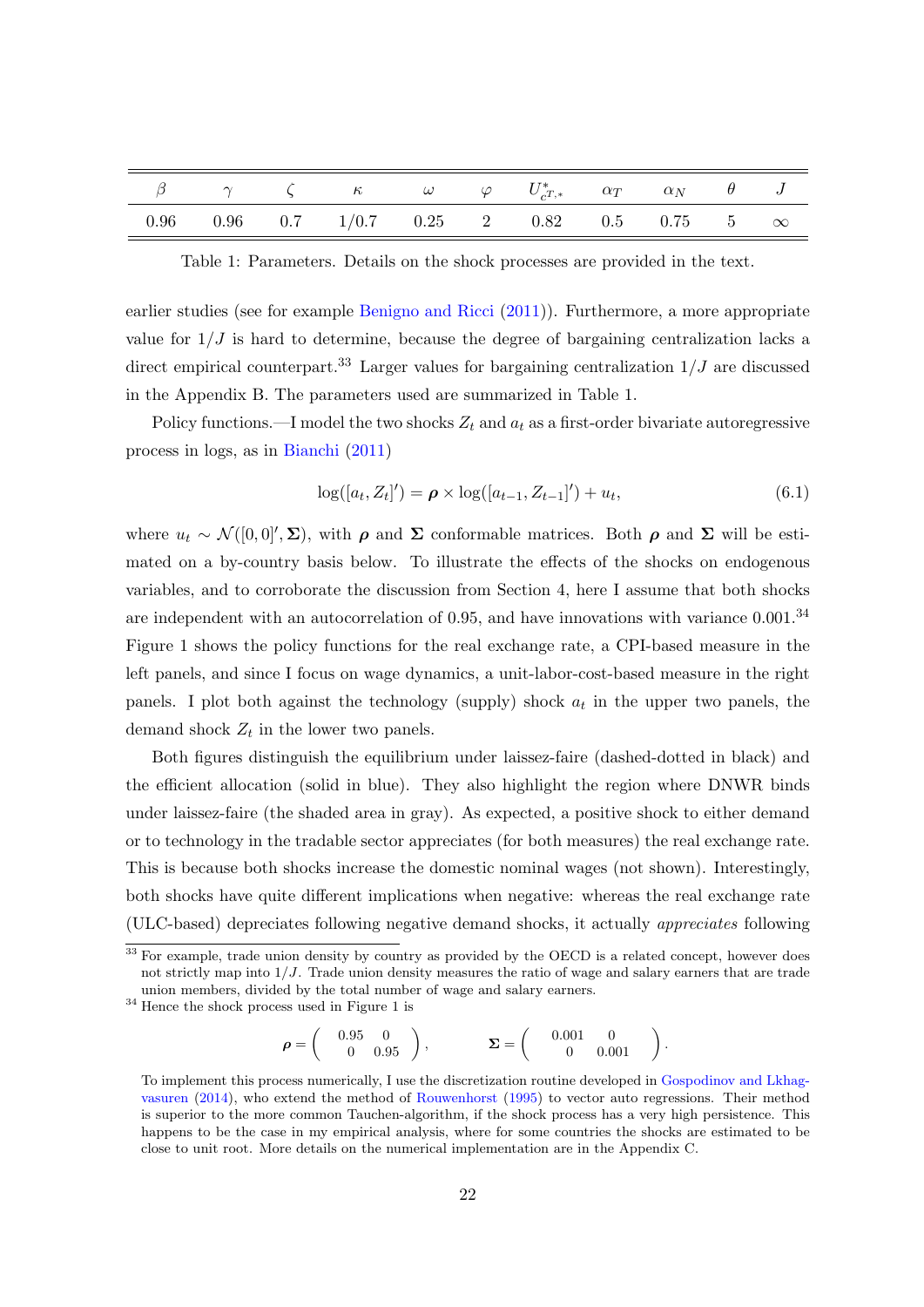

<span id="page-24-0"></span>Figure 1: Policy function for the real exchange rate (RER). The CPI-based measure is defined as  $cpi_t/cpi_{ss}$ , where the consumer price index is  $cpi_t \equiv (\omega + (1 - \omega)(p_t^N)^{1 - \zeta})^{1/(1 - \zeta)}$ . The ULCbased measure is  $(w_t h_t / r g dp_t) / (w_{ss} h_{ss} / r g dp_{ss})$ , where real GDP is  $r g dp_t \equiv (y_t^T + p_t^N y_t^N) / c p i_t$ . The subscript "ss" indicates the steady state of a variable. The respective other shock and the endogenous state variable  $w_{t-1}$  are set to their steady state values.

negative technology shocks when DNWR is binding. This is because in this case, real GDP declines, but not so the domestic nominal wages.

The most noteworthy result arises, however, once we compare the responses under laissezfaire and the efficient allocation. Along the lines of the discussion in Section [4,](#page-14-0) the slope of the real exchange rate is too small under laissez-faire following technology (supply) shocks, but indeed too large following demand shocks.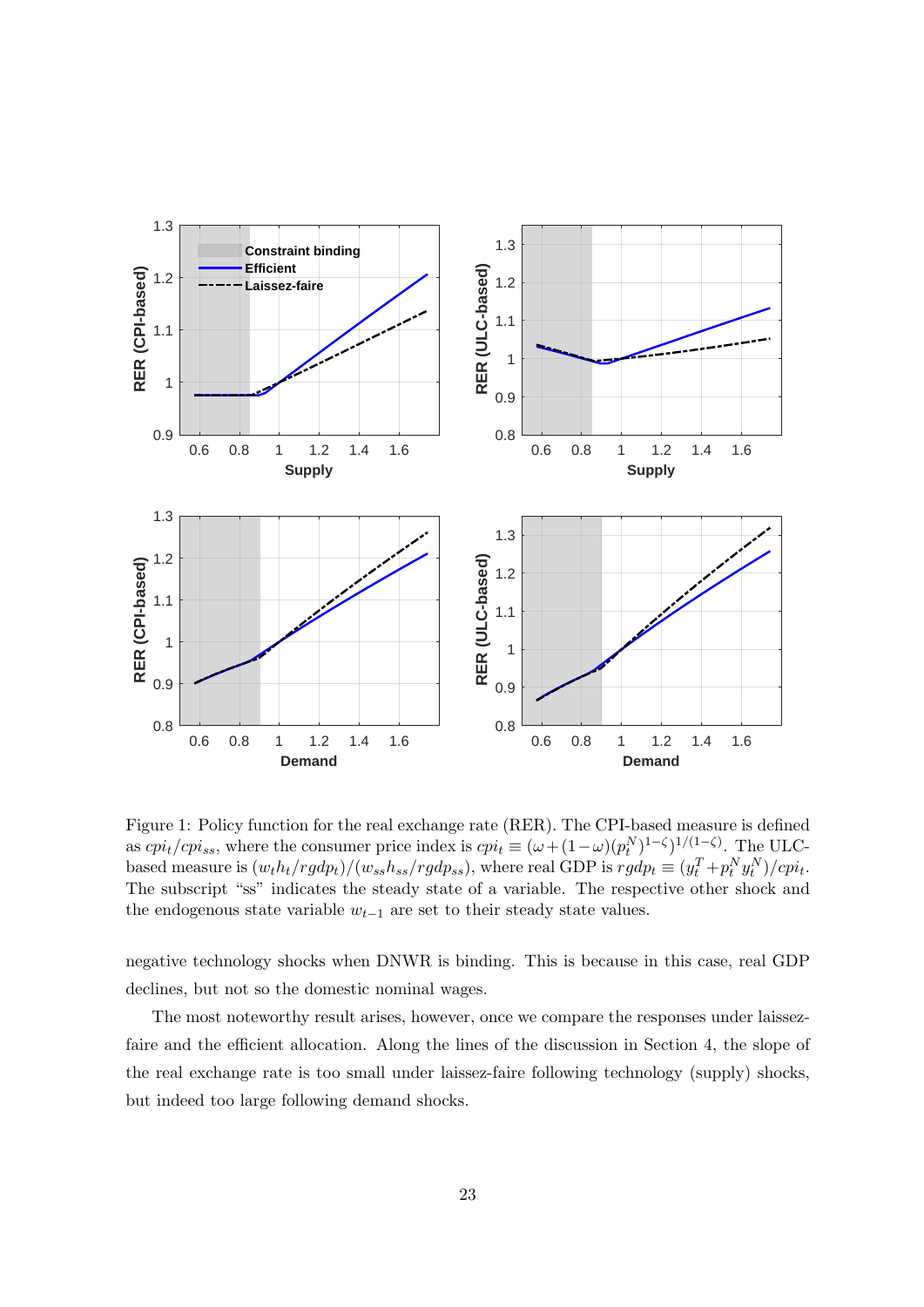#### <span id="page-25-2"></span>6.2 Euro area wage dynamics

In their paper, [Berka et al.](#page-33-0) [\(2017\)](#page-33-0) collect tradable-sector TFP and real exchange rate data for euro area countries from 1995-2007. As explained there, these data can be interpreted in the time series, but also in the cross section. This is because all variables are expressed relative to an EU15 average. As a result, these data are already de-trended and therefore can be used directly in my analysis.

In my analysis, I use these data to assess the efficiency of wage dynamics of euro countries in the 1995-2007 period.[35](#page-25-0) The countries are Belgium (BE), Germany (GER), Spain (SPA), France (FRA), Ireland (IRE), Italy (ITA), Netherlands (NET), Austria (AUS), and Finland (FIN). I follow a two-step procedure. First, for each euro country, for the given tradable-sector TFP data  $\{a_t\}$ , and for the given set of fixed parameters discussed above, I estimate the series of demand shocks  $\{Z_t\}$  so as to match the observed data series  $\{rer_t\}$ , where rer<sub>t</sub> denotes the (CPI-based) domestic real exchange rate (as in Figure [1](#page-24-0) above). Second, I simulate the efficient allocation on  $\{a_t, Z_t\}$  to obtain counter factual efficient estimates of the respective euro area country's real exchange rate.

To obtain the series  $\{Z_t\}$  from the series of observables  $\{rer_t, a_t\}$ , in the general case one has to use a non-linear filter. This is because of unobserved states, here the lagged level for wages  $w_{t-1}$ , which matter for the evolution of endogenous variables. I sidestep this issue by making the following assumption. I assume that, in the initial period of the sample, the wage rigidity has not been binding in any country. Economically, I am therefore assuming that initially, none of the countries has experienced (severe) downward pressure on nominal wages vis- $\grave{a}$ -vis the newly-created nominal anchor. This assumption appears justified, given that at the inception of the euro, exchange rates have been set to minimize the countries' distance to purchasing power parity (e.g., [Berka et al.,](#page-33-0) [2017\)](#page-33-0).<sup>[36](#page-25-1)</sup>

By denoting the solution for the real exchange rate  $rer(w_{t-1}, a_t, Z_t)$ , this implies that  $rer(a_0, Z_0)$  is not a function of  $w_{-1}$ —because under occasionally binding constraints, the lagged level for  $w_{t-1}$  matters only in periods where the constraint is binding. Next, because  $a_0$  is observed, this function can be inverted from  $rer_0$  into  $Z_0$ , because of the monotonicity of the real exchange rate in demand shocks (see Figure [1\)](#page-24-0). Finally, I use the policy function for nominal wages  $w(a_0, Z_0)$  to obtain the lagged level for wages  $w_0$  in the first period, and so forth in the next periods, such that in the rest of the sample the unobserved state  $w_{t-1}$  is

<span id="page-25-0"></span><sup>&</sup>lt;sup>35</sup> Extending the sample to the crisis period (beyond 2007) is not feasible, because the tradable-sector TFP data is (currently) not available beyond 2007. Including more euro countries, such as Greece or Portugal, is not feasible because the tradable-sector TFP data is not available for those countries.

<span id="page-25-1"></span><sup>&</sup>lt;sup>36</sup> While the euro has been incepted not before 1999, these countries have been part of the European Exchange Rate Mechanism (ERM) in between 1995-1999. While not exactly fixed, intra-euro nominal exchange rate movements during this period have been small [\(Berka et al.,](#page-33-0) [2017\)](#page-33-0).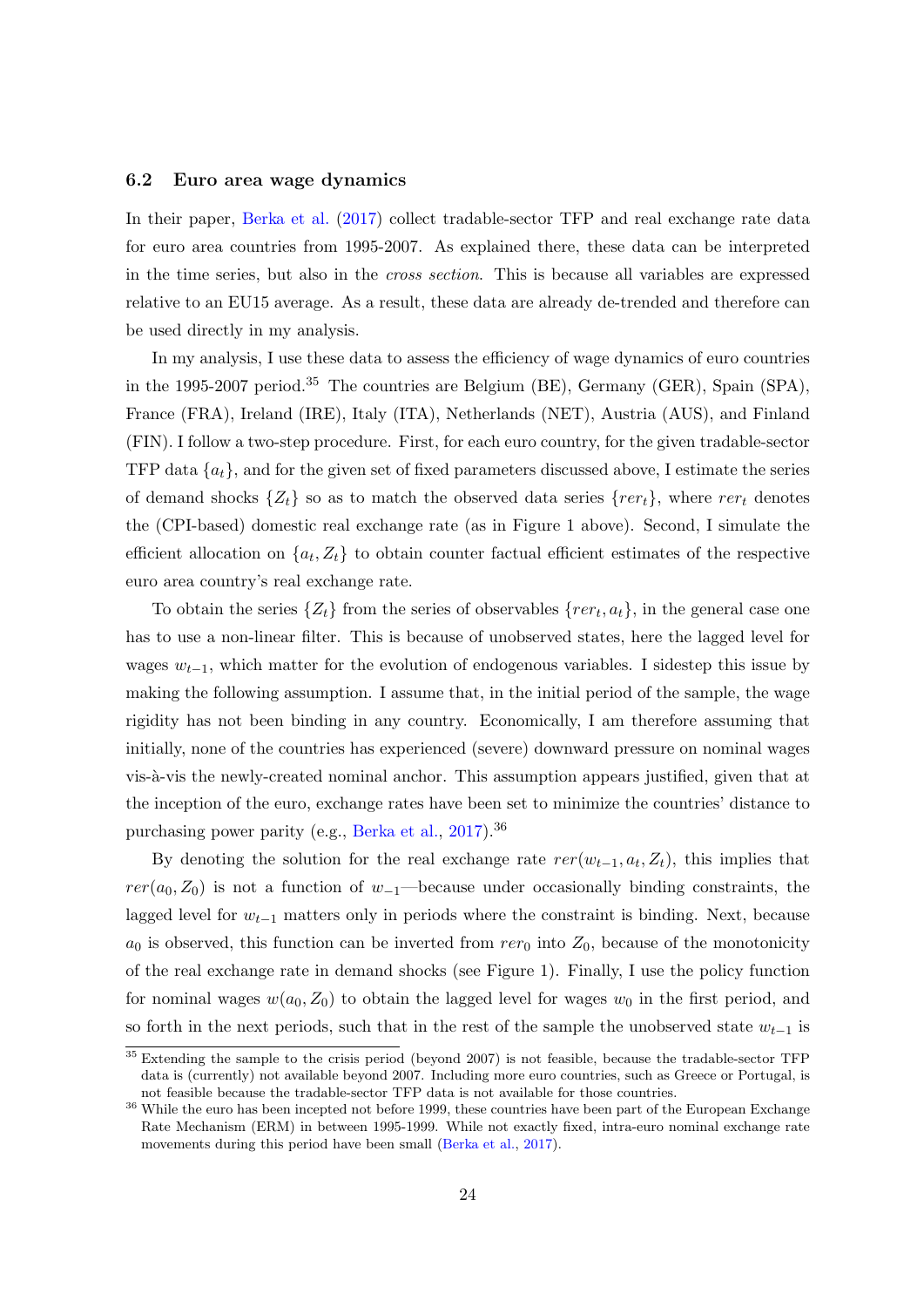|            | $\rho$      |             |             |             | Σ               |                 |                 |                 |
|------------|-------------|-------------|-------------|-------------|-----------------|-----------------|-----------------|-----------------|
|            | $\rho_{11}$ | $\rho_{12}$ | $\rho_{21}$ | $\rho_{22}$ | $\sigma_{11}^2$ | $\sigma_{12}^2$ | $\sigma_{21}^2$ | $\sigma_{22}^2$ |
| BE         | 0.8853      | $-0.4106$   | 0.0450      | 0.4175      | 0.00023         | 0.00002         | 0.00002         | 0.00139         |
| <b>GER</b> | 0.6829      | $-0.7754$   | 0.0065      | 0.7355      | 0.00028         | $-0.00035$      | $-0.00035$      | 0.00173         |
| <b>SPA</b> | 1.0020      | $-0.0912$   | 0.0526      | 0.9703      | 0.00039         | $-0.00026$      | $-0.00026$      | 0.00227         |
| FRA        | 0.6678      | 0.0785      | $-0.0089$   | 0.7111      | 0.00041         | 0.00004         | 0.00004         | 0.00121         |
| <b>IRE</b> | 1.0084      | 0.2860      | $-0.0515$   | 0.7775      | 0.00219         | 0.00017         | 0.00017         | 0.00557         |
| <b>ITA</b> |             |             |             |             |                 |                 |                 |                 |
| NET        | 0.9527      | $-0.6293$   | 0.0020      | 0.3600      | 0.00048         | $-0.00026$      | $-0.00026$      | 0.00125         |
| <b>AUS</b> | 0.7110      | 0.4548      | $-0.1413$   | 0.9946      | 0.00026         | 0.00013         | 0.00013         | 0.00112         |
| FIN        |             |             |             |             |                 |                 |                 |                 |

<span id="page-26-1"></span>Table 2: Estimated shock processes for euro area countries. No estimates are available for Italy and Finland, see Figure [2](#page-27-0) and the explanations in the text.

in fact no longer unobserved.

By using this procedure, I define a mapping from the solution of the model into a sequence of shocks  $\{a_t, Z_t\}$ . Furthermore, because of the assumed autoregressive structure of the shocks described earlier, I can use standard econometric methods to obtain the two matrices  $\rho$  and  $\Sigma$  characterizing the shock processes. However, there is one last complication. Because the model is highly non-linear and wage setting is forward looking, the solution of the model *itself* depends on the underlying structure of the shocks  $\rho$  and  $\Sigma$ . If we denote the solution of the model  $\Omega$ , we therefore end up with a fixed point problem

$$
\Omega : (\rho, \Sigma) \mapsto (\rho, \Sigma). \tag{6.2}
$$

This fixed point has to be obtained numerically. Further details on how I obtain this fixed point are provided in the Appendix [C.](#page-47-0)

Shock series.—The estimated shock series  $\{a_t, Z_t\}$  are shown in Figure [2,](#page-27-0) and summarized in Table 2. Recall that the supply shocks (blue solid) correspond to tradable-sector TFP data, whereas the demand shocks (dashed-dotted in black) are estimated to match the respective country's real exchange rate. It turns out that no estimates for  $\{Z_t\}$  can be obtained for Italy and Finland, because the process  $\{a_t\}$  for these countries is estimated to have an explosive eigenvalue (this can be understood from inspecting  $\{a_t\}$  for these countries in Figure [2\)](#page-27-0).<sup>[37](#page-26-0)</sup>

<span id="page-26-0"></span> $37$  Most likely, this is due to the sample being comparatively short. As mentioned above, the data is already de-trended such that deviations of variables from their mean are expected to die out in a long enough sample.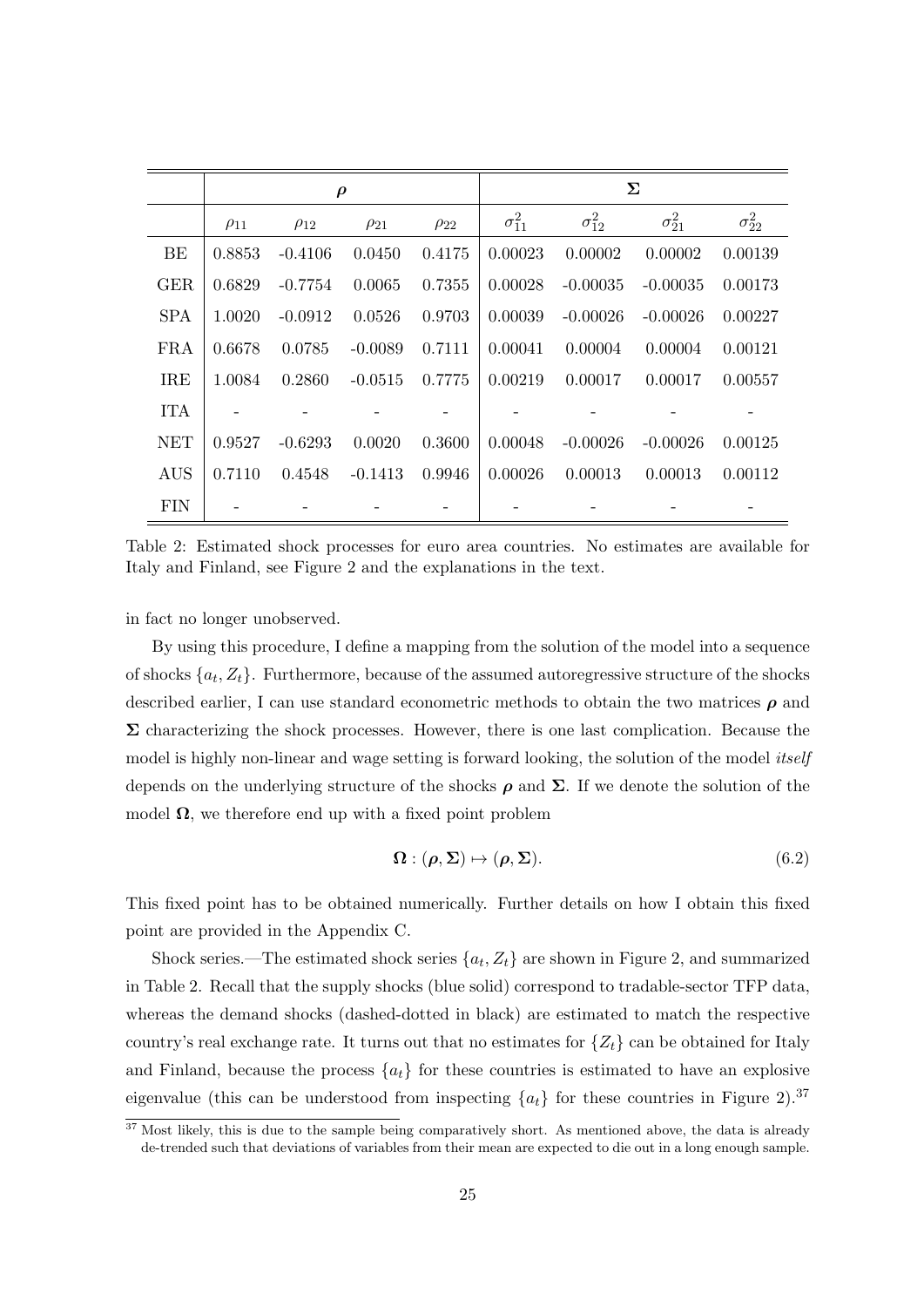

<span id="page-27-0"></span>Figure 2: Shock processes for euro area countries. Technology shocks  $\{a_t\}$  are used as model input, demand shocks  $\{Z_t\}$  are estimated. Years on the horizontal axis, from 1995-2007. The shocks are expressed relative to an EU15 average (for example, a value of 1.2 indicates 20 percent above the EU15 average). No estimates for  $\{Z_t\}$  are available for Italy and Finland, as  ${a_t}$  for these countries is estimated to be explosive (see the figure).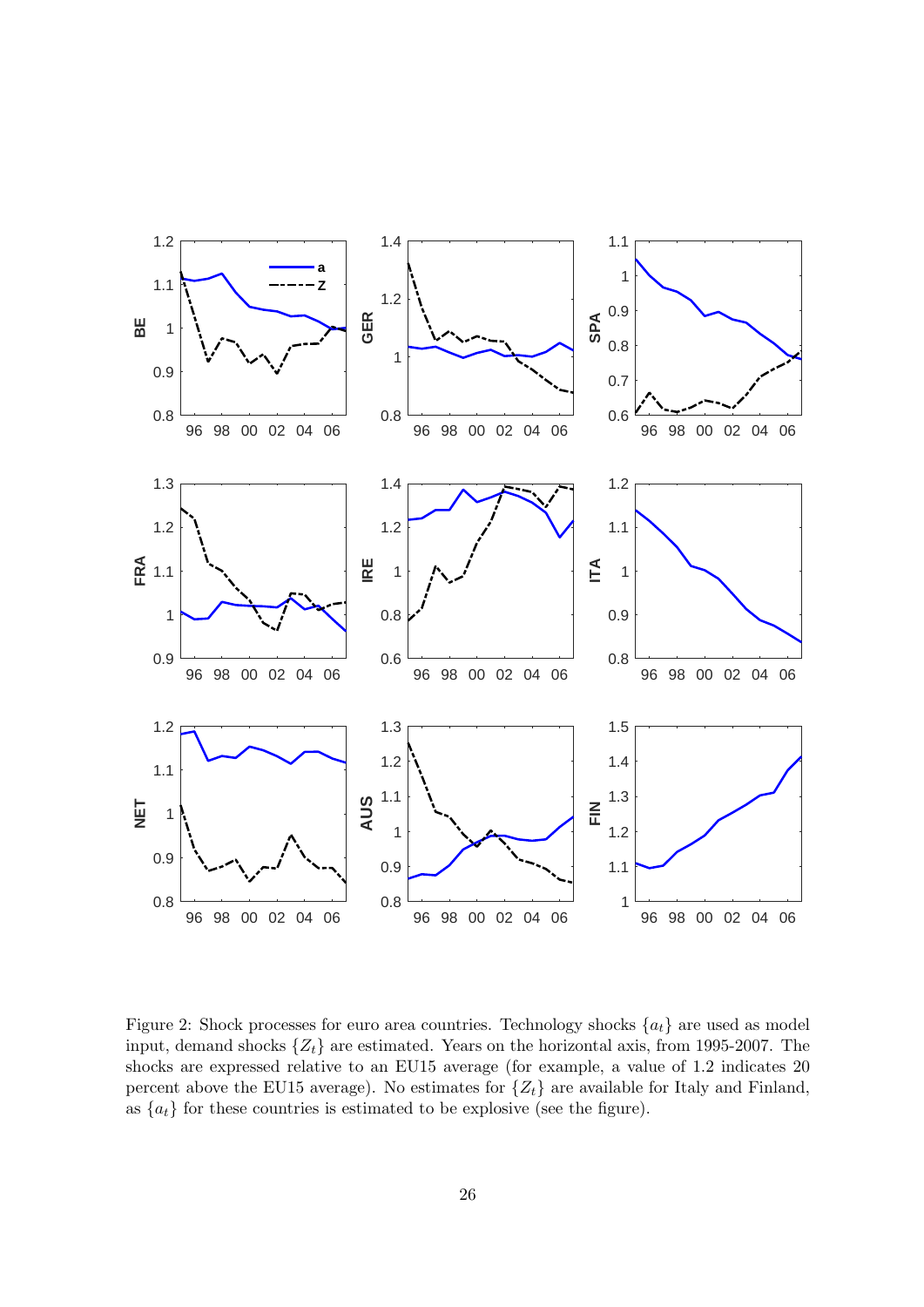Spain, in turn, is a knife-edge case as its shocks are very close to unit root. Overall, the estimated shocks are large and persistent, and often times negatively correlated.

Efficient dynamics.—Turn now to the main result, the evolution of real exchange rates of euro area countries in the efficient allocation. In Figure [3,](#page-29-0) black dashed lines correspond to the real exchange rate data  $rer_t$  (used as model input), whereas blue solid lines are the counter factual. I discuss each country in turn.

First, Belgium (BE) had a real exchange rate that was too weak throughout the entire sample. This effect was particularly pronounced around the time where the euro was incepted, and died out slightly before the start of the crisis. Recall that, in this model, the difference between the efficient allocation and laissez-faire arises because of inefficient wage restraint. Therefore, wage restraint was too strong in Belgium, reflecting the dominance of supply over demand shocks throughout the sample, recall Figure [2.](#page-27-0)

For Germany (GER) a nuanced picture emerges. Initially, Germany had a very strong real exchange rate relative to the rest of the euro area. In turn, the well-known fact that German wages increased slower than in other euro countries before the crisis, is reflected by the fact that its real exchange rate constantly depreciates until 2007—albeit starting from a high level. The counter factual delivers two insights. First, the German real exchange rate was too strong at the beginning of the sample. Second, there was too much wage restraint in Germany until 2007 (which confirms conventional wisdom), reflected by the fact that the real exchange rate in the efficient allocation depreciates more slowly than happened in actuality. Yet, because of the initial level effect, the cumulative impact of too-strong wage restraint in Germany until 2007, is comparably small.

The stark real appreciation in Spain (SPA) after 2002 is only partly detected as inefficient, because the Spanish real exchange rate was too weak from the beginning of the sample until about 2004, reflecting a relatively high tradable-sector technology (see Figure [2\)](#page-27-0). However, after 2004 the result flips, because the real appreciation is not matched by further technological advances. As a result, in the efficient allocation the real exchange rate hardly appreciates after 2004. It follows that, in the years before the crisis, wage restraint in Spain should indeed have been *stronger*.<sup>[38](#page-28-0)</sup> However, as a mirror image to Germany, the effect is weaker than expected because of the Spanish real exchange rate having initially been too weak.

A similar pattern emerges for Ireland (IRE), whereas in the case of France (FRA) the real exchange rate movements are found to be close-to efficient. Another clear case of too-strong wage restraint is found in the Netherlands (NET): throughout the sample, the Dutch real exchange rate is found to be too weak. Finally, the behavior of Austria (AUS) matches very

<span id="page-28-0"></span><sup>&</sup>lt;sup>38</sup> Unfortunately, the sample ends in 2007, such that it remains unclear whether this trend continues until the height of the euro zone crisis.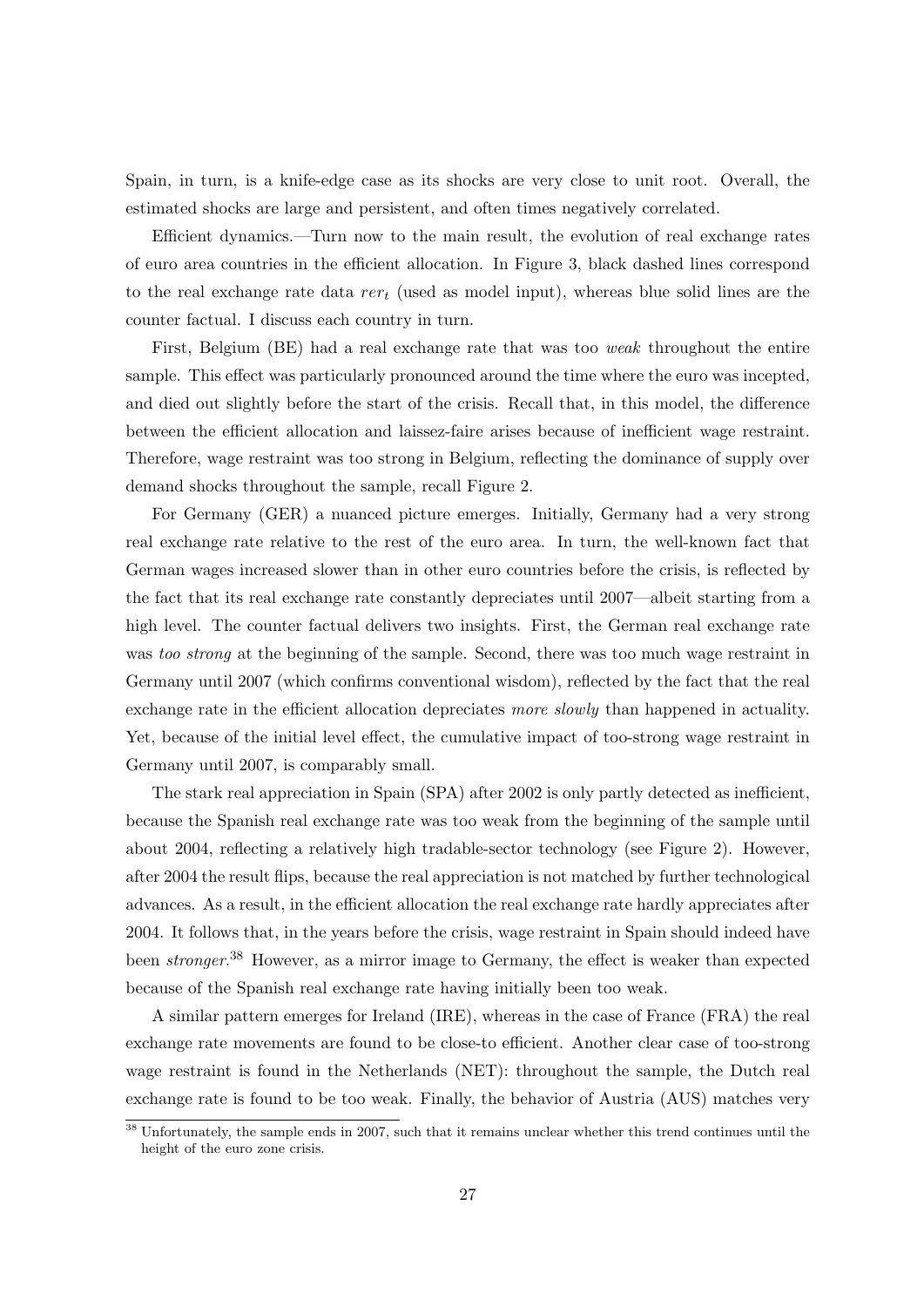

<span id="page-29-0"></span>Figure 3: Real exchange rates (CPI-based)—data and counter factual. Real exchange rates are in levels relative to an EU15 average. For example, a value of 1.2 indicates that the country is 20 percent more expensive than the EU15 average. Years on the horizontal axis, from 1995-2007. No estimates are available for Italy and Finland, see Figure [2.](#page-27-0)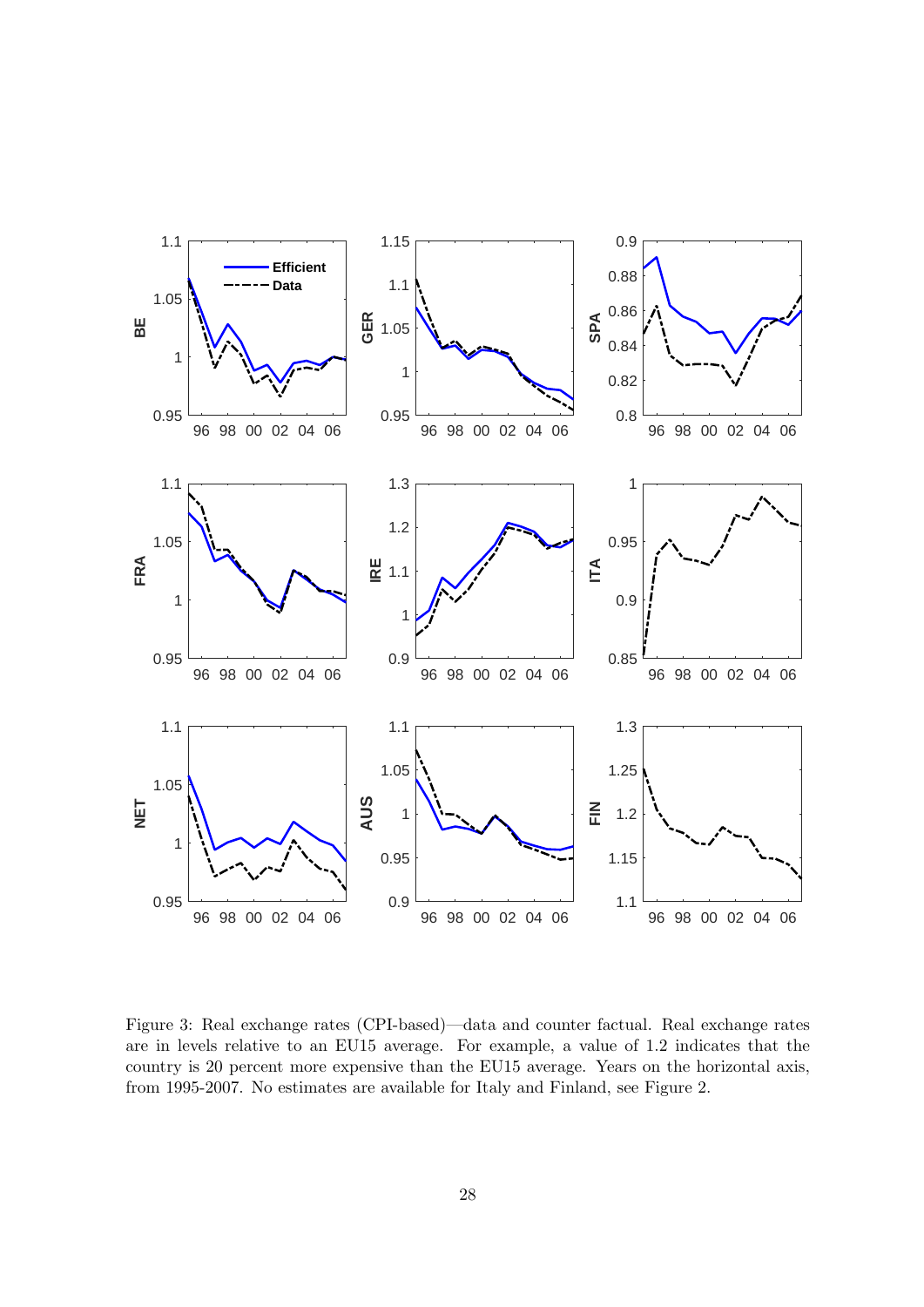closely the experience of Germany.

In sum, I find evidence for the "perceived-wisdom hypothesis"—the fact that some euro core countries have seen too little wage inflation before 2007, whereas some euro periphery countries have seen too much of it—although the picture that emerges is more nuanced. For example, the fact that the Spanish real exchange rate appreciated heavily is inefficient only at the very end of the sample, whereas the fact that German wage moderation was inefficient comes out less pronounced than is commonly thought.

#### <span id="page-30-2"></span>6.3 Welfare effects

I conclude the empirical section by discussing welfare losses for the euro area countries. Note first that, by the arguments made above, welfare losses under laissez-faire arise differently depending on whether wage restraint is inefficiently strong or inefficiently weak. In the former case, welfare losses arise during expansions, as wages and therefore consumption are too low during these periods. In the latter case, instead, welfare losses arise during *contractions*, due to the wage rigidity becoming binding too often (and too severely) which creates unemployment, thereby generates an output loss and a loss in consumption.[39](#page-30-0)

I report losses in terms of permanent consumption, which is the (negative of the) percentage increase in aggregate consumption in each period that is necessary for households to be indifferent between staying under laissez-faire and moving to the efficient equilibrium. Formally, by denoting  $s_t \equiv (w_{t-1}, a_t, Z_t)$  the state of the economy, the per-period consumption loss in percent  $\lambda^{\%}(\mathbf{s}_t) \geq 0$  is defined by

<span id="page-30-1"></span>
$$
E_t \sum_{j=0}^{\infty} \beta^j \{ Z_{t+j} U(A_{t+j} \times (1+\lambda^{\%}(s_t)/100)) - V(h_{t+j}) \} \stackrel{!}{=} \mathcal{W}(s_t), \tag{6.3}
$$

where the value function  $\mathcal W$  is welfare in the efficient equilibrium (Definition [3\)](#page-15-2), and where  $A_{t+j}$  and  $h_{t+j}$  are (policy functions for) aggregate consumption and aggregate working hours in the laissez-faire equilibrium at time  $t+j$ . In the Appendix [A,](#page-36-0) I derive a formula to compute  $\lambda^{\%}(\mathbf{s}_t)$  conveniently. Through its dependence on the state of the economy  $\mathbf{s}_t$ , the loss  $\lambda^{\%}(\mathbf{s}_t)$ has a stationary distribution. I compute this stationary distribution numerically for each country and report key statistics.

Table [3](#page-31-0) shows the results. The first three columns are the 10-percentile, median, and the 90-percentile, respectively, of the stationary distribution for the euro area countries under consideration. The median loss is about 0.7 percent of permanent consumption for all

<span id="page-30-0"></span><sup>&</sup>lt;sup>39</sup> More precisely, unemployment itself does not generate the welfare loss, but the fact that if working hours fall, the amount of production hence consumption must also be reduced. This implies that welfare losses would be bigger if households suffered additionally from unemployment (rather than perceiving drops in  $h_t$ as additional leisure).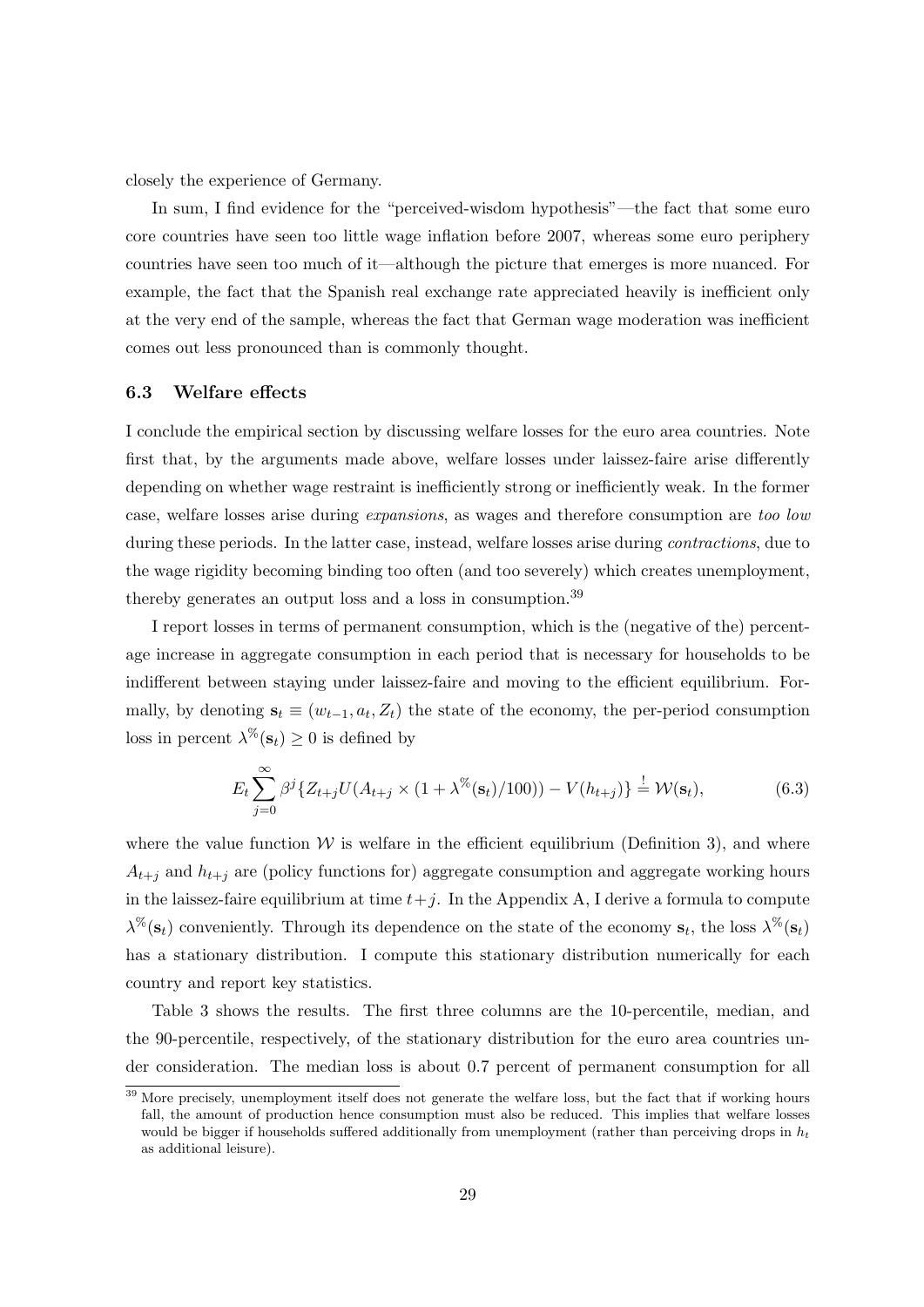|            |        | $\lambda^{\%}(\mathbf{s}_t)$ |        | "efficient - first best"<br>$\lambda^{\%}(\mathbf{s}_t)$ |        |        |
|------------|--------|------------------------------|--------|----------------------------------------------------------|--------|--------|
|            | 10\%   | median                       | $90\%$ | $10\%$                                                   | median | $90\%$ |
| BE         | 0.4774 | 0.6922                       | 0.9717 | 0.0001                                                   | 0.0001 | 0.0001 |
| GER.       | 0.2701 | 0.6926                       | 1.4155 | 0.0001                                                   | 0.0001 | 0.0003 |
| <b>SPA</b> | 0.0260 | 0.6955                       | 3.3298 | 0.0001                                                   | 0.0001 | 0.0016 |
| <b>FRA</b> | 0.5483 | 0.6922                       | 0.8591 | 0.0001                                                   | 0.0001 | 0.0001 |
| <b>IRE</b> | 0.0207 | 0.6331                       | 3.3705 | 0.0001                                                   | 0.0002 | 0.0206 |
| <b>NET</b> | 0.3006 | 0.6923                       | 1.3823 | 0.0001                                                   | 0.0001 | 0.0001 |
| AUS        | 0.4603 | 0.6922                       | 0.9903 | 0.0001                                                   | 0.0001 | 0.0001 |

<span id="page-31-0"></span>Table 3: Consumption loss per period, in percent, by country. The first three columns are the 10-percentile, median, 90-percentile of the stationary distribution of  $\lambda^{\%}(\mathbf{s}_t)$ , respectively. The last three columns are the consumption loss between the efficient allocation and the allocation under "first best"—that is, the efficient allocation under no wage rigidity:  $\gamma = 0$ .

countries. However, two countries stand out: Spain and Ireland. Given that their stochastic structure has been estimated to be highly volatile and persistent (recall Table [2\)](#page-26-1), both have a 90-percentile consumption loss of more than 3 percent. Therefore, even though the crisis has not materialized in sample, the model identifies those countries with the more severe crisis after 2008, as those countries with the highest chance of running into a severe loss in terms of permanent consumption.

One last interesting statistic is the consumption loss between the efficient allocation and the allocation under *first best*. Clearly, first best corresponds to the efficient allocation where it is additionally imposed that  $\gamma = 0$ —wages are not downwardly rigid. This loss therefore isolates the adverse effects of DNWR per se. The last three columns in Table [3](#page-31-0) show the result. Strikingly, I find that for all countries the consumption loss between the efficient allocation and first best is very close to zero—it is slightly positive only for Spain and Ireland. This verifies the main result in [Elsby](#page-34-0) [\(2009\)](#page-34-0) in a dynamic stochastic general equilibrium analysis: once wage setters are forward looking and wage restraint is efficient, the macroeconomic effects of DNWR cannot be expected to be substantial.

### 7 Conclusion

A longstanding issue in macroeconomics has been the possible dis-employment effects of downward nominal wage rigidity (DNWR). This issue has resurfaced with the recent euro euro area crisis, where some countries, especially those in the periphery of the euro zone,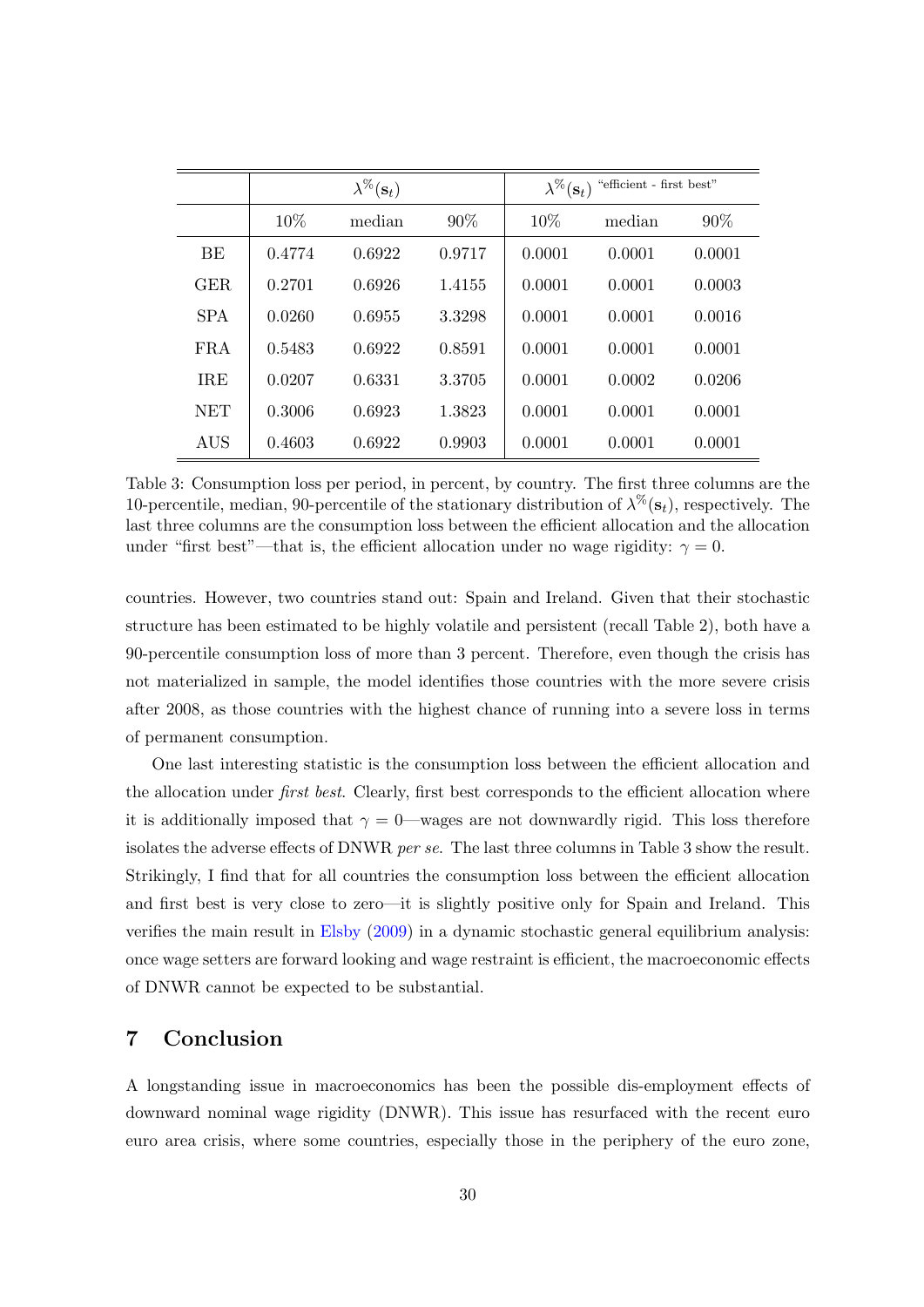have experienced a slow decline in their nominal wages despite large-scale unemployment. This concern has been supported on the theoretical front, as Schmitt-Grohé and Uribe [\(2016\)](#page-35-0) have shown that DNWR in currency pegs generates an externality by which wages rise too quickly in expansions, exacerbating unemployment in contractions.

This paper adds to this debate by studying the implications of introducing forward-looking wage formation into a Schmitt-Grohé and Uribe [\(2016\)](#page-35-0)-type model of DNWR. In this case, I find that wage increases can be too large, but equally too small, in economic expansions. Moreover I characterize that this depends on the kinds of shocks which hit the economy: excessive wage inflation results from demand shocks, whereas excessive wage moderation results from technology shocks in the tradable sector.

I use these insights to apply the model to euro area country data. This reflects a perceived wisdom hypothesis: while euro periphery wage inflation is commonly perceived as too high before 2007, euro core wage inflation is commonly perceived as too low before 2007—the resulting imbalances exacerbating the subsequent euro zone crisis. I find some evidence for the perceived wisdom hypothesis, yet quantitatively, it comes out less pronounced than is commonly thought.

## References

- <span id="page-32-2"></span>Alesina, A. and Barro, R. J. (2002). Currency unions. Quarterly Journal of Economics, 117(2):409–436.
- <span id="page-32-3"></span>Alesina, A. and Perotti, R. (1997). The Welfare State and Competitiveness. American Economic Review, 87(5):921–39.
- <span id="page-32-5"></span>Backus, D. K. and Smith, G. W. (1993). Consumption and real exchange rates in dynamic economies with non-traded goods. Journal of International Economics, 35(3-4):297–316.
- <span id="page-32-0"></span>Baldwin, R. and Giavazzi, F. (2015). The Eurozone Crisis: A Consensus View of the Causes and a Few Possible Solutions. VoxEU Book.
- <span id="page-32-1"></span>Basu, S. and Bundick, B. (2017). Uncertainty Shocks in a Model of Effective Demand. Econometrica, forthcoming.
- <span id="page-32-6"></span>Benigno, G., Chen, H., Otrok, C., Rebucci, A., and Young, E. R. (2013). Financial crises and macro-prudential policies. Journal of International Economics, 89(2):453–470.
- <span id="page-32-4"></span>Benigno, P. and Ricci, L. A. (2011). The inflation-output trade-off with downward wage rigidities. American Economic Review, 101(4):1436–66.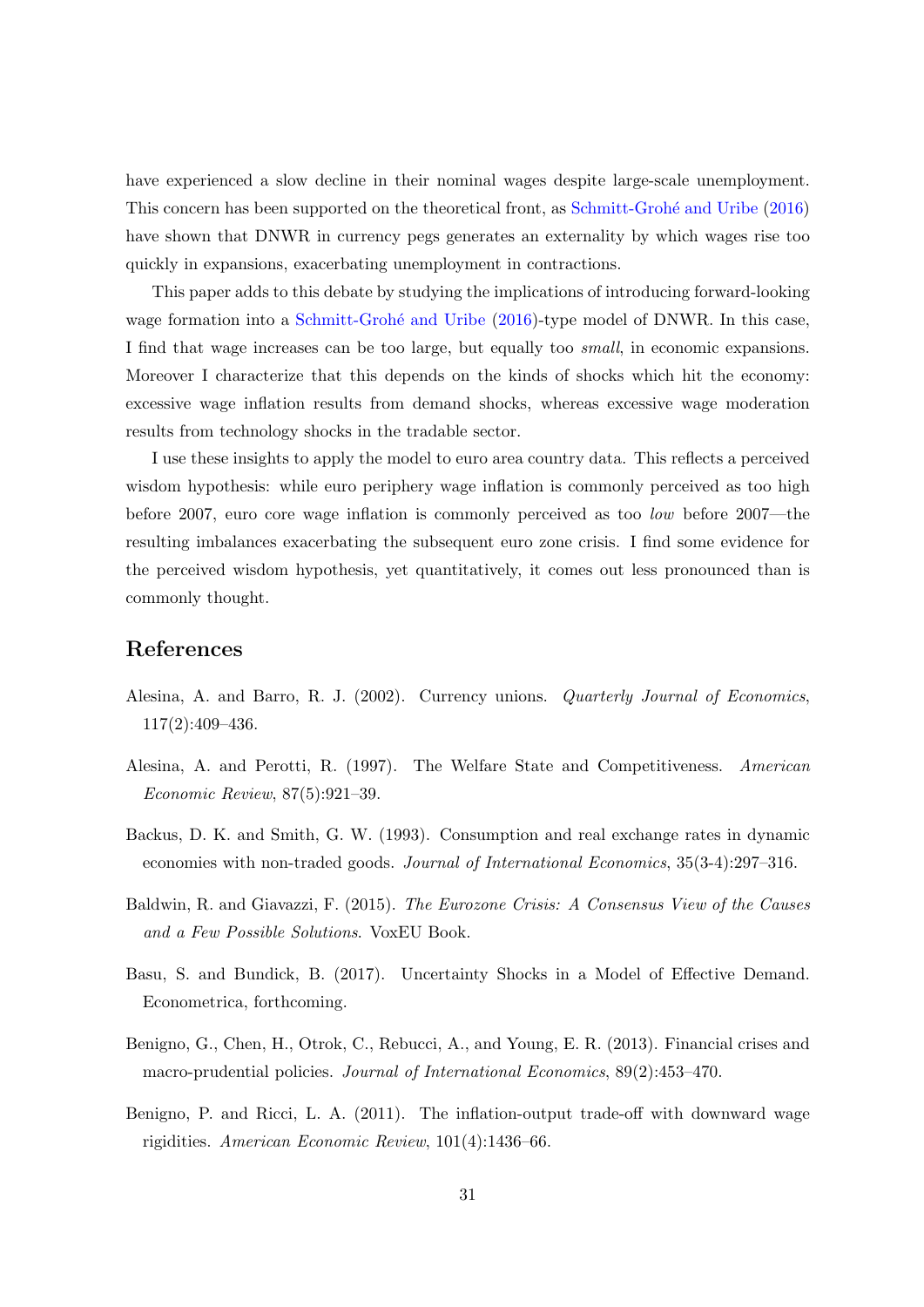- <span id="page-33-0"></span>Berka, M., Devereux, M. B., and Engel, C. (2017). Real Exchange Rates and Sectoral Productivity in the Eurozone. American Economic Review, conditionally accepted.
- <span id="page-33-3"></span>Bianchi, J. (2011). Overborrowing and Systemic Externalities in the Business Cycle. American Economic Review, 101(7):3400–3426.
- <span id="page-33-4"></span>Bianchi, J. (2016). Efficient Bailouts? American Economic Review, forthcoming.
- <span id="page-33-1"></span>Bianchi, J., Ottonello, P., and Presno, I. (2018). Austerity versus Stimulus: Optimal Fiscal Policy and Sovereign Risk. mimeo.
- <span id="page-33-8"></span>Blanchard, O. and Wolfers, J. (2000). The Role of Shocks and Institutions in the Rise of European Unemployment: The Aggregate Evidence. Economic Journal, 110(462):C1–33.
- <span id="page-33-7"></span>Calmfors, L. and Driffill, J. (1988). Bargaining structure, corporatism and macroeconomic performance. Economic Policy, 3(6):13–61.
- <span id="page-33-10"></span>Cole, H. L. and Obstfeld, M. (1991). Commodity trade and international risk sharing : How much do financial markets matter? Journal of Monetary Economics, 28(1):3–24.
- <span id="page-33-6"></span>Corsetti, G., Kuester, K., and Müller, G. J. (2013). Floats, pegs and the transmission of fiscal policy. In Céspedes, L. F. and Galí, J., editors, Fiscal Policy and Macroeconomic Performance, volume 17 of Central Banking, Analysis, and Economic Policies, chapter 7, pages 235–281. Central Bank of Chile.
- <span id="page-33-5"></span>Corsetti, G. and Pesenti, P. (2001). Welfare And Macroeconomic Interdependence. The Quarterly Journal of Economics, 116(2):421–445.
- <span id="page-33-11"></span>Cukierman, A. and Lippi, F. (1999). Central bank independence, centralization of wage bargaining, inflation and unemployment:: Theory and some evidence. European Economic Review, 43(7):1395–1434.
- <span id="page-33-9"></span>Daveri, F. and Tabellini, G. (2000). Unemployment, growth and taxation in industrial countries. Economic Policy, 15(30):47–104.
- <span id="page-33-12"></span>De Paoli, B. (2009). Monetary policy and welfare in a small open economy. Journal of International Economics, 77(1):11–22.
- <span id="page-33-2"></span>Economist, T. (2017). Why germanys current-account surplus is bad for the world economy.
- <span id="page-33-13"></span>Eggertsson, G., Ferrero, A., and Raffo, A. (2014). Can structural reforms help Europe? Journal of Monetary Economics, 61(C):2–22.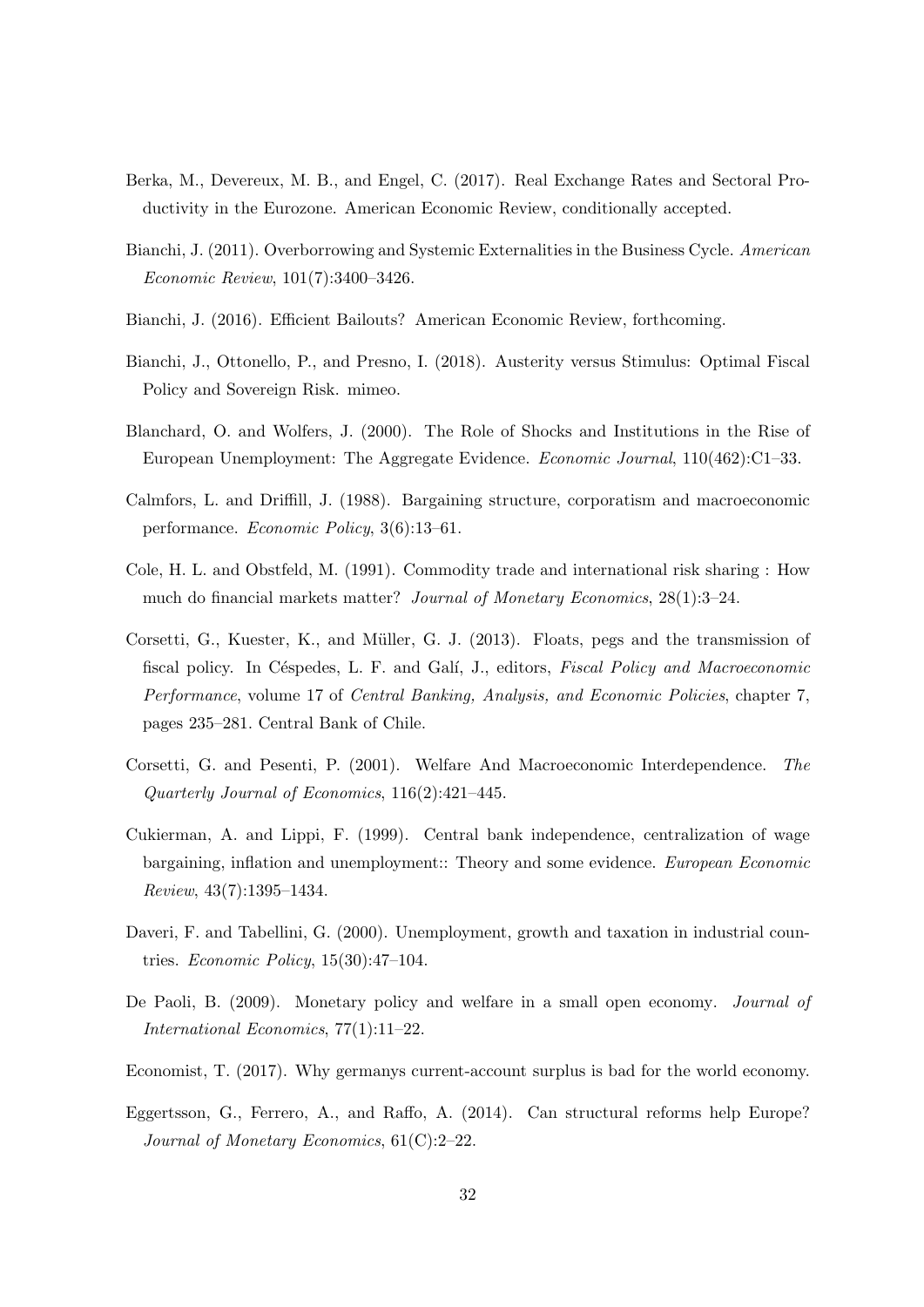- <span id="page-34-0"></span>Elsby, M. W. (2009). Evaluating the economic significance of downward nominal wage rigidity. Journal of Monetary Economics,  $56(2):154-169$ .
- <span id="page-34-8"></span>Fahr, S. and Smets, F. (2010). Downward Wage Rigidities and Optimal Monetary Policy in a Monetary Union. Scandinavian Journal of Economics, 112(4):812–840.
- <span id="page-34-6"></span>Farhi, E., Gopinath, G., and Itskhoki, O. (2014). Fiscal Devaluations. Review of Economic Studies, 81(2):725–760.
- <span id="page-34-5"></span>Farhi, E. and Werning, I. (2012). Fiscal Multipliers: Liquidity Traps and Currency Unions. NBER Working Papers 18381, National Bureau of Economic Research, Inc.
- <span id="page-34-7"></span>Fernández-Villaverde, J., Guerrón-Quintana, P., Kuester, K., and Rubio-Ramírez, J. (2015). Fiscal Volatility Shocks and Economic Activity. American Economic Review, 105(11):3352– 3384.
- <span id="page-34-11"></span>Galí, J. (2011). The Return Of The Wage Phillips Curve. Journal of the European Economic Association, 9(3):436–461.
- <span id="page-34-12"></span>Galí, J. and Monacelli, T. (2016). Understanding the gains from wage flexibility: The exchange rate connection. American Economic Review, 106(12):3829–68.
- <span id="page-34-2"></span>Gilchrist, S., Schoenle, R., Sim, J., and Zakrajsek, E. (2016). Financial Heterogeneity and Monetary Union. mimeo.
- <span id="page-34-9"></span>Gnocchi, S. (2009). Non-atomistic wage setters and monetary policy in a new keynesian framework. Journal of Money, Credit and Banking, 41(8):1613–1630.
- <span id="page-34-13"></span>Gospodinov, N. and Lkhagvasuren, D. (2014). A MomentMatching Method For Approximating Vector Autoregressive Processes By FiniteState Markov Chains. Journal of Applied Econometrics, 29(5):843–859.
- <span id="page-34-10"></span>Guerrieri, L. and Iacoviello, M. (2015). Occbin: A toolkit for solving dynamic models with occasionally binding constraints easily. Journal of Monetary Economics, 70:22 – 38.
- <span id="page-34-4"></span>Guzzo, V. and Velasco, A. (1999). The case for a populist central banker. European Economic  $Review, 43(7):1317-1344.$
- <span id="page-34-1"></span>Kuvshinov, D., M¨uller, G. J., and Wolf, M. (2016). Deleveraging, deflation and depreciation in the euro area. European Economic Review, 88:42 – 66. SI: The Post-Crisis Slump.
- <span id="page-34-3"></span>Lorenzoni, G. (2008). Inefficient Credit Booms. Review of Economic Studies, 75(3):809–833.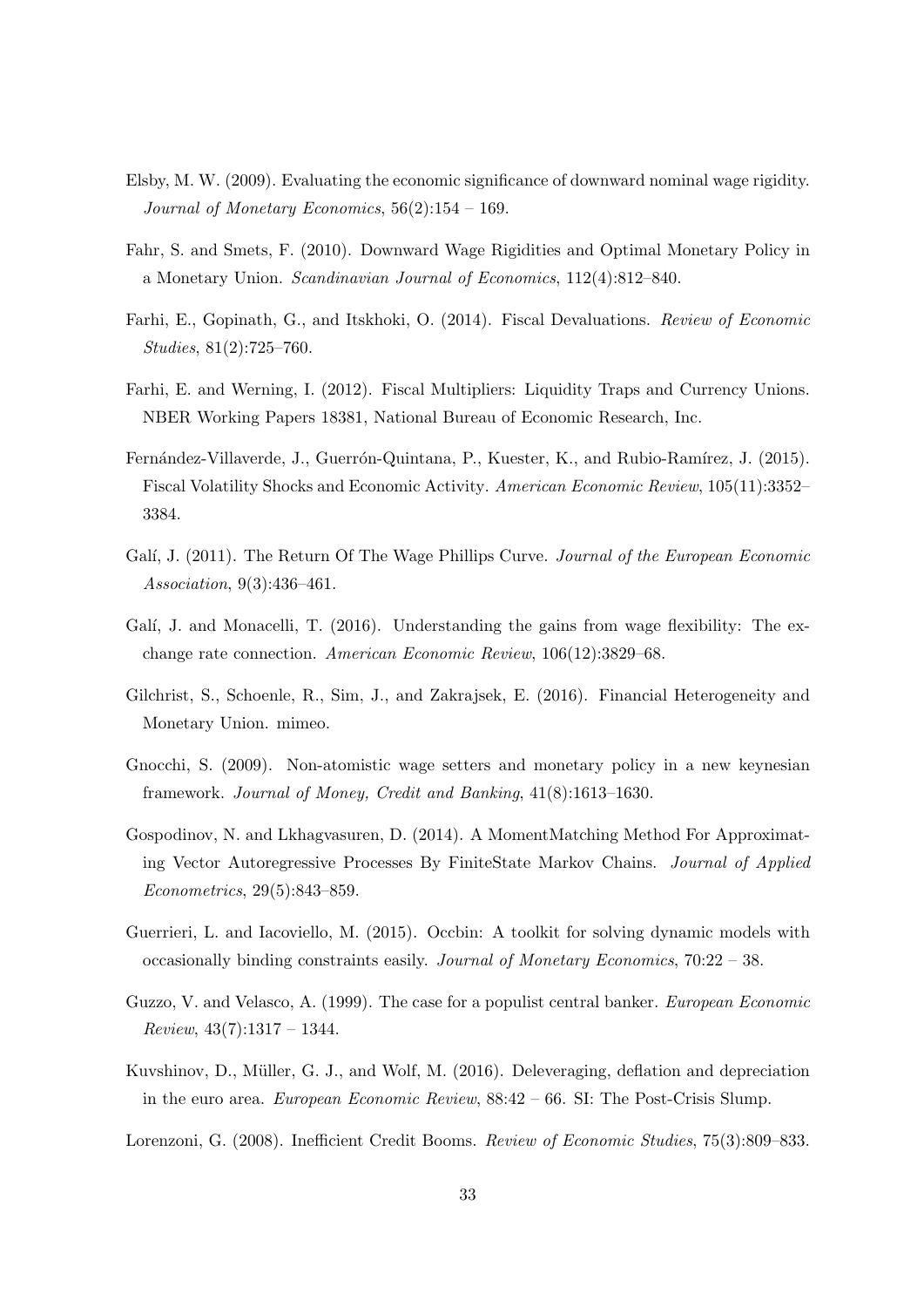<span id="page-35-10"></span>Markets Insight, F., T. (2013). Cyprus capital controls threaten euro zone. Financial Times.

- <span id="page-35-5"></span>Martin, P. and Philippon, T. (2017). Inspecting the mechanism: Leverage and the great recession in the eurozone. American Economic Review, 107(7):1904–37.
- <span id="page-35-6"></span>Maskin, E. and Tirole, J. (2001). Markov Perfect Equilibrium: I. Observable Actions. Journal of Economic Theory, 100(2):191–219.
- <span id="page-35-9"></span>Mendoza, E. G. (2002). Credit, Prices, and Crashes: Business Cycles with a Sudden Stop. In Preventing Currency Crises in Emerging Markets, NBER Chapters, pages 335–392. National Bureau of Economic Research, Inc.
- <span id="page-35-1"></span>Na, S., Schmitt-Grohé, S., Uribe, M., and Yue, V. (2018). The Twin Ds: Optimal Default and Devaluation. American Economic Review, forthcoming.
- <span id="page-35-11"></span>Rouwenhorst, G. (1995). Asset pricing implications of equilibrium business cycle models. In: Frontiers of business cycle research: Thomas F. Cooley, editor. Princeton University Press, Princeton, New Jersey.
- <span id="page-35-4"></span>Schmitt-Grohé, S. and Uribe, M. (2013). Downward nominal wage rigidity and the case for temporary inflation in the eurozone. Journal of Economic Perspectives, 27(3):193–212.
- <span id="page-35-0"></span>Schmitt-Grohé, S. and Uribe, M. (2016). Downward nominal wage rigidity, currency pegs, and involuntary unemployment. Journal of Political Economy, 124(5):1466–1514.
- <span id="page-35-2"></span>Schmitt-Grohé, S. and Uribe, M. (2017). Liquidity Traps and Jobless Recoveries. American Economic Journal: Macroeconomics, 9(1):165–204.
- <span id="page-35-8"></span>Stockman, A. C. and Tesar, L. L. (1995). Tastes and Technology in a Two-Country Model of the Business Cycle: Explaining International Comovements. American Economic Review, 85(1):168–185.
- <span id="page-35-3"></span>Tobin, J. (1972). Inflation and Unemployment. American Economic Review, 62(1):1–18.
- <span id="page-35-7"></span>Woodford, M. (2003). Interest and Prices. Princeton Univ. Press, Princeton, NJ.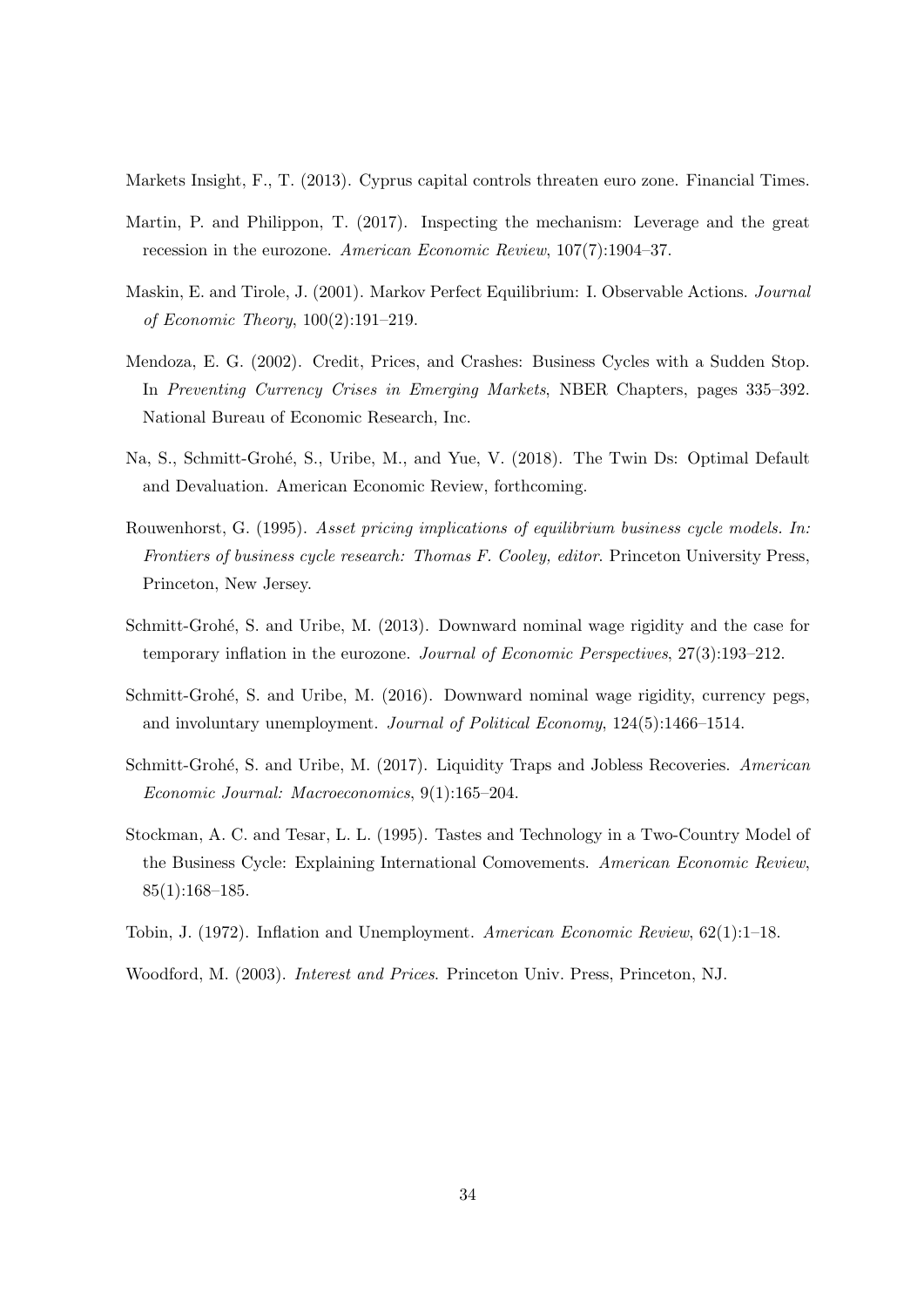## <span id="page-36-0"></span>A Appendix: Analytical derivations

The Appendix A contains analytical derivations, as well as the proofs of all propositions.

#### <span id="page-36-1"></span>A.1 Assumption [1](#page-10-2)

Here I show the implications of Assumption [1](#page-10-2) for Backus-Smith condition [\(3.1\)](#page-11-1). In the general case, this condition is  $Z_t U_{c_t^T} = U_{c_t}^*$ c T,∗ t , as written in the text. Hence, we need to evaluate the derivative  $U_{c_i^T}$ . From the utility function  $U(A(c^T, c^N))$ , this is

$$
U_{c_t^T} = U'((A(c_t^T, c_t^N)))A_{c^T}(c_t^T, c_t^N)
$$

and with the functional forms imposed

$$
U_{c_t^T} = (A(c_t^T, c_t^N))^{-\kappa} [\omega(c_t^T)^{1-1/\zeta} + (1-\omega)(c_t^N)^{1-1/\zeta}]^{1/(1-1/\zeta)-1} \omega(c_t^T)^{-1/\zeta}
$$

By recognizing that  $A(c^T, c^N) = [\omega(c^T)^{1-1/\zeta} + (1-\omega)(c^N)^{1-1/\zeta}]^{1/(1-1/\zeta)}$  the term  $\lceil \cdot \rceil^{1/(1-1/\zeta)-1}$ can be written as  $(A(c_t^T, c_t^N))^{1/\zeta}$ . Therefore the whole expression becomes

$$
U_{c_t^T} = (A(c_t^T, c_t^N))^{1/\zeta - \kappa} \omega(c_t^T)^{-1/\zeta}.
$$

We see that under  $1/\kappa = \zeta$  the first term drops out such that we obtain

$$
U_{c_t^T} = \omega(c_t^T)^{-1/\zeta}
$$

as claimed in the main text.

Notice that, without Assumption [1,](#page-10-2) tradable consumption  $c_t^T$  is endogenous, as it moves with  $c_t^N = F(h_t^N)$ , and therefore with the wage. This matters in the proof of Proposition [3](#page-15-3) below, and for the derivation of the labor demand elasticity in Section [A.5](#page-42-0) below.

#### A.2 Proof of Proposition [1](#page-7-3)

The maximization problem is

$$
\mathcal{W}(w_{t-1}) = \max \left\{ a_t F(h_t) - V(h_t) + \beta E_t \mathcal{W}(w_t) \right\}
$$

subject to the two constraints

*i*)  
\n*ii*)  
\n
$$
w_t^r = a_t F'(h_t)
$$
\n*iii*)  
\n
$$
w_t \ge \gamma w_{t-1}
$$

where  $w_t^r \equiv w_t/p_t$ , for given exogenous  $\{a_t, p_t\}$ .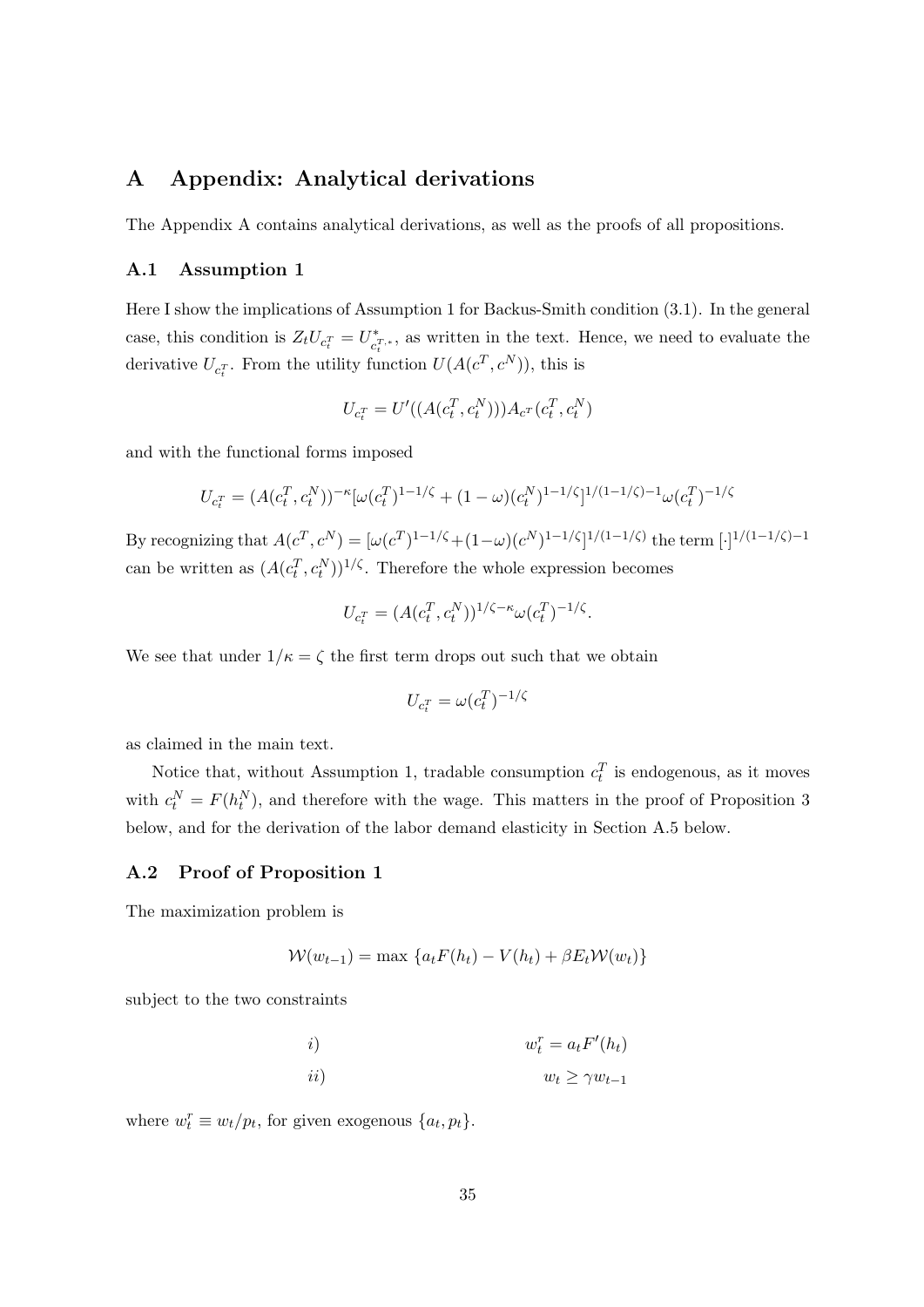To solve this problem, attach multipliers  $\lambda_t$  to constraint i) and  $\tilde{\psi}_t \geq 0$  to constraint ii). Set up the Lagrangian

$$
\mathcal{L} = a_t F(h_t) - V(h_t) + \beta E_t \mathcal{W}(w_t) + \lambda_t (w_t^r - a_t F'(h_t)) + \tilde{\psi}_t (w_t - \gamma w_{t-1}).
$$

The first order conditions are

$$
\partial h_t \qquad a_t F'(h_t) - V'(h_t) - \lambda_t (\partial w_t^r / \partial h_t) = 0
$$

$$
\partial w_t^r \qquad \beta E_t \frac{\partial \mathcal{W}(w_t)}{\partial w_t^r} + \lambda_t + \tilde{\psi}_t p_t = 0
$$

and the Envelope condition is

$$
\frac{\partial \mathcal{W}(w_{t-1})}{\partial (w_{t-1}^r)} = -\gamma \tilde{\psi}_t p_{t-1}.
$$

Combine these equations and use condition i) to obtain

$$
w_t^r + \frac{\partial w_t^r}{\partial h_t} (\tilde{\psi}_t - \beta \gamma E_t \tilde{\psi}_{t+1}) p_t = V'(h_t).
$$

Now define  $\psi_t \equiv -(\partial w_t^r / \partial h_t) \tilde{\psi}_t p_t \ge 0$  to arrive at

$$
w_t^r + \gamma E_t \beta \frac{\partial h_{t+1}}{\partial h_t / \partial w_t^r} \frac{p_t}{p_{t+1}} \psi_{t+1} - \psi_t = V'(h_t)
$$

Multiply and divide by  $w_t^r/h_t$  and define the labor demand elasticity  $\varepsilon_t \equiv -(\partial h_t/\partial w_t^r) \times$  $(w_t^r/h_t)$  to rewrite this as

$$
w_t^r + \gamma E_t \beta \left( \frac{\varepsilon_{t+1}}{\varepsilon_t} \frac{h_{t+1}}{h_t} \frac{w_t^r}{w_{t+1}^r} \frac{p_t}{p_{t+1}} \right) \psi_{t+1} - \psi_t = V'(h_t),
$$

which is equation  $(2.5)$  in the main text.

#### A.3 Proof of Proposition [2](#page-13-3)

To prove Proposition [2,](#page-13-3) it will be convenient to first rewrite the union-type labor demand curves such that  $w_t(j)$  appears isolated on one side of the curve, not also indirectly through aggregator  $w_t$ . I do this in the following. Thereafter, I use the rearranged union type labor demand curves to solve the union problem in Definition [2.](#page-12-0)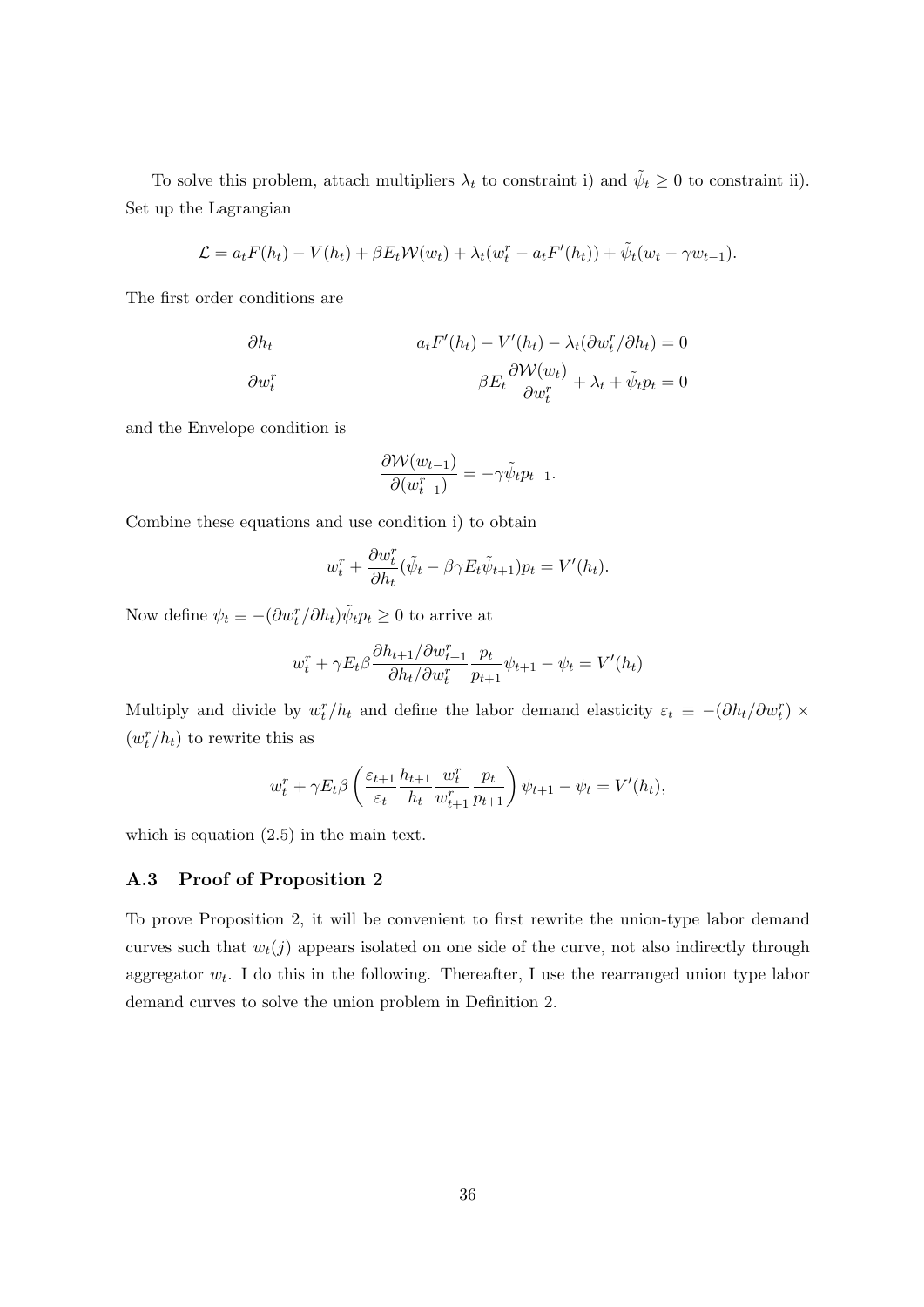#### A.3.1 Rewrite the labor demand curves

Rearrange the union-type labor demand curve as

$$
\sum_{j=1}^{J} \frac{1}{J} w_t(j)^{1-\theta} = w_t(j)^{1-\theta} \left(\frac{h_t(j)}{h_t}\right)^{\frac{1-\theta}{\theta}}
$$
  
\n
$$
\Leftrightarrow w_t(j)^{1-\theta} \left(\frac{1}{J} - \left(\frac{h_t(j)}{h_t}\right)^{\frac{1-\theta}{\theta}}\right) = -\frac{J-1}{J} \sum_{\neq j} \frac{1}{J-1} w_t(i)^{1-\theta}
$$
  
\n
$$
\Leftrightarrow w_t(j) = \left(\frac{J-1}{J} \left(\left(\frac{h_t(j)}{h_t}\right)^{\frac{1-\theta}{\theta}} - \frac{1}{J}\right)^{-1}\right)^{\frac{1}{1-\theta}} w_t(-j)
$$

such that

$$
w_t(j) = \left(\frac{J}{J-1}\left(\frac{h_t(j)}{h_t}\right)^{\frac{1-\theta}{\theta}} - \frac{1}{J-1}\right)^{-\frac{1}{1-\theta}}w_t(-j)
$$

where I define the wage index that includes all individual wages except for  $w_t(j)$  as

$$
w_t(-j) \equiv \left(\frac{1}{J-1}\sum_{\neq j} w_t(i)^{1-\theta}\right)^{1/(1-\theta)}.
$$

Here  $\sum_{j \neq j}$  indicates summation over all indices  $i \in \{1, ..., J\}$  except for index j. Solving for  $h_t(j)$  yields

$$
h_t(j) = \left(\frac{J-1}{J}\left(\frac{1}{J-1} + \left(\frac{w_t(j)}{w_t(-j)}\right)^{-(1-\theta)}\right)\right)^{\frac{\theta}{1-\theta}}h_t.
$$

#### A.3.2 Solve the problem of the unions

With the rewritten labor demand curve, the problem in Definition [2](#page-12-0) can be reformulated as follows. Maximize

$$
W(w_{t-1}(j)) = \max \{Z_t U_{c_t^T} w_t(j) h_t(j) - V(h_t(j)) + \beta E_t W(w_t(j))\}
$$

subject to the sequence of constraints

i) wt(j) ≥ γwt−1(j) ii) <sup>h</sup>t(j) = J − 1 J 1 J − 1 + wt(j) wt(−j) −(1−θ) !! <sup>θ</sup> 1−θ ht(wt) J 1 1 1−θ

$$
iii) \t\t\t\t\t w_t = \left(\sum_{j=1}^J \frac{1}{J} w_t(j)^{1-\theta}\right)^{1-\theta}.
$$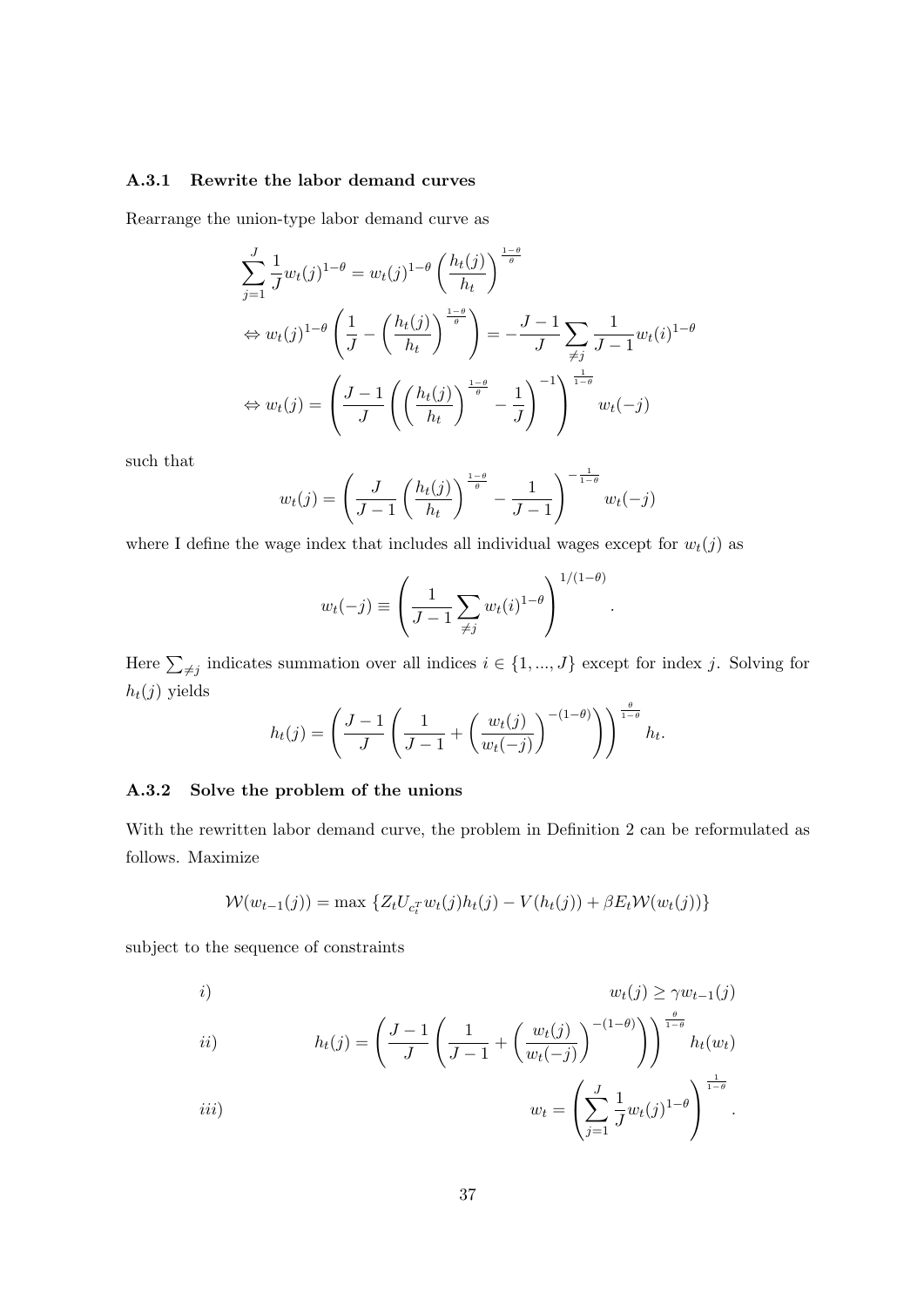In this expression,  $h_t = h_t^T + h_t^N = h_t(w_t)$  depends on  $w_t$  through the two labor demand curves, as detailed in Definition [2.](#page-13-3) The Lagrangian for this problem is

$$
\mathcal{L} = Z_t U_{c_t^T} w_t(j) \left( \frac{J-1}{J} \left( \frac{1}{J-1} + \left( \frac{w_t(j)}{w_t(-j)} \right)^{-(1-\theta)} \right) \right)^{\frac{\theta}{1-\theta}} h_t(w_t)
$$

$$
- V \left( \left( \frac{J-1}{J} \left( \frac{1}{J-1} + \left( \frac{w_t(j)}{w_t(-j)} \right)^{-(1-\theta)} \right) \right)^{\frac{\theta}{1-\theta}} h_t(w_t) \right)
$$

$$
+ \beta E_t \mathcal{W}(w_t(j)) + \tilde{\psi}_t(j) (w_t(j) - \gamma w_{t-1}(j)).
$$

In a first step, we compute the partial derivative of  $h_t(w_t)$  with respect to  $w_t(j)$  (recall that  $w_t$  depends on  $w_t(j)$  for  $1/J > 0$ )

$$
\frac{\partial}{\partial w_t(j)} h_t(w_t(w_t(j))) = \frac{\partial}{\partial w_t(j)} w_t \times \frac{\partial}{\partial w_t} h_t(w_t)
$$

$$
= -\frac{1}{J} \left( \frac{w_t(j)}{w_t} \right)^{-\theta} \times \Omega_t
$$

where I have denoted  $\Omega_t \equiv -(\partial h_t/\partial w_t)$  the (negative of the) derivative of aggregate labor demand  $h_t$  with respect to the aggregate wage  $w_t$ . In a second step, we compute the derivative of the product  $w_t(j)h_t(j)$  with respect to  $w_t(j)$ , but by keeping aggregate hours  $h_t$  constant (recall that  $h_t(j)$  is defined in condition ii) above; also, note that the product  $w_t(j)h_t(j)$ appears in the Lagrangian). I obtain the following

$$
\begin{split}\n&\left[\frac{\partial}{\partial w_t(j)} w_t(j) \left(\frac{J-1}{J} \left(\frac{1}{J-1} + \left(\frac{w_t(j)}{w_t(-j)}\right)^{-(1-\theta)}\right)\right)^{\frac{\theta}{1-\theta}}\right] h_t \\
&= \left[ (\cdot)^{\frac{\theta}{1-\theta}} - \theta w_t(j) (\cdot)^{\frac{\theta}{1-\theta}-1} \frac{J-1}{J} \left(\frac{w_t(j)}{w_t(-j)}\right)^{-(1-\theta)-1} \frac{1}{w_t(-j)}\right] h_t \\
&= h_t(j) - \theta \frac{J-1}{J} \left(\frac{h_t(j)}{h_t}\right)^{\frac{2\theta-1}{\theta}} h_t \left(\frac{J}{J-1} \left(\frac{h_t(j)}{h_t}\right)^{\frac{1-\theta}{\theta}} - \frac{1}{J-1}\right) \\
&= h_t(j) - \theta \left(h_t(j) - \frac{1}{J} \left(\frac{h_t(j)}{h_t}\right)^{\frac{2\theta-1}{\theta}} h_t\right) \\
&= h_t(j) \left(1 - \theta \left(1 - \frac{1}{J} \left(\frac{h_t(j)}{h_t}\right)^{\frac{\theta-1}{\theta}}\right)\right),\n\end{split}
$$

where I use " $(\cdot)$ " as shorthand notation for the first (large) round bracket that appears in the first line.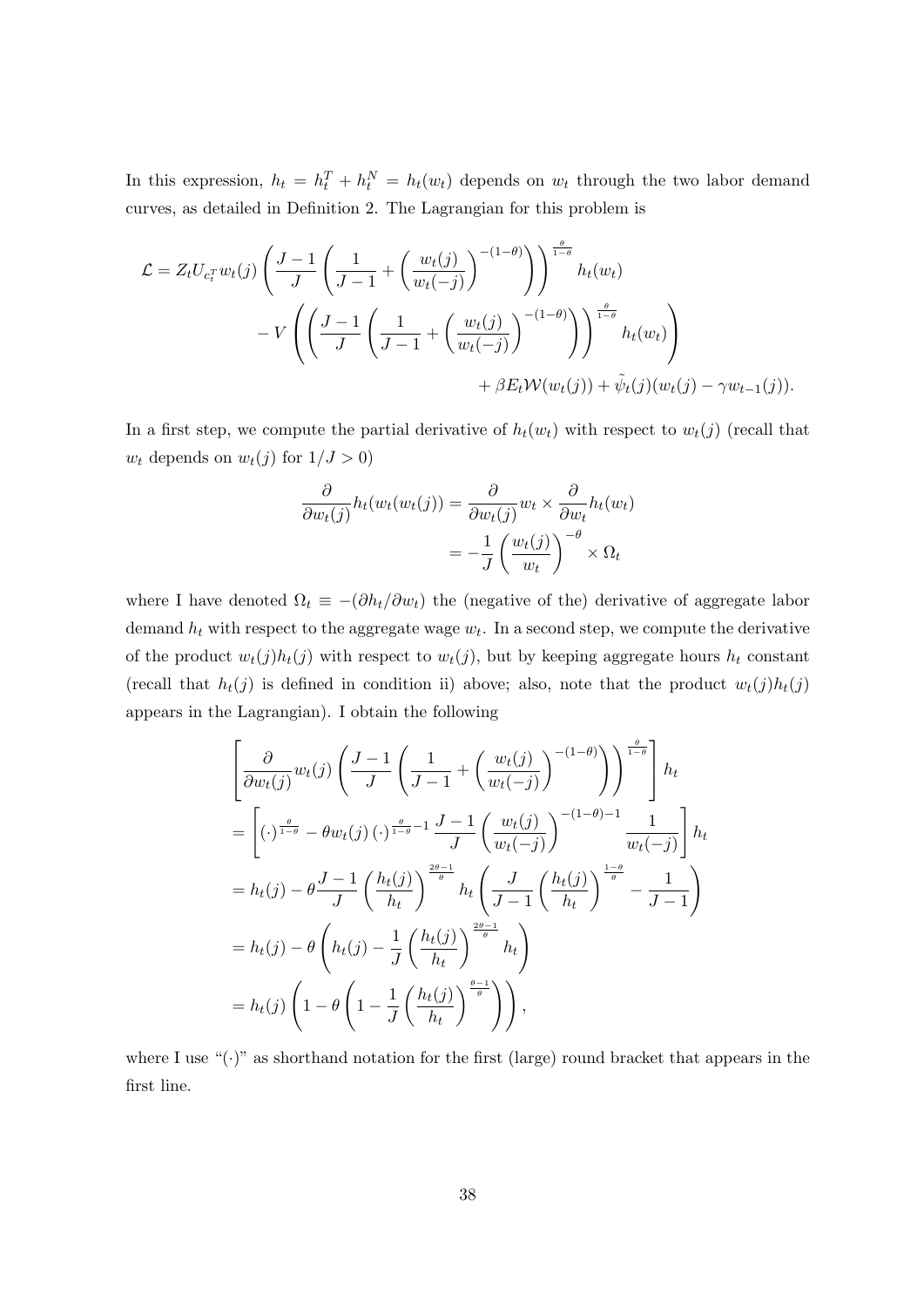In a third step, consider the derivative of the product  $w_t(j)h_t(j)$  with respect to  $w_t(j)$  by only considering the variation in  $h_t(w_t)$ 

$$
w_t(j) \left( \frac{J-1}{J} \left( \frac{1}{J-1} + \left( \frac{w_t(j)}{w_t(-j)} \right)^{-(1-\theta)} \right) \right)^{\frac{\theta}{1-\theta}} \frac{\partial}{\partial w_t(j)} h_t(w_t)
$$
  
=  $-w_t(j) \left( \frac{J-1}{J} \left( \frac{1}{J-1} + \left( \frac{w_t(j)}{w_t(-j)} \right)^{-(1-\theta)} \right) \right)^{\frac{\theta}{1-\theta}} \frac{1}{J} \left( \frac{w_t(j)}{w_t} \right)^{-\theta} \Omega_t$   
=  $-\frac{1}{J} w_t(j) \frac{h_t(j)}{h_t} \left( \frac{w_t(j)}{w_t} \right)^{-\theta} \Omega_t$ ,

where I have used the results on the impact of  $w_t(j)$  on  $h_t(w_t)$  from above. Similarly, we obtain the derivative of  $V(h_t(j))$  with respect to  $w_t(j)$ 

$$
\frac{\partial}{\partial w_t(j)} V \left( \left( \frac{J-1}{J} \left( \frac{1}{J-1} + \left( \frac{w_t(j)}{w_t(-j)} \right)^{-(1-\theta)} \right) \right)^{\frac{\theta}{1-\theta}} h_t(w_t) \right)
$$
\n
$$
= V'(h_t(j)) \left( -\theta \frac{h_t(j)}{w_t(j)} + \theta \frac{1}{J} \left( \frac{h_t(j)}{h_t} \right)^{\frac{2\theta-1}{\theta}} \frac{h_t}{w_t(j)} - \frac{1}{J} \frac{h_t(j)}{h_t} \left( \frac{w_t(j)}{w_t} \right)^{-\theta} \Omega_t \right)
$$
\n
$$
= V'(h_t(j)) \left( -\theta \frac{h_t(j)}{w_t(j)} \left( 1 - \frac{1}{J} \left( \frac{h_t(j)}{h_t} \right)^{\frac{\theta-1}{\theta}} \right) - \frac{1}{J} \frac{h_t(j)}{h_t} \left( \frac{w_t(j)}{w_t} \right)^{-\theta} \Omega_t \right).
$$

In a fourth step, consider the partial derivative

$$
\frac{\partial}{\partial w_t(j)} \beta E_t \mathcal{W}(w_t(j)) + \tilde{\psi}_t(j)(w_t(j) - \gamma w_{t-1}(j))
$$
  
= 
$$
\beta E_t \frac{\partial}{\partial w_t(j)} \mathcal{W}(w_t(j)) + \tilde{\psi}_t(j),
$$

which, once combined with the Envelope condition

$$
\frac{\partial}{\partial w_{t-1}(j)} \mathcal{W}(w_{t-1}(j)) = -\gamma \tilde{\psi}_t(j)
$$

becomes

$$
= \tilde{\psi}_t(j) - \beta \gamma E_t \tilde{\psi}_{t+1}(j).
$$

We have computed all derivatives which are necessary to take the first order condition of the Lagrangian with respect to  $w_t(j)$ . By putting all pieces together and by using that, in the symmetric equilibrium,  $w_t(j) = w_t$ ,  $h_t(j) = h_t$ , and  $\tilde{\psi}_t(j) = \tilde{\psi}_t$ , I obtain

$$
V'(h_t)\left(\frac{J-1}{J}\theta+\frac{1}{J}\Omega_t\frac{w_t}{h_t}\right)=Z_tU_{c_t^T}w_t\left(\frac{J-1}{J}\theta+\frac{1}{J}\Omega_t\frac{w_t}{h_t}-1\right)-\frac{w_t}{h_t}(\tilde{\psi}_t-\beta\gamma E_t\tilde{\psi}_{t+1})
$$

Define now the elasticity

$$
\tilde{\varepsilon}_t \equiv \frac{J-1}{J}\theta + \frac{1}{J}\varepsilon_t
$$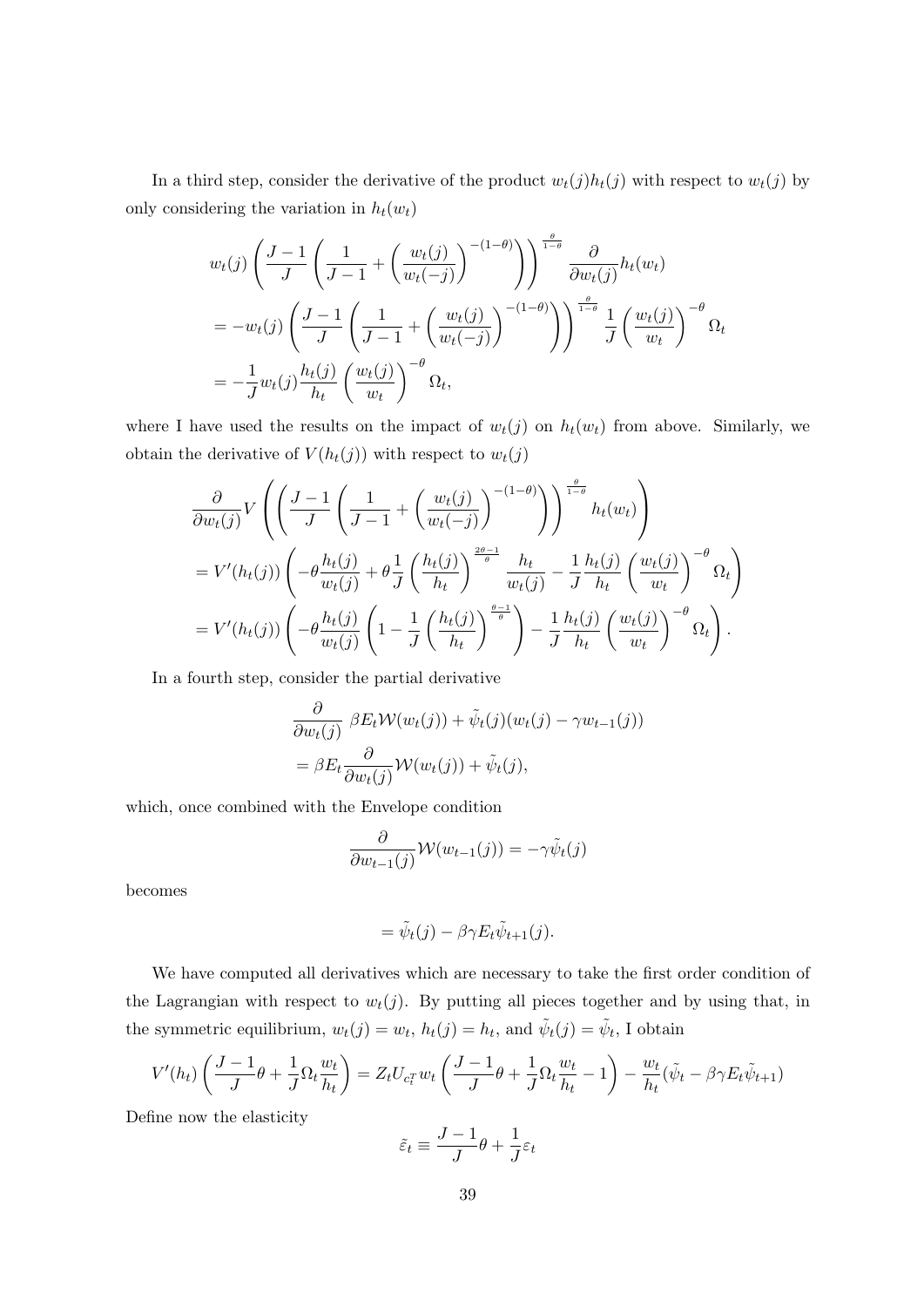where  $\varepsilon_t \equiv \Omega_t w_t/h_t$  denotes the elasticity of aggregate labor demand, to write the labor supply curve as

$$
Z_t U_{c_t^T} w_t \left( \frac{\tilde{\varepsilon}_t - 1}{\tilde{\varepsilon}_t} \right) - \frac{1}{\tilde{\varepsilon}_t} \frac{w_t}{h_t} (\tilde{\psi}_t - \beta \gamma E_t \tilde{\psi}_{t+1}) = V'(h_t).
$$

Lastly, define  $\psi_t \equiv (\tilde{\psi}_t w_t) / (\tilde{\varepsilon}_t h_t) \geq 0$  to rewrite this as

$$
Z_t U_{c_t^T} w_t \left( \frac{\tilde{\varepsilon}_t - 1}{\tilde{\varepsilon}_t} \right) + \gamma E_t \beta \left( \frac{\tilde{\varepsilon}_{t+1}}{\tilde{\varepsilon}_t} \frac{h_{t+1}}{h_t} \frac{w_t}{w_{t+1}} \right) \psi_{t+1} - \psi_t = V'(h_t)
$$

which is equation  $(3.6)$  in the main text.

#### A.4 Proof of Proposition [3](#page-15-3)

The problem of the planner can be written as a Lagrangian

$$
\mathcal{L} = Z_t U(A(c_t^T(h_t^N), F(h_t^N))) - V(h_t) + \beta E_t W(w_t) + \lambda_t (w_t - w_t(h_t)) + \tilde{\psi}_t (w_t - \gamma w_{t-1}),
$$

subject to Backus-Smith condition [\(3.1\)](#page-11-1) (in the general case, making  $c_t^T$  a function of  $h_t^N$ , see the discussion in Section [A.1\)](#page-36-1), and subject to equations [\(3.2\)](#page-11-2)-[\(3.5\)](#page-11-3). Note that  $c_t^T$ ,  $h_t^N$ ,  $h_t^N$ and therefore  $h_t = h_t^T + h_t^N$  all depend on the wage  $w_t$  through the demand curves and the Backus-Smith condition, which are constraints in the maximization. In the Lagrangian, the fact that the wage depends on labor demand is captured in the constraint with multiplier  $\lambda_t$ . The first order conditions are

$$
\partial h_t^T
$$
\n
$$
-V'(h_t) - \lambda_{1,t} \frac{\partial w_t}{\partial h_t^T} = 0
$$
\n
$$
\partial h_t^N
$$
\n
$$
Z_t (U_{c_t^T} \frac{\partial c_t^T}{\partial h_t^N} + U_{c_t^N} F'(h_t^N)) - V'(h_t) - \lambda_{2,t} \frac{\partial w_t}{\partial h_t^N} = 0
$$
\n
$$
\partial w_t
$$
\n
$$
\beta E_t \frac{\partial W(w_t)}{\partial w_t} + \lambda_{1,t} + \lambda_{2,t} + \tilde{\psi}_t = 0
$$

and the Envelope condition is

$$
\frac{\mathcal{W}(w_{t-1})}{\partial w_{t-1}} = -\gamma \tilde{\psi}_t
$$

.

Now use that  $p_t^N = U_{c_t^N}/U_{c_t^T}$  (equation [\(3.2\)](#page-11-2)) as well as  $p_t^N F'(h_t^N) = w_t$  (labor demand curve [\(3.5\)](#page-11-3)) to combine the previous equations as

$$
Z_t U_{c_t^T} \left( \frac{\partial c_t^T}{\partial h_t^N} + w_t \right) \frac{\partial h_t^N}{\partial w_t} - V'(h_t) \frac{\partial h_t}{\partial w_t} + (\tilde{\psi}_t - \gamma \beta E_t \tilde{\psi}_{t+1}) = 0,
$$

where we have used that  $h_t = h_t^T + h_t^N$  and hence that  $\partial h_t / \partial w_t = \partial h_t^T / \partial w_t + \partial h_t^N / \partial w_t$ . If we now define  $\psi_t \equiv \tilde{\psi}_t/(-\partial h_t/\partial w_t) \geq 0$  we can rewrite this further as

<span id="page-41-0"></span>
$$
Z_t U_{c_t^T} \left( \frac{\partial c_t^T}{\partial h_t^N} + w_t \right) \left( \frac{\varepsilon_t^N}{\varepsilon_t} \frac{h_t^N}{h_t} \right) + \gamma E_t \beta \left( \frac{\varepsilon_{t+1}}{\varepsilon_t} \frac{h_{t+1}}{h_t} \frac{w_t}{w_{t+1}} \right) \psi_{t+1} - \psi_t = V'(h_t) \tag{A.1}
$$

where  $\varepsilon_t \equiv -(\partial h_t/\partial w_t) \times (w_t/h_t)$  and  $\varepsilon_t^N \equiv -(\partial h_t^N/\partial w_t) \times (w_t/h_t^N)$ . If we impose Assumption [1,](#page-10-2)  $\partial c_t^T / \partial h_t^N = 0$ , and this equation collapses to equation [\(4.1\)](#page-15-1).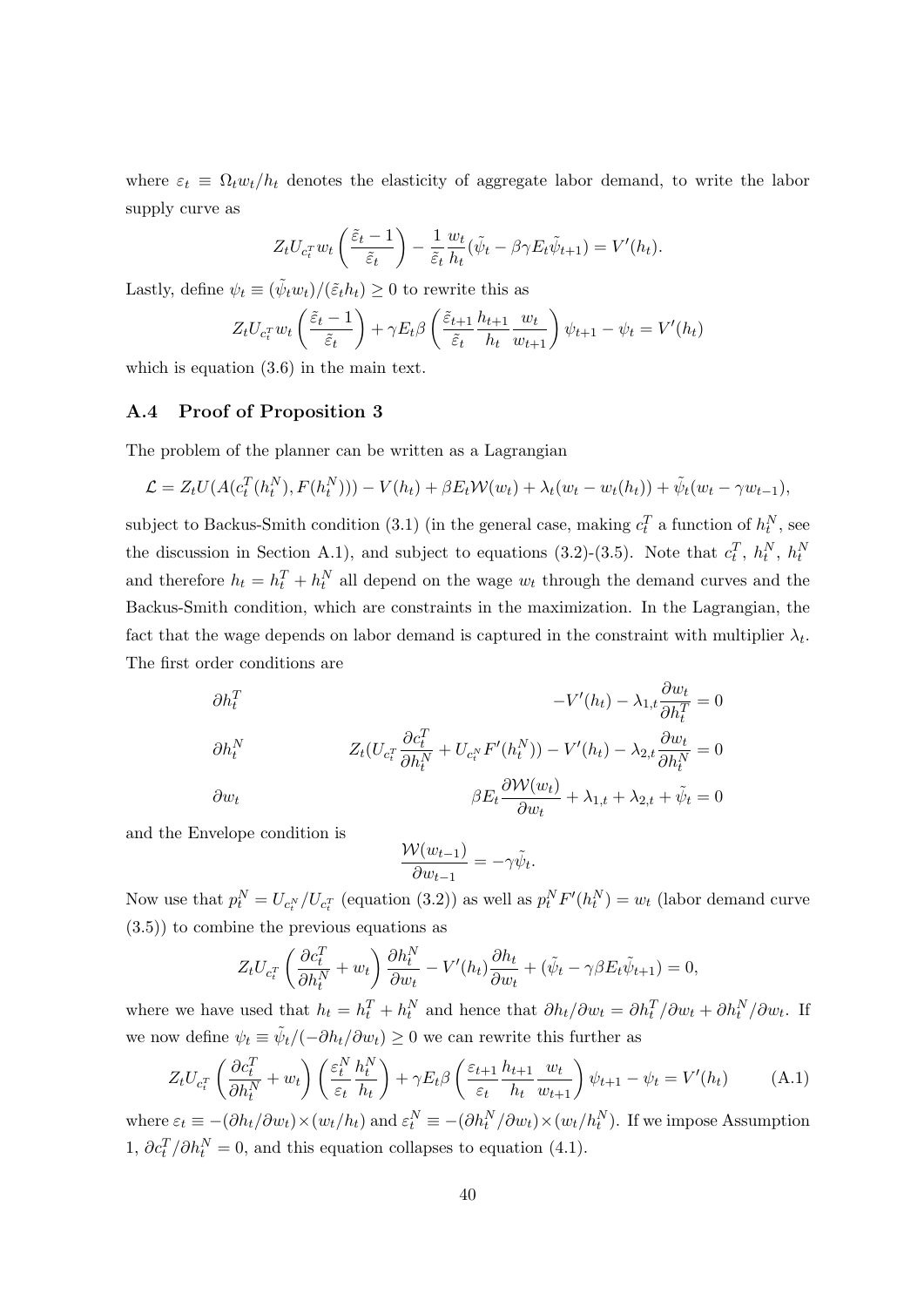#### <span id="page-42-0"></span>A.5 Labor demand elasticity

Here I derive the labor demand elasticities  $\varepsilon_t$ ,  $\varepsilon_t^N$  and  $\varepsilon_t^T$ , see equation [\(4.3\)](#page-16-0) in Section [4.](#page-14-0) Recall that the labor demand curves are

<span id="page-42-1"></span>
$$
a_t \alpha_T (h_t^T)^{\alpha_T - 1} = w_t \tag{A.2}
$$

$$
\alpha_N \frac{(1-\omega)}{\omega} \frac{(h_t^N)^{\alpha_N - 1 - \alpha_N/\zeta}}{(c_t^T)^{-1/\zeta}} = w_t,
$$
\n(A.3)

where the first equation is equation  $(3.4)$ , the second is the combination of equations  $(3.5)$ and [\(3.2\)](#page-11-2). From this we may easily compute  $\varepsilon_t^T$ 

$$
-\frac{\partial h_t^T}{\partial w_t} = \frac{1}{1 - \alpha_T} \frac{h_t^T}{w_t}
$$

such that  $\varepsilon_t^T \equiv -(\partial h_t^T / \partial w_t) \times (w_t / h_t^T) = 1/(1 - \alpha_T)$ .

The slope  $\partial h_t^N / \partial w_t$  is more involved. This is because, in the general case,  $c_t^T$  depends on  $h_t^N$  because of the Backus-Smith condition [\(3.1\)](#page-11-1), see Section [A.1.](#page-36-1) If we take the derivative with respect to  $h_t^N$  on both sides of equation [\(A.3\)](#page-42-1) we get

$$
-\frac{\partial w_t}{\partial h_t^N} = (1 - \alpha_N + \alpha_N/\zeta) \frac{w_t}{h_t^N} - \frac{1}{\zeta} \frac{w_t}{c_t^T} \frac{\partial c_t^T}{\partial h_t^N}.
$$

Under Assumption [1,](#page-10-2)  $\partial c_t^T / \partial h_t^N = 0$  such that  $\varepsilon_t^N$  collapses to  $\varepsilon_t^N \equiv -(\partial h_t^N / \partial w_t) \times (w_t / h_t^N) =$  $1/(1 - \alpha_N + \alpha_N/\zeta)$ , as claimed in the main text. The general case is discussed below.

To compute the aggregate labor demand elasticity, recall that  $h_t = h_t^T + h_t^N$ , such that  $\partial h_t / \partial w_t = \partial h_t^T / \partial w_t + \partial h_t^N / \partial w_t$ . From this follows that

$$
\varepsilon_t \equiv \frac{\partial h_t}{\partial w_t} \frac{w_t}{h_t} = \left(\frac{\partial h_t^T}{\partial w_t} + \frac{\partial h_t^N}{\partial w_t}\right) \frac{w_t}{h_t^T + h_t^N}
$$
  

$$
= \frac{\partial h_t^T}{\partial w_t} \frac{w_t}{h_t^T} \frac{h_t^T}{h_t^N + h_t^T} + \frac{\partial h_t^N}{\partial w_t} \frac{w_t}{h_t^N} \frac{h_t^N}{h_t^N + h_t^T}
$$
  

$$
= \left(1 - \frac{h_t^N}{h_t^T + h_t^N}\right) \varepsilon_t^T + \frac{h_t^N}{h_t^T + h_t^N} \varepsilon_t^N,
$$

which is equation  $(4.3)$ .

To compute  $\partial c_t^T / \partial h_t^N$  in the general case without Assumption [1](#page-10-2) (note that this derivative also appears explicitly in equation  $(A.1)$ , we use the Backus-Smith equation  $(3.1)$  in the general case, derived in Section [A.1.](#page-36-1) Taking derivative with respect to  $h_T^N$  yields

$$
\begin{split}\n&\left(\frac{1}{\zeta}-\kappa\right)\frac{U_{c^{T,*}}^*}{A(c_t^T,F(h_t^N))}\left(A_{c^T}\frac{\partial c_t^T}{\partial h_t^N}+A_{c^N}F'(h_t^N)\right)-\frac{1}{\zeta}\frac{U_{c^{T,*}}^*}{c_t^T}\frac{\partial c_t^T}{\partial h_t^N}=0\\
&\Leftrightarrow\left(\frac{1}{\zeta}-\kappa\right)\left(A_{c^T}\frac{\partial c_t^T}{\partial h_t^N}+A_{c^N}F'(h_t^N)\right)-\frac{1}{\zeta}\frac{A(c_t^T,F(h_t^N))}{c_t^T}\frac{\partial c_t^T}{\partial h_t^N}=0\\
&\Leftrightarrow\left(\frac{1}{\zeta}-\kappa\right)\left(\omega(c_t^T)^{-1/\zeta}\frac{\partial c_t^T}{\partial h_t^N}+(1-\omega)(F(h_t^N))^{-1/\zeta}F'(h_t^N)\right)-\frac{1}{\zeta}\frac{A(c_t^T,F(h_t^N))^{1-1/\zeta}}{c_t^T}\frac{\partial c_t^T}{\partial h_t^N}=0\n\end{split}
$$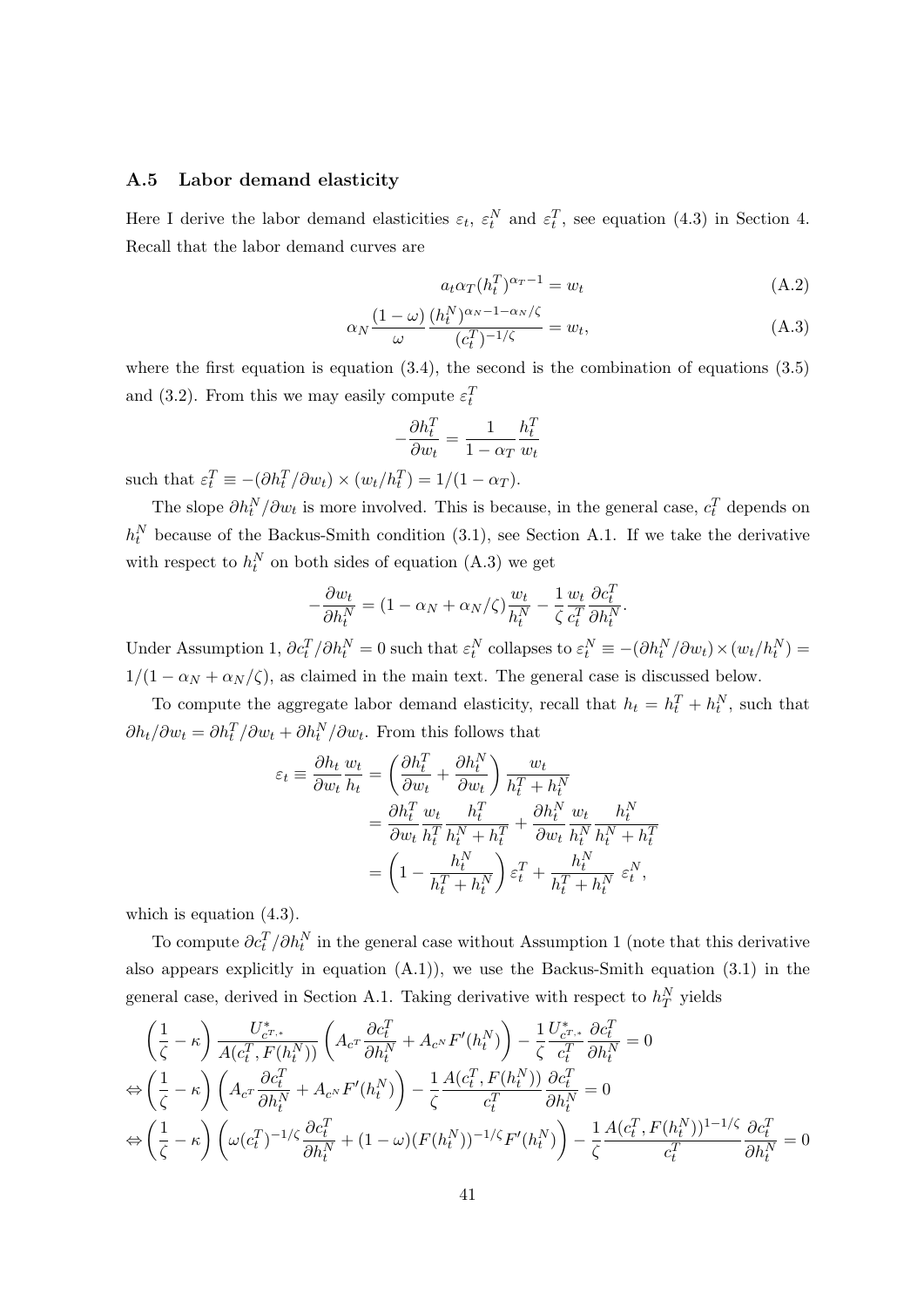such that

$$
\left(\frac{1}{\zeta}-\kappa\right)\zeta(1-\kappa)\left(\omega(c_t^T)^{-1/\zeta}\frac{\partial c_t^T}{\partial h_t^N}+(1-\omega)\alpha_N(h_t^N)^{-\alpha_N/\zeta+\alpha_N-1}\right)-\frac{A^{1-\kappa-1/\zeta}}{c_t^T}\frac{\partial c_t^T}{\partial h_t^N}=0,
$$

from which  $\partial c_t^T / \partial h_t^N$  is implicitly defined.

#### A.6 Welfare

Here I show how to compute equation [\(6.3\)](#page-30-1) conveniently, see Section [6.3.](#page-30-2) Denote  $A^{lf}(\mathbf{s}_t)$  the policy function for aggregate consumption under laissez-faire in state  $s_t \equiv (w_{t-1}, a_t, Z_t)$ , and equivalently for  $h^{lf}(\mathbf{s}_t)$ . The state under laissez-faire evolves as  $\mathbf{s}_{t+1}^{lf}(\mathbf{s}_t) = (w^{lf}(\mathbf{s}_t), a_{t+1}, Z_{t+1}),$ where  $w^{lf}(\mathbf{s}_t)$  is the policy function for aggregate wages.

Define welfare implied by this allocation via

$$
\mathcal{W}^{lf}(\mathbf{s}_t) = Z_t U(A^{lf}(\mathbf{s}_t)) - V(h^{lf}(\mathbf{s}_t)) + \beta E_t \mathcal{W}^{lf}(\mathbf{s}_{t+1}^{lf}(\mathbf{s}_t)).
$$

In turn, welfare in the efficient allocation can be computed as

$$
\mathcal{W}^e(\mathbf{s}_t) = Z_t U(A^e(\mathbf{s}_t)) - V(h^e(\mathbf{s}_t)) + \beta E_t \mathcal{W}^e(\mathbf{s}_{t+1}^e(\mathbf{s}_t))
$$

with the corresponding policies having superscript e. Note that, by definition of efficiency, it must be the case that  $W^{lf}(\mathbf{s}_t) \leq W^{e}(\mathbf{s}_t)$  in all states  $\mathbf{s}_t$ .

The permanent consumption equivalent is a function  $\lambda(\mathbf{s}_t)$  multiplying consumption policy  $A^{lf}(\mathbf{s}_t)$  such that  $\mathcal{W}^{lf}(\mathbf{s}_t) = \mathcal{W}^{e}(\mathbf{s}_t)$  in all states  $\mathbf{s}_t$ . We may therefore write

$$
\mathcal{W}^e(\mathbf{s}_t) = Z_t U(\lambda(\mathbf{s}_t) A^{lf}(\mathbf{s}_t)) - V(h^{lf}(\mathbf{s}_t)) + \beta E_t \mathcal{W}^e(\mathbf{s}_{t+1}^{lf}(\mathbf{s}_t)),
$$

where I have inserted function  $\lambda(\mathbf{s}_t)$  and replaced value function  $\mathcal{W}^{lf}$  by  $\mathcal{W}^{e}$ . Importantly, the policy  $s_{t+1}^{lf}(s_t)$  from laissez-faire still appears in the argument of the expectation of the value function on the right hand side. Hence, the state still evolves as under laissez-faire, and only the utility derived from consumption is altered by function  $\lambda(\mathbf{s}_t)$ .

If we use that function  $U$  is of the CRRA type (and thus homothetic), this equation can be further rewritten as

$$
\mathcal{W}^e(\mathbf{s}_t) = \lambda(\mathbf{s}_t)^{1-\kappa} Z_t U(c^{lf}(\mathbf{s}_t)) - V(h^{lf}(\mathbf{s}_t)) + \beta E_t \mathcal{W}^e(\mathbf{s}_{t+1}^{lf}(\mathbf{s}_t)).
$$

Rearranging and solving for  $\lambda(\mathbf{s}_t)$  I obtain

$$
\lambda(\mathbf{s}_t) = \{ [\mathcal{W}^e(\mathbf{s}_t) - \beta E_t \mathcal{W}^e(\mathbf{s}_{t+1}^{lf}(\mathbf{s}_t)) + V(h^{lf}(\mathbf{s}_t)) ] / (Z_t U(c^{lf}(\mathbf{s}_t))) \}^{1/(1-\kappa)},
$$

which can be solved numerically. The gain in percent follows from  $\lambda(\mathbf{s}_t)$  via

$$
\lambda^{\%}(\mathbf{s}_t) = (\lambda(\mathbf{s}_t) - 1) * 100\%.
$$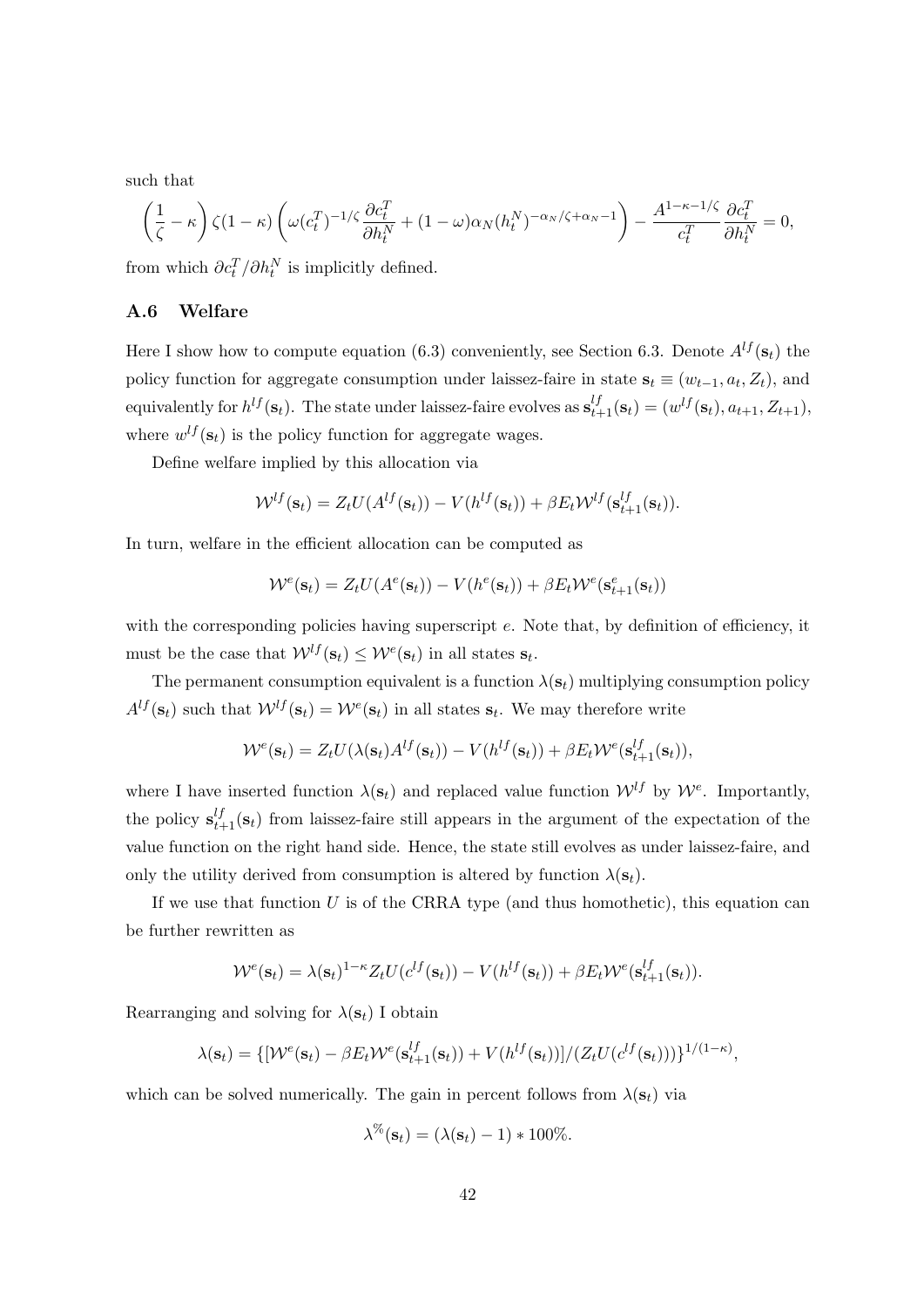## <span id="page-44-0"></span>B Appendix: Additional Figures

The Appendix B contains additional figures.

#### B.1 Neoclassical labor market with DNWR

Here I complement the insights in Section [2](#page-6-5) by solving the model numerically. I assume the model is quarterly frequency, hence I set  $\beta = 0.99$  and  $\gamma = 0.99$ . I set gross price inflation  $p_t/p_{t-1} = 1$ . Hence I assume that  $p_t$  is not stochastic. Zero net inflation is without loss of generality, because in this model, higher trend inflation is isomorphic to a lower  $\gamma$ . The labor share  $\alpha$  is set to two thirds. As in the open economy model, the Frisch elasticity is set to  $\varphi = 2$ . As for the technology shocks, I assume an autoregressive process as follows

$$
\log(a_t) = 0.95 \times \log(a_{t-1}) + 0.02 \times u_t.
$$

The parameters used are summarized in Table [4.](#page-44-1)

| Parameter     |                                           | <i>Value</i> assigned |
|---------------|-------------------------------------------|-----------------------|
|               | Time discount factor                      | 0.99                  |
| $p_t/p_{t-1}$ | Gross price inflation                     |                       |
| $\sim$        | Downward nominal wage rigidity            | 0.99                  |
| $\alpha$      | Labor share                               | 0.66                  |
| $\varphi$     | Inverse Frisch elasticity of labor supply |                       |

<span id="page-44-1"></span>Table 4: Parameters used for numerical example.

I solve the model using value function iteration, see Definition [1.](#page-7-2) The result is shown in Figure [4.](#page-45-0) The left panel shows the policy function for the nominal wage against technology shocks. I contrast the efficient allocation (blue solid) to an allocation where  $w_t^r = V'(h_t)$ in periods when the wage rigidity is slack (dashed dotted in black), which I call "Perfect competition", because this would be the allocation under a perfectly competitive labor market (see Schmitt-Grohé and Uribe  $(2016)$ ).

The difference between the two allocations can be made more stark in the following way. Define an "endogenous wage mark-down"  $\mathcal{M}_t$  as  $w_t^r = (1 + \mathcal{M}_t/100)V'(h_t)$ . Then, the markdown is negative whenever there is wage restraint in the efficient allocation, but positive whenever the wage rigidity binds, as wages rise above the marginal rate of substitution. In the right panel of Figure [4,](#page-45-0) I plot  $\mathcal{M}_t$  only in the region where it is negative.<sup>[40](#page-44-2)</sup>

<span id="page-44-2"></span> $40$  The kink in the mark-down policy is the point where the constraint starts to bind in the efficient allocation. As wages cannot be lowered to the left of this point, the mark-down quickly shrinks to zero. "Constraint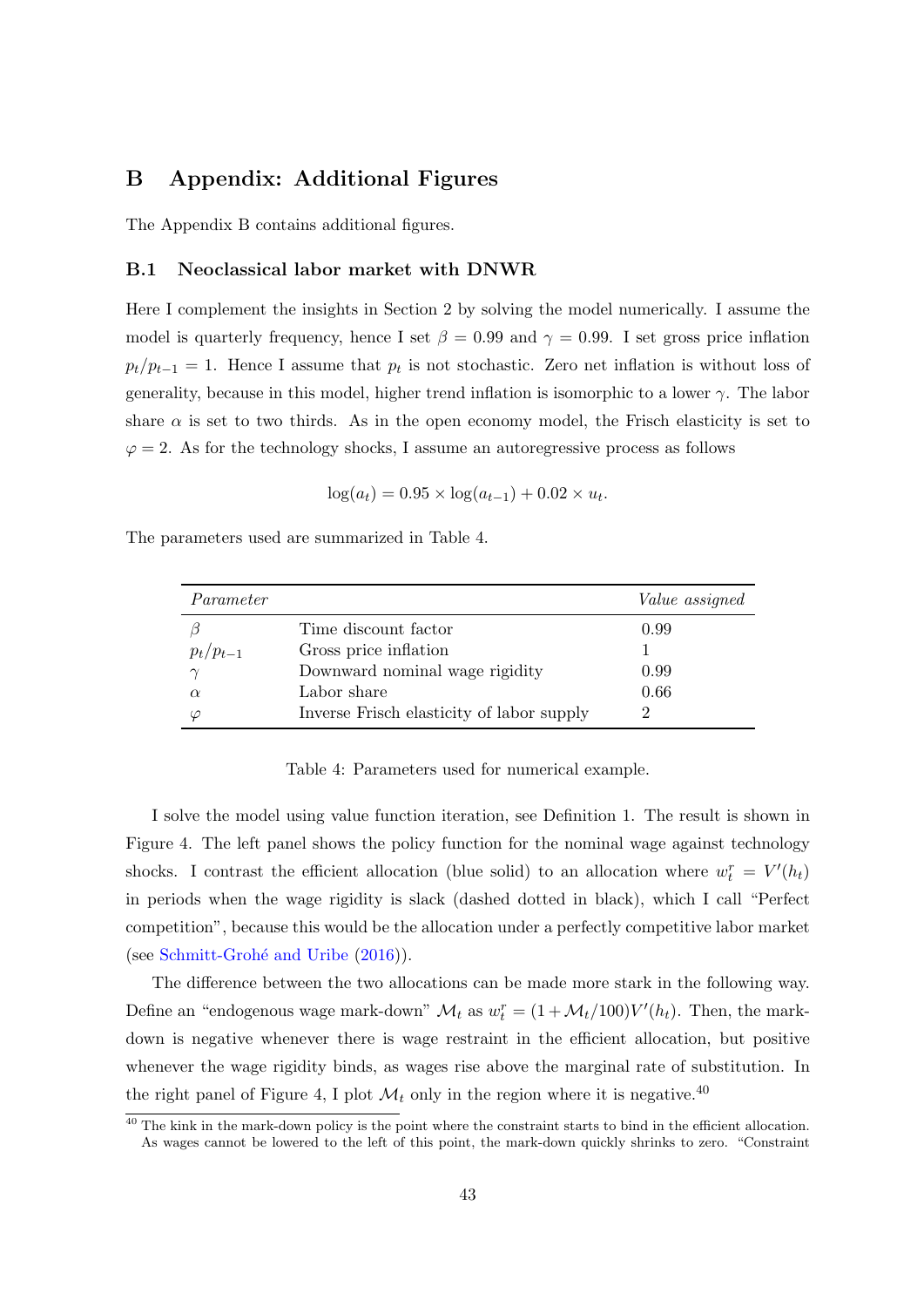

<span id="page-45-0"></span>Figure 4: Policy function for nominal wages  $w_t$  and the mark-down  $\mathcal{M}_t$  in the technology shock  $a_t$ . The other state variable  $w_{t-1}$  is kept at its steady state.



<span id="page-45-1"></span>Figure 5: Robustness against alternate values for shock volatility,  $\sigma$ . The blue lines denote the efficient allocation. Details as in Figure [4.](#page-45-0)

As expected, wages rise in a "boom", yet are restricted in their ability to fall in a "bust". Note that the mark-down becomes more negative, or equivalently, wage restraint becomes stronger, as the boom is larger. This reflects that larger technology shocks generate stronger wage-inflationary pressure, such that, in the following period, there is a higher chance that a negative shock will make the wage rigidity bind. Therefore, more wage restraint in the boom period is required.

Figure [5](#page-45-1) shows how results change with a different shock volatility. We note that as

binding" is the region where also the allocation under  $w_t^r = V'(h_t)$  becomes constrained (which occurs at slightly lower technology shocks than in the efficient allocation, see Figure [4](#page-45-0) left panel).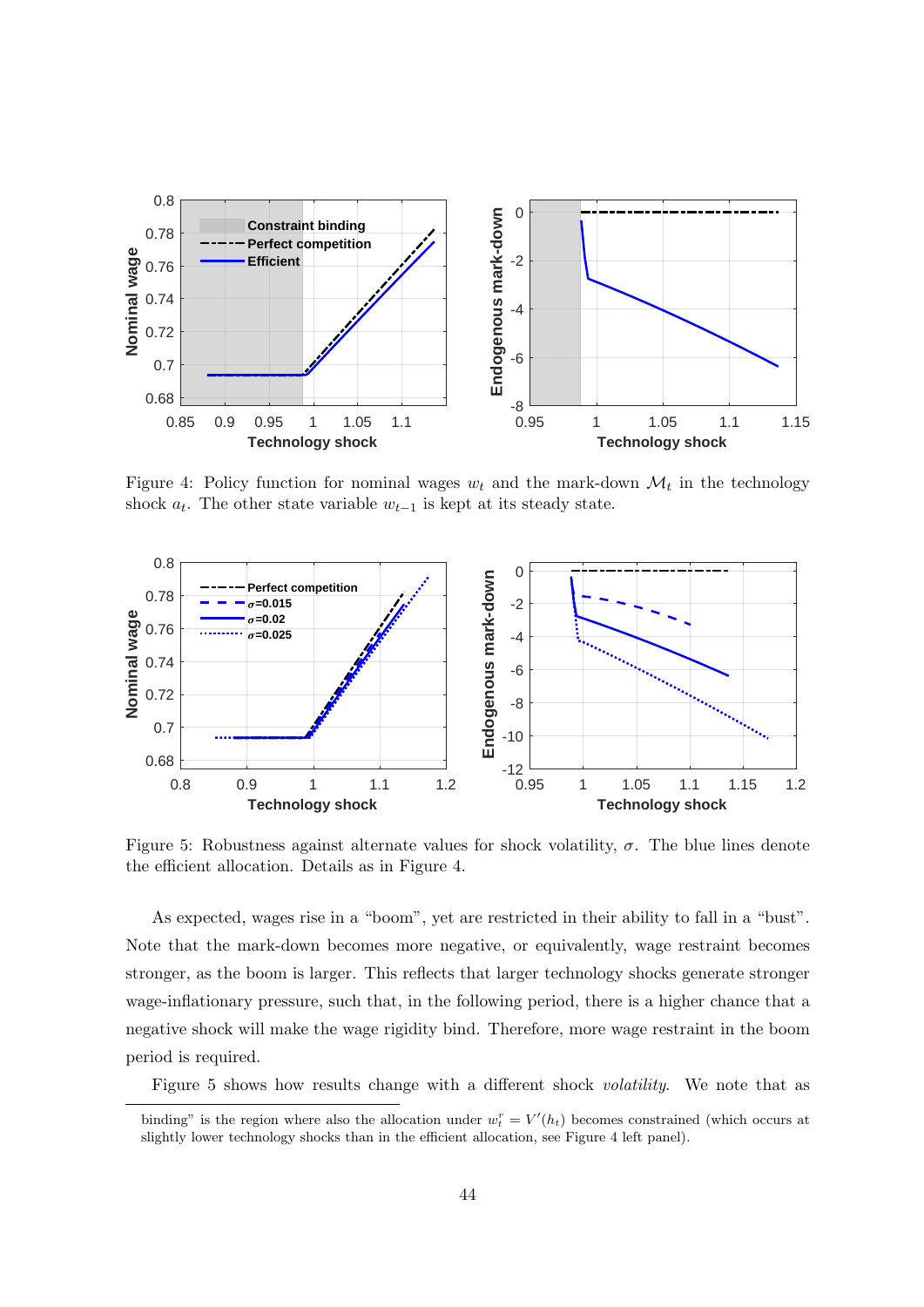shock volatility is increased to  $\sigma = 0.025$ , the efficient wage mark-down reaches more than 10 percent when shocks are large. In contrast, the policy functions under perfect competition are not affected by shock volatility. This verifies that, under DNWR, wage restraint operates through economic uncertainty, as in the literature on time-varying risk [\(Basu and Bundick,](#page-32-1) [2017;](#page-32-1) Fernández-Villaverde et al., [2015\)](#page-34-7).

#### B.2 Comparing FPI and VFI

As explained in Section [6.1,](#page-21-1) I develop a fixed point iteration (FPI) algorithm to solve the model fully non-linearly. The algorithm is described in more detail in the Appendix [C.](#page-47-0) To assess the accuracy of the algorithm, here I compare policy functions obtained from FPI and, alternatively, value function iteration (VFI) for the efficient allocation. This is feasible, because the efficient allocation has a recursive representation (see Definition [3\)](#page-15-2).



<span id="page-46-0"></span>Figure 6: Solving the efficient allocation using fixed point iteration (FPI, blue solid) versus value function iteration (VFI, black dashed)—see the discussion in Section [6.1.](#page-21-1) Shown are policy functions for the CPI-based real exchange rate  $cpi_t/cpi_{ss}$ , where  $cpi_t \equiv (\omega + (1 \omega(p_t^N)^{1-\zeta}$ <sup> $1/(1-\zeta)$ </sup>, against the supply shock  $a_t$  and the demand shock  $Z_t$ , as in Figure [1.](#page-24-0)

The result is shown in Figure [6:](#page-46-0) policy functions are close to identical. The value function iteration is based on an extensive grid for the endogenous state variable  $w_{t-1}$ , composed of 500 grid points. Moreover, the shocks  $a_t$  and  $Z_t$  are discretized using the method in [Gospodinov](#page-34-13) [and Lkhagvasuren](#page-34-13) [\(2014\)](#page-34-13), extending the method in [Rouwenhorst](#page-35-11) [\(1995\)](#page-35-11), by using 31 grid points each. The convergence criterion is set at  $1e - 7$ .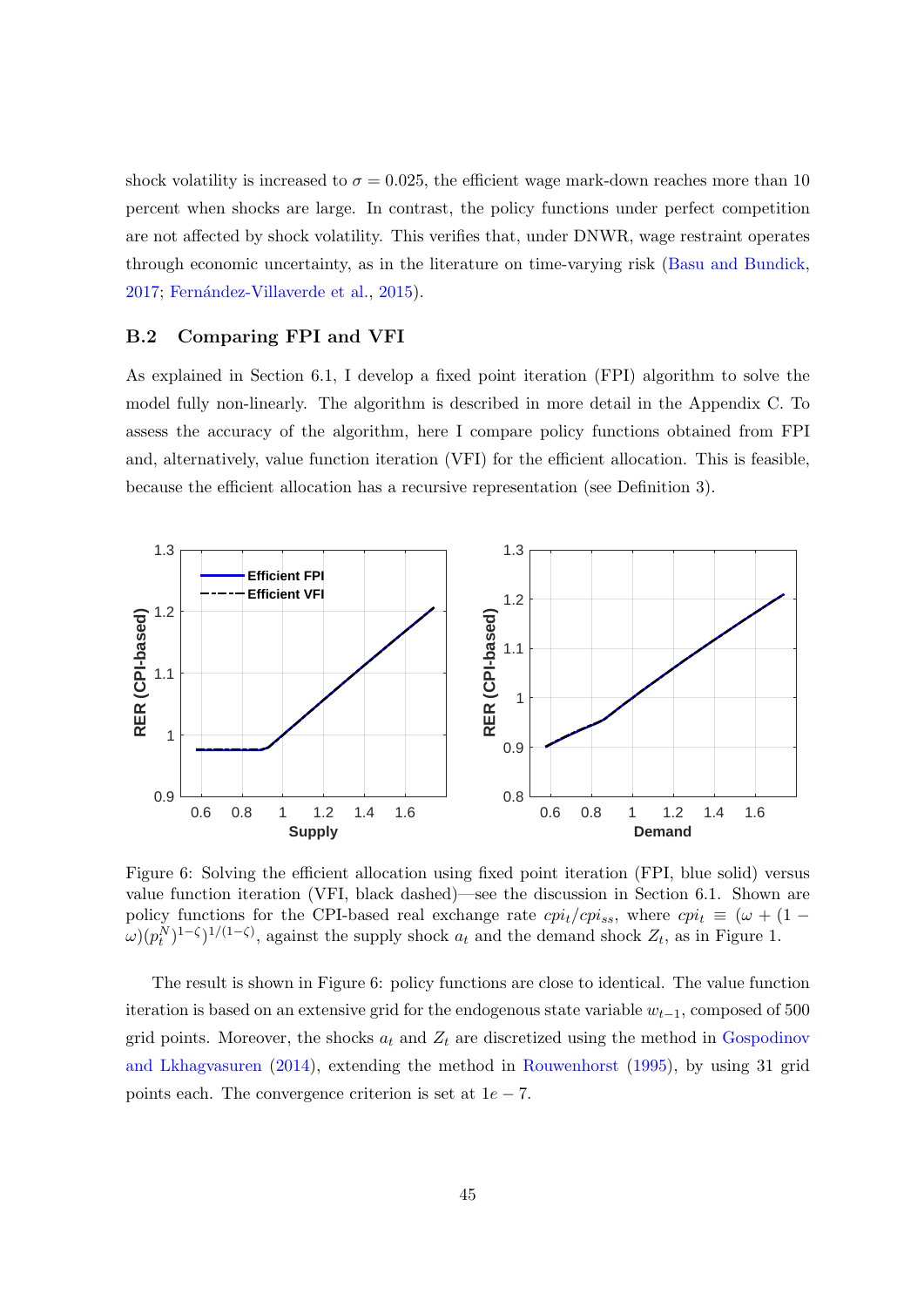#### B.3 The quantitative impact of  $1/J$

In my quantitative application in Section [6,](#page-21-0) I have used a value of  $1/J = 0$ , such that unions operate under monopolistic competition. To complement my findings there, and to corroborate my discussion from Section [5,](#page-18-1) here I show an example of a wage bargaining centralization curve in this model.

These curves have been popularized by [Calmfors and Driffill](#page-33-7) [\(1988\)](#page-33-7). They correspond to average welfare (or average welfare loss) plotted against the degree of bargaining centralization  $1/J$ . In my analysis, the relevant metric is the median permanent consumption equivalent, given in equation [\(6.3\)](#page-30-1).



<span id="page-47-1"></span>Figure 7: Bargaining centralization curve. Median permanent consumption loss in percent, plotted against union size  $1/J$ , for the case of Germany.

Figure [7](#page-47-1) shows this curve at the example of Germany; qualitatively, results are similar for the other countries. As it turns out, the median welfare loss is *decreasing* initially in union size, whereas for  $1/J$  large enough, the loss increases again. As explained in Section [5,](#page-18-1) an intermediate degree of bargaining centralization is therefore optimal in this model, as for example in [Guzzo and Velasco](#page-34-4) [\(1999\)](#page-34-4).

## <span id="page-47-0"></span>C Appendix: Numerical implementation

The Appendix C contains details on the numerical implementation of the model.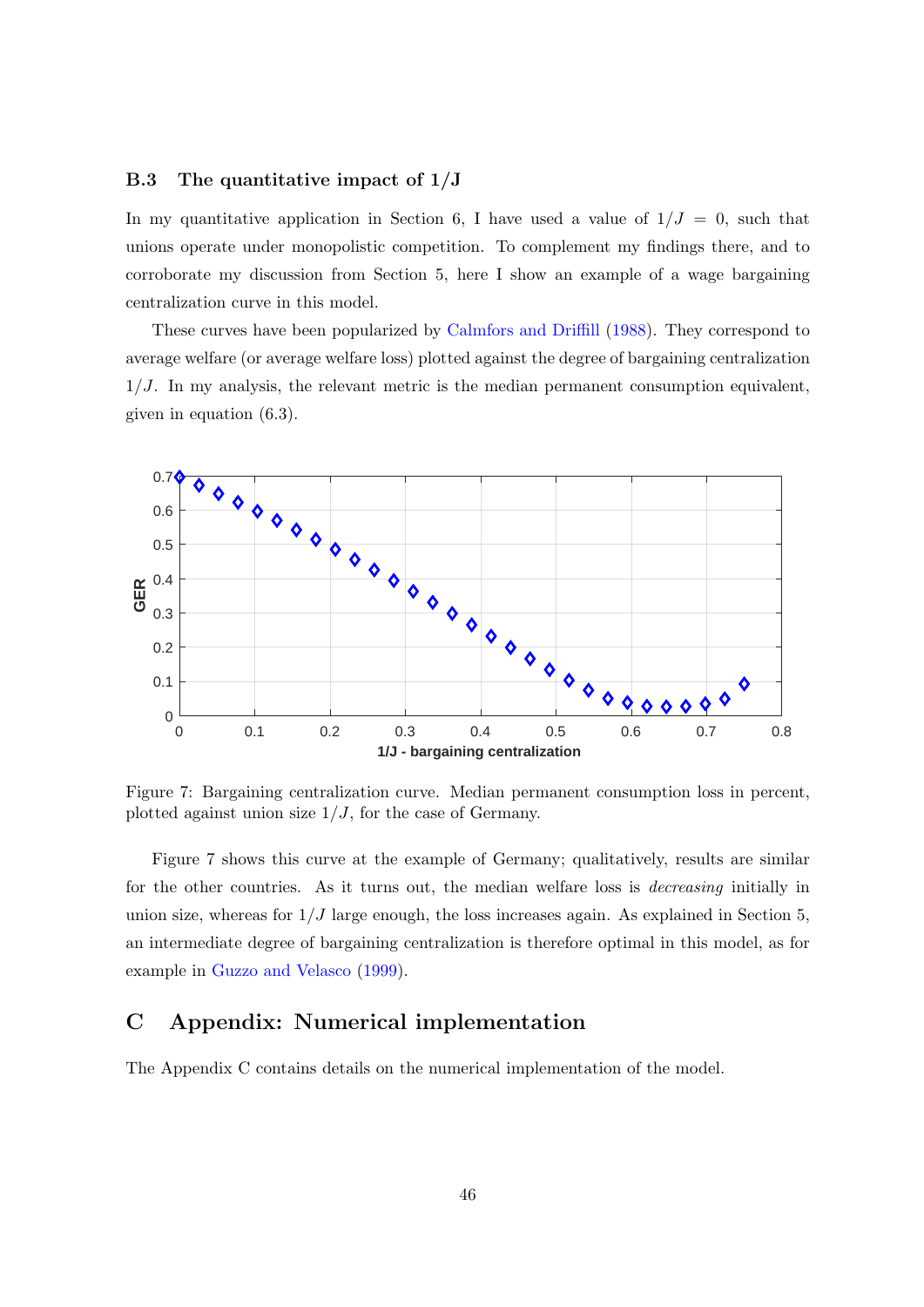#### C.1 Solving the equilibrium under laissez-faire

Here I provide details on the fixed point iteration (FPI) algorithm to solve the equilibrium under laissez-faire. The relevant system of first order conditions is repeated for convenience

$$
Z_t \omega (c_t^T)^{-1/\zeta} = U_{c^{T,*}}^* \tag{C.1}
$$

$$
\frac{1-\omega}{\omega} \left(\frac{(h_t^N)^{\alpha_N}}{c_t^T}\right)^{-1/\zeta} = p_t^N \tag{C.2}
$$

$$
a_t \alpha_T (h_t^T)^{\alpha_T - 1} = w_t \tag{C.3}
$$

$$
p_t^N \alpha_N (h_t^N)^{\alpha_N - 1} = w_t \tag{C.4}
$$

$$
(h_t^T + h_t^N)^\varphi + \psi_t = U_{c^{T,*}}^* w_t \left( \frac{\tilde{\varepsilon}_t - 1}{\tilde{\varepsilon}_t} \right) + \gamma E_t \beta \left( \frac{\tilde{\varepsilon}_{t+1}}{\tilde{\varepsilon}_t} \frac{h_{t+1}^T + h_{t+1}^N}{h_t^T + h_t^N} \frac{w_t}{w_{t+1}} \right) \psi_{t+1} \tag{C.5}
$$

$$
\tilde{\varepsilon}_t = \left(1 - \frac{1}{J}\right)\theta + \frac{1}{J}\varepsilon_t\tag{C.6}
$$

$$
\varepsilon_t = \left(1 - \frac{h_t^N}{h_t^T + h_t^N}\right) \frac{1}{1 - \alpha^T} + \frac{h_t^N}{h_t^T + h_t^N} \frac{1}{1 - \alpha^N + \alpha^N/\zeta}.
$$
 (C.7)

along with the conditions  $\psi_t \geq 0$ ,  $w_t \geq \gamma w_{t-1}$  and  $\psi_t(w_t - \gamma w_{t-1}) = 0$ .

The iteration proceeds as follows. Construct a grid for the state  $s_t = (w_{t-1}, a_t, Z_t)$ . Set  $i = 0$  (first iteration). Guess a function  $\Lambda^{i}(\mathbf{s}_{t}) = \gamma E_{t} \beta \left( \frac{\tilde{\varepsilon}_{t+1}}{\tilde{\varepsilon}_{t}} \right)$  $\tilde{\varepsilon}_t$  $\frac{h_{t+1}^T + h_{t+1}^N}{h_t^T + h_t^N}$  $\left(\frac{w_t}{w_{t+1}}\right)\psi_{t+1}$  (I guess a matrix of zeros initially). Assume the constraint is slack everywhere  $\psi(\mathbf{s}_t) = 0$ . Given that  $c_t^T$  is exogenous from (C.1), at each grid point, equations (C.2)-(C.7) form a system of six equations in six unknowns  $(h_t^N, p_t^N, h_t^T, w_t, \tilde{\varepsilon}_t, \varepsilon_t)$ . Solve this system for  $w_t$  at each grid point, which results in a function  $w(s_t)$ . Notice that for this step, a non-linear equation solver is required given that the system cannot be solved for  $w_t$  in closed form.

Check that  $w(\mathbf{s}_t) \geq w^-(\mathbf{s}_t)$ , the latter the function for  $w_{t-1}$  that is flat in the shocks, the identity function in  $w_{t-1}$ . At the grid points where the check fails, update  $w_t$  by setting it to  $\gamma w_{t-1}$ . This results in a function  $w(\mathbf{s}_t)$  where the wage rigidity is respected. Use this function to obtain functions  $h^T(\mathbf{s}_t)$  from (C.3), thereafter  $h^N(\mathbf{s}_t)$  and  $p^N(\mathbf{s}_t)$  from (C.2) and (C.4),  $\varepsilon(\mathbf{s}_t)$  from (C.7),  $\tilde{\varepsilon}(\mathbf{s}_t)$  from (C.6) and finally,  $\psi(\mathbf{s}_t)$  from (C.5).

Set  $i = 1$  (second iteration). By using these policy functions, update the guess for  $\Lambda^{i}(\mathbf{s}_{t})$ . Repeat until convergence of  $\Lambda^{i}(s_{t})$ . For the algorithm, I use 300 grid points for  $w_{t-1}$ , and 31 grid points for each of the shocks. I discretize the shocks using the method described in [Gospodinov and Lkhagvasuren](#page-34-13) [\(2014\)](#page-34-13).

#### C.2 Solving the fixed point in the estimation in Section [6.2](#page-25-2)

I obtain this fixed point by iteration. Given  $(\rho, \Sigma)$ , I compute the model solution  $\Omega(\rho, \Sigma)$ . I am using this model solution to obtain the shock series  $\{a_t, Z_t\}$  as described in Section